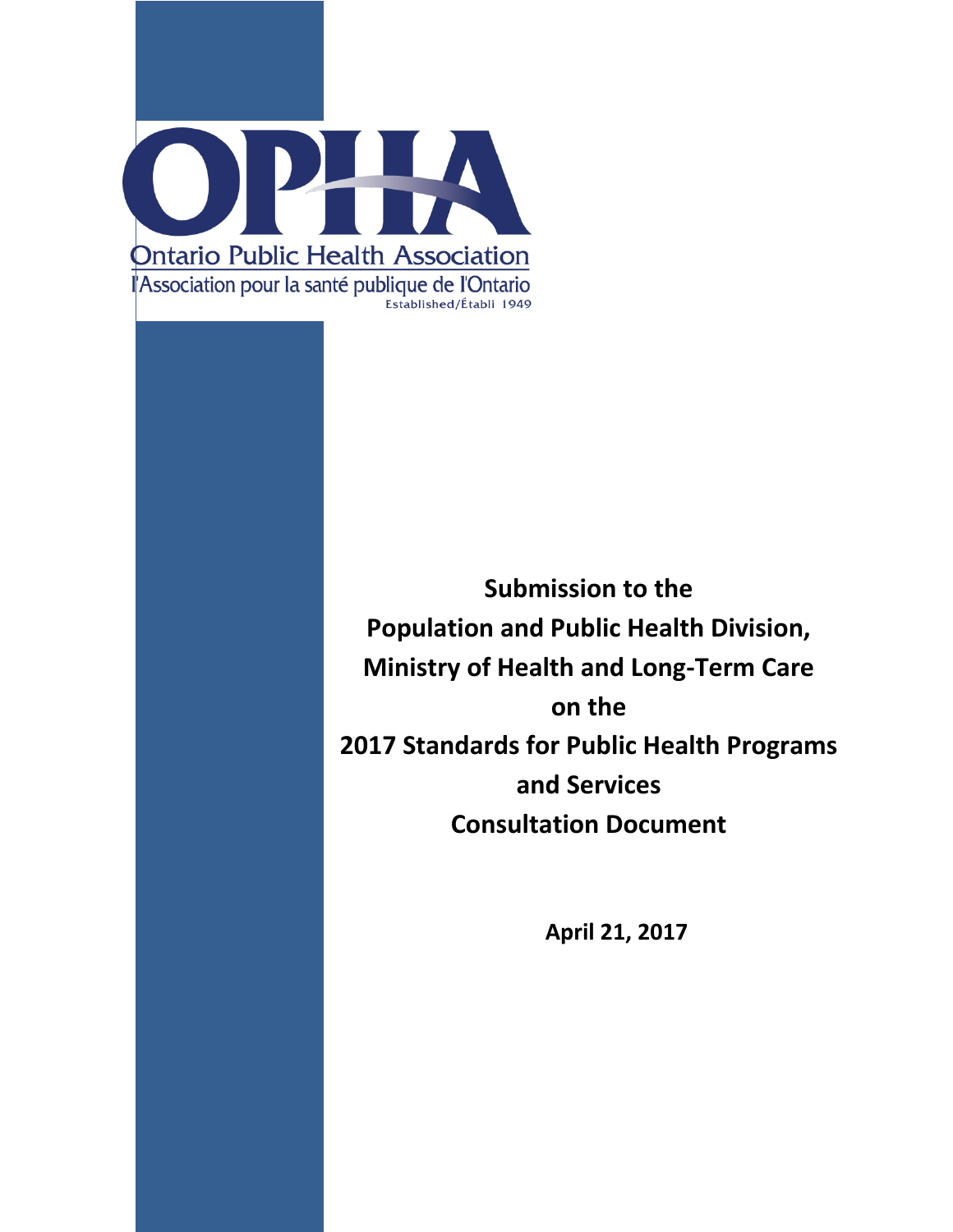

April 21st 2017

Roselle Martino Assistant Deputy Minister Population and Public Health Division Ministry of Health and Long-Term Care College Park 777 Bay Street, 19th Floor, Suite 1903 Toronto, ON M7A 1S5

### **Re: 2017 Standards for Public Health Programs and Services Consultation Document**

Dear Ms. Martino,

I am writing on behalf of the members of The Ontario Public Health Association to provide feedback on the Standards for Public Health Programs and Services. This feedback reflects and integrates the perspectives of our members, including ten volunteer expert workgroups and task groups as well as nine Constituent Societies\* (CSs) that represent over 2,000 public and community health professionals. While several of OPHA's Constituent Societies have independently sent you their own submissions, the inclusion of their main themes in this document intends to reaffirm our support for their key messages.

Our members wish to convey their thanks to those who served in various capacities in reviewing the latest evidence and contributing to the creation of this document. We appreciate the challenges inherent in this task and the opportunity to provide feedback. While our members recognize that these standards are a policy document reflecting government priorities, in the document that follows, they have offered suggestions responding to the questions that were posed during the regional consultations.

OPHA was encouraged to see several new areas included in the modernized standards. Our members have responded by expanding on the opportunities offered by these new additions. Areas that were especially well-received included:

- specific reference to Indigenous populations;
- a standard on health equity;
- an increased emphasis on school health, the built and natural environments and climate change;
- the inclusion of mental health promotion and violence prevention;
- commitment to the use of evidence, evaluation and population health assessment, as well as a strengthening of the importance for quality improvement.

The introduction of these and other changes can also create uncertainty and challenges. Consequently, our members are calling for greater clarity in various areas, including new protocols to promote guidance and consistency that will ensure the work they value, especially related to health promotion, is fully supported. Recognizing that there are various other processes in the works, such as developing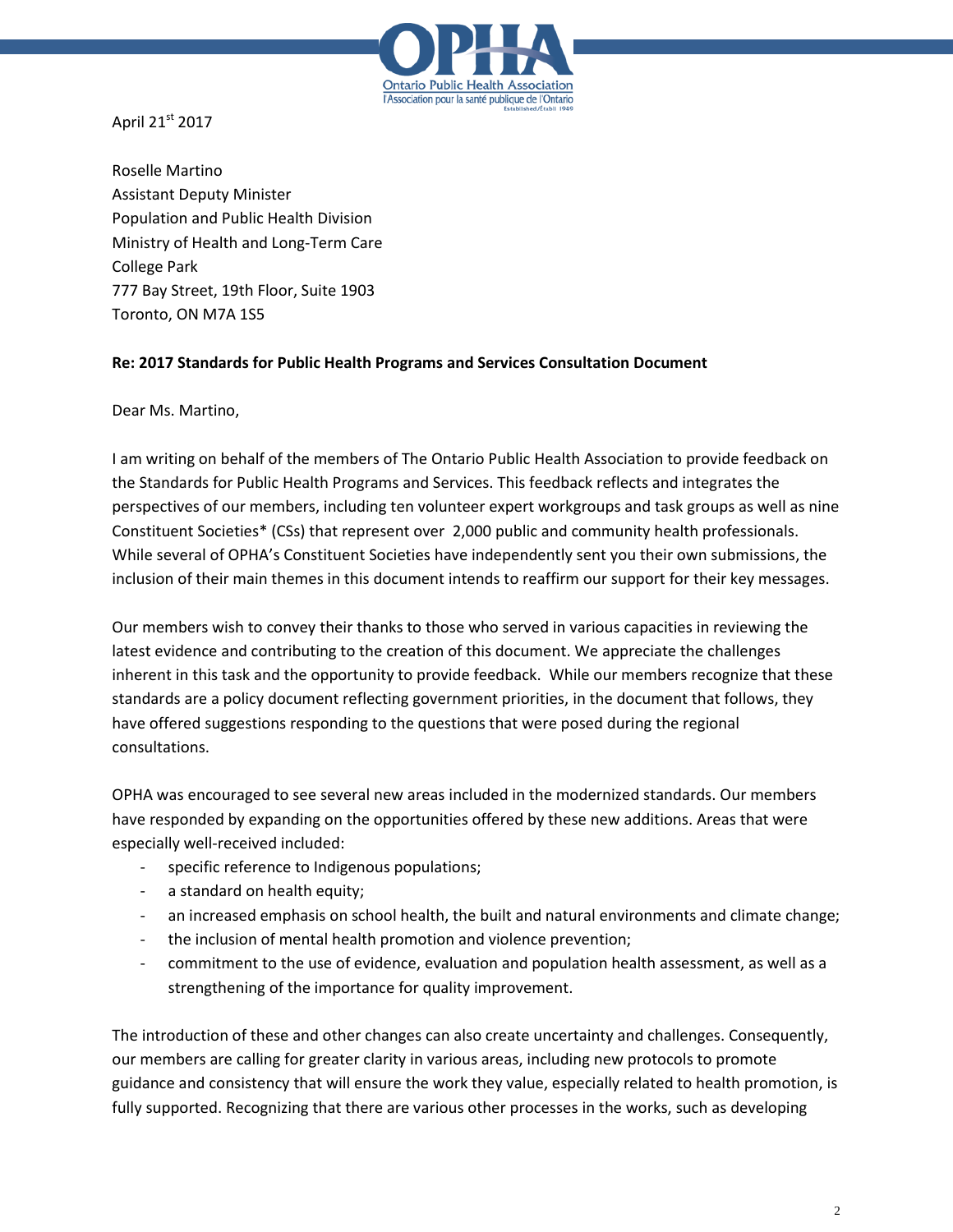

relationships between MOHs, LHINs, PHUs, and Indigenous communities that will be clarified over time, our members have flagged various areas where concerns about capacity have been raised. Specifically, there is apprehension that areas requiring increased emphasis, such as the need for more reliance on Population Health Assessments, will require additional resources.

We have also flagged various concerns about how new standards may be interpreted and have offered recommendations for suggested wording to counter possible unintended consequences. These concerns are raised in a context of pride and passion that our public health colleagues bring to their work in the front lines of service delivery and in various sectors of public health.

OPHA and its CSs, workgroups, and Nutrition Resource Centre, have much expertise to offer and would welcome the opportunity to collaborate with others to provide any needed supports to facilitate implementation. For example, when the Ontario Public Health Standards were last revised in 2008, OPHA partnered with Cancer Care Ontario to manage the creation of the guidance documents for the health promotion standards. This collaborative development process between field and ministry staff resulted in a timely and helpful product. We would be pleased to once again collaborate with others to provide this and other kinds of support. In the last year, for example, we've supported Lean Sigma training, held a Learning Institute on Intersectionality, Anti-Oppression and Collaborative Leadership in Practice, a workshop on cultural humility, launched an on line course and developed a range of webinars and workshops touching on a variety of nutrition and other topics in collaboration with our workgroups, CSs and community partners. As a dynamic organization that strives to respond to emerging needs in public health, OPHA looks forward to discussing ways that we can collaborate in supporting the implementation of these new standards.

Thank you for your consideration of our feedback.

Sincerely,

WeSl

Pegeen Walsh Executive Director

*\*OPHA is proud to represent our Constituent Societies including: Association of Ontario Health Centres (AOHC) Association of Public Health Epidemiologists in Ontario (APHEO) Association of Supervisors of Public Health Inspectors of Ontario (ASPHIO) Canadian Institute of Public Health Inspectors (Ontario Branch) (CIPHIO) Health Promotion Ontario (HPO) Registered Nurses' Association of Ontario-Community Health Nurses' Initiatives Group (RNAO-CHNIG) Ontario Society of Nutrition Professionals in Public Health (OSNPPH) Ontario Association of Public Health Dentistry (OAPHD) Ontario Association of Public Health Nursing Leaders (OPHNL)*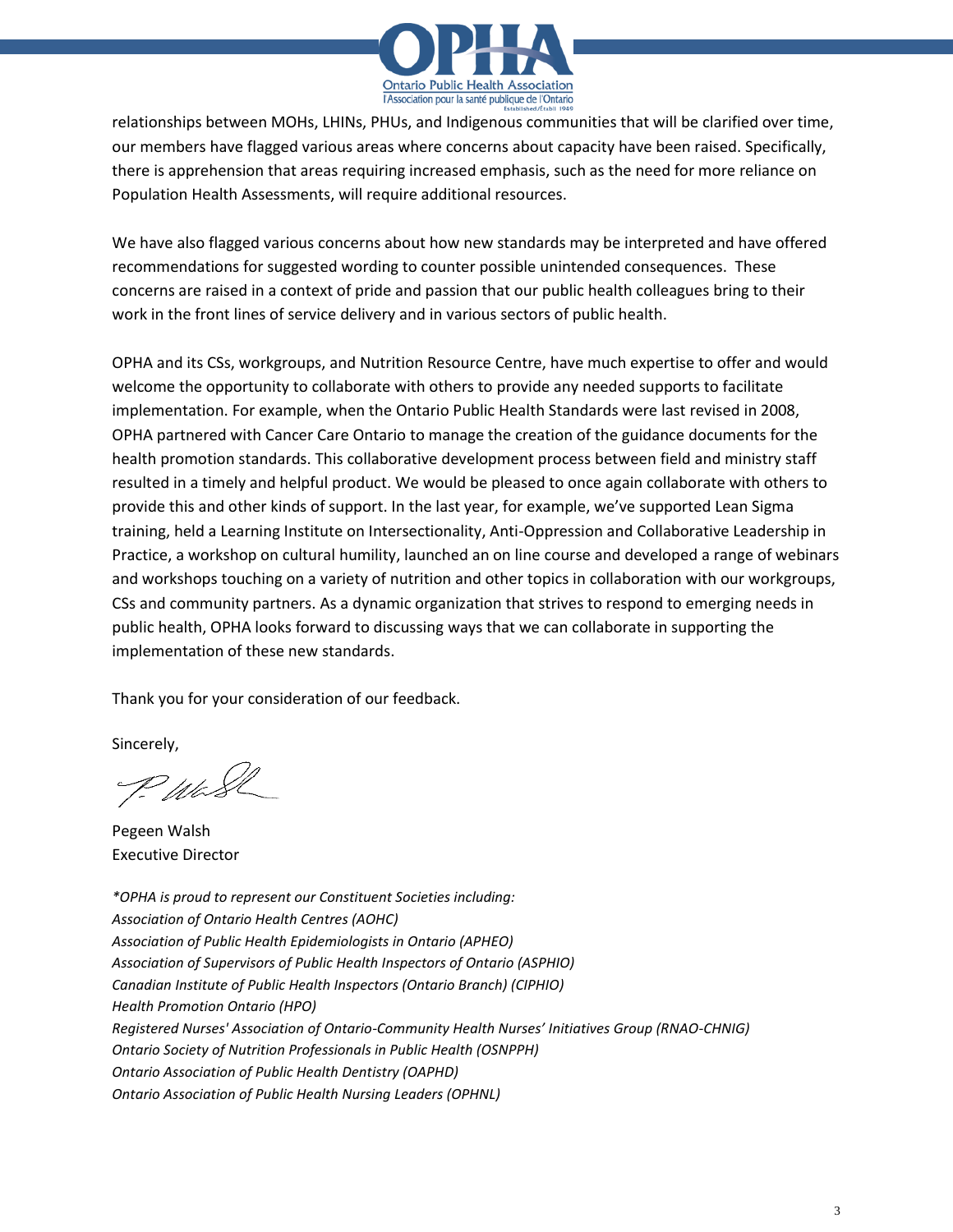

# **Table of Contents**

| <b>B.</b> Summary of Recommendations                                             |
|----------------------------------------------------------------------------------|
| i. Response to the Ministry of Health and Long-Term Care's Consultation Document |
|                                                                                  |
|                                                                                  |
|                                                                                  |
|                                                                                  |
|                                                                                  |
|                                                                                  |
|                                                                                  |
|                                                                                  |
| <b>Appendices</b>                                                                |
|                                                                                  |
|                                                                                  |

| Chronic Diseases and Injury Prevention, Wellness and  |  |
|-------------------------------------------------------|--|
|                                                       |  |
|                                                       |  |
|                                                       |  |
|                                                       |  |
|                                                       |  |
| Appendix G: Inclusion of NutriStep© in Implementation |  |
|                                                       |  |
|                                                       |  |
|                                                       |  |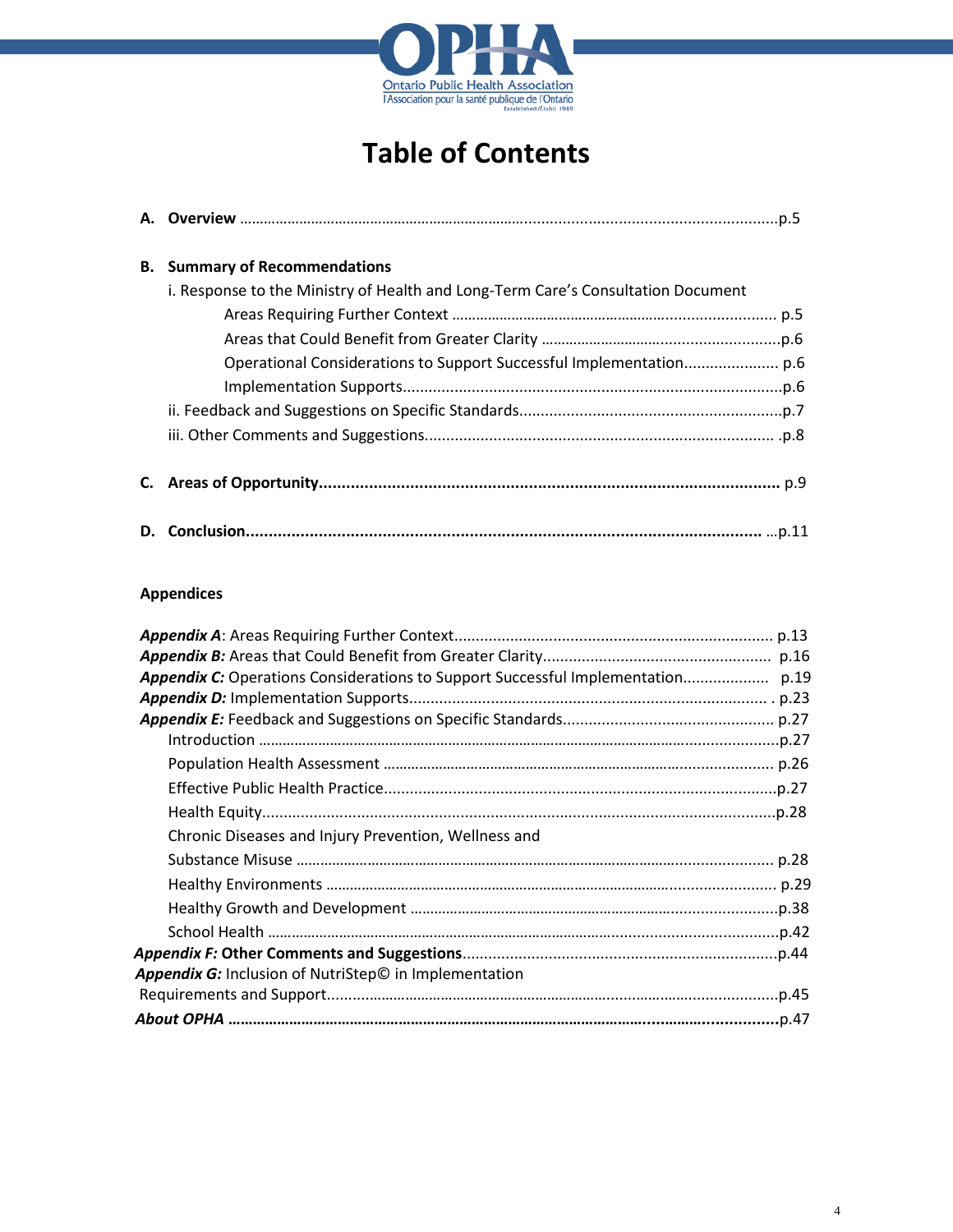

## **A. Overview**

OPHA is pleased to share with the ministry the perspectives of its members, various expert workgroups and constituent societies on the Standards for Public Health Programs and Services Consultation Document. This submission includes a summary of recommendations in response to specific discussion questions as presented by the ministry during recently held regional consultations. As such, we have positioned our recommendations, which are summarized in *Section B: Summary of Recommendations*, to answer:

- Are there areas that require further clarification of context?
- What are the operational considerations to support successful implementation of the modernized standards?
- What implementation supports are needed?
- What other tools or supports would assist in the modernized approach to the delivery of public health programs and services?

**Section B** also provides detailed comments about issues for consideration. These comments are organized as they relate specifically to each individual standard.

In addition to the structured discussion of the above-listed topics, our members offer a wealth of thoughtful reflections which are captured in *Section C: Areas for Opportunity*. Under this section, there are detailed comments about the opportunities presented by the new additions within the modernized standards.

By providing our response to the *Standards for Public Health Programs and Services Consultation Document,* OPHA is optimistic that these recommendations demonstrate our commitment to providing leadership on issues relating to work in public health, and our enthusiasm as a partner in the transformation of public health systems.

## **B. Summary of Recommendations**

## **i. Response to the Ministry of Health and Long-Term Care's Consultation Document**

The following summary provides key messages in response to specific areas of discussion sought by the ministry. Additional details are provided in the identified appendices.

## **Areas Requiring Further Context**

OPHA members have identified a number of areas, described below, where more context is needed to strengthen the effectiveness of these standards. Comments providing more detail on these key points are provided in *Appendix A*.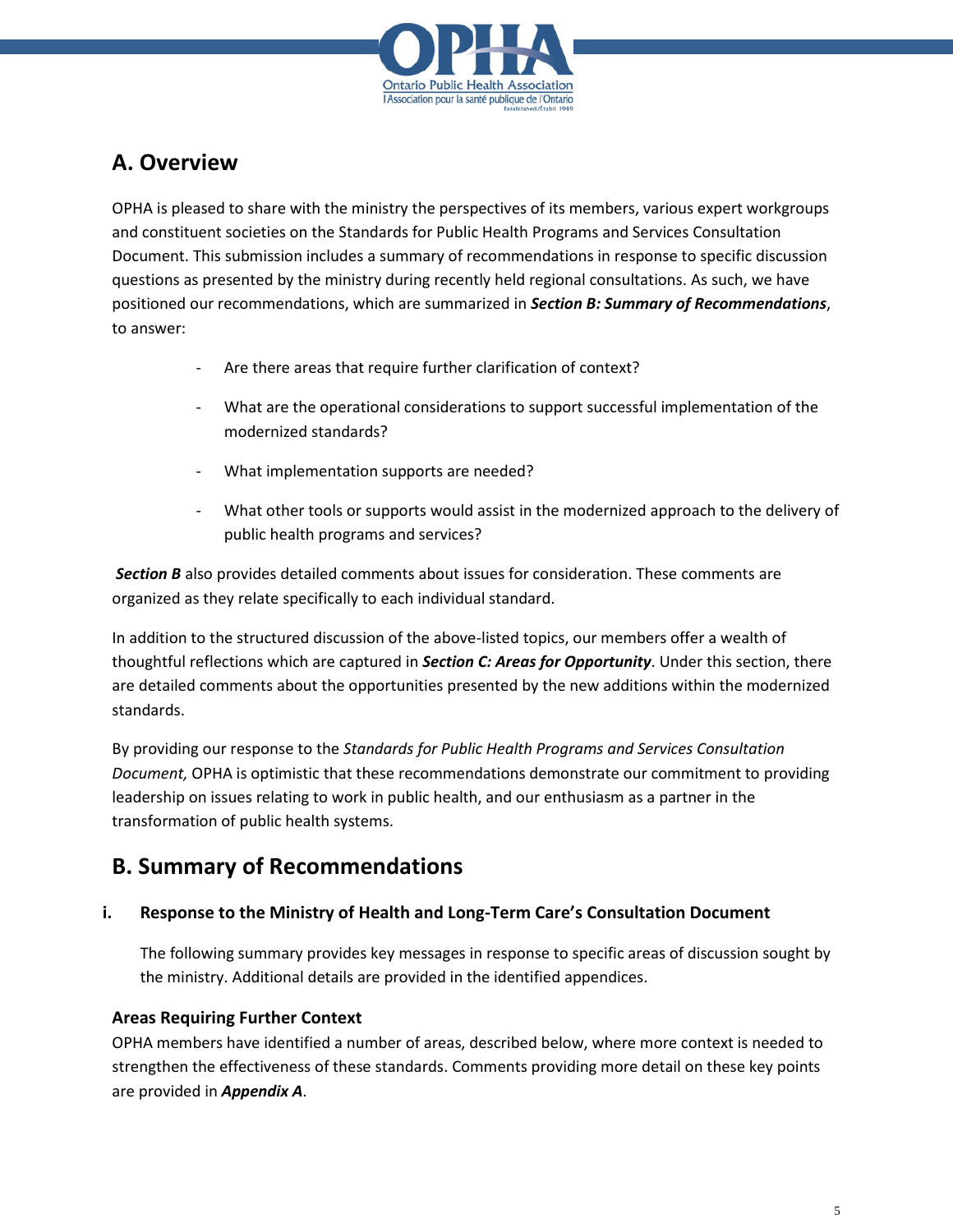

- $\triangleright$  Promote Consistency Across the Standards
- $\triangleright$  Further Engage Indigenous Communities
- $\triangleright$  Provide a More Detailed Description of Health Promotion
- $\triangleright$  Strengthen Food and Nutrition Screening, Assessment and Monitoring
- $\triangleright$  Implement Vision Health Screening on a Pilot Basis
- $\triangleright$  Assess the Impact of Health System Transformations and Provide Support for Seamless **Transitions**
- $\triangleright$  Clarify Expectations Related to Sexual Health Clinical Services
- $\triangleright$  Recognize Capacity Needs to Support the use of Evidence, Evaluation and Population Health Assessment

## **Areas that Could Benefit from Greater Clarity**

OPHA's members and constituent societies have flagged the following as areas where further clarity is needed to ensure effective implementation. These areas are further expanded upon with specific suggestions related to each of these standards in *Appendix B*.

- $\triangleright$  Population Health Assessment
- $\triangleright$  Healthy Environments
- $\triangleright$  Healthy Growth and Development
- Chronic Disease and Injury Prevention, Wellness and Substance Misuse.
- Oral Health
- $\triangleright$  School Health
- $\triangleright$  Health Equity

#### **Operational Considerations to Support Successful Implementation**

OPHA members flagged the following as considerations to keep in mind to support successful implementation. Additional details on these considerations are provided in *Appendix C*.

- $\triangleright$  Strengthen Health Unit Capacity
- $\triangleright$  Strengthen Collaboration with LHINs
- Promote Models for Effective Coordination of Activities Across Programs
- $\triangleright$  Include Clear Cross-References Across Program Standards to Promote Coordination Among Teams
- $\triangleright$  Support Research, Evidence and Data Gathering through Common Indicators
- Assess Local Needs Related to the Environment and Population Health

#### **Implementation Supports**

OPHA members have identified the following as needed to support effective implementation of the new standards. Specific details about these supports can be found in *Appendix D*.

 $\triangleright$  Provide Guidance on Health Equity and Indigenous Health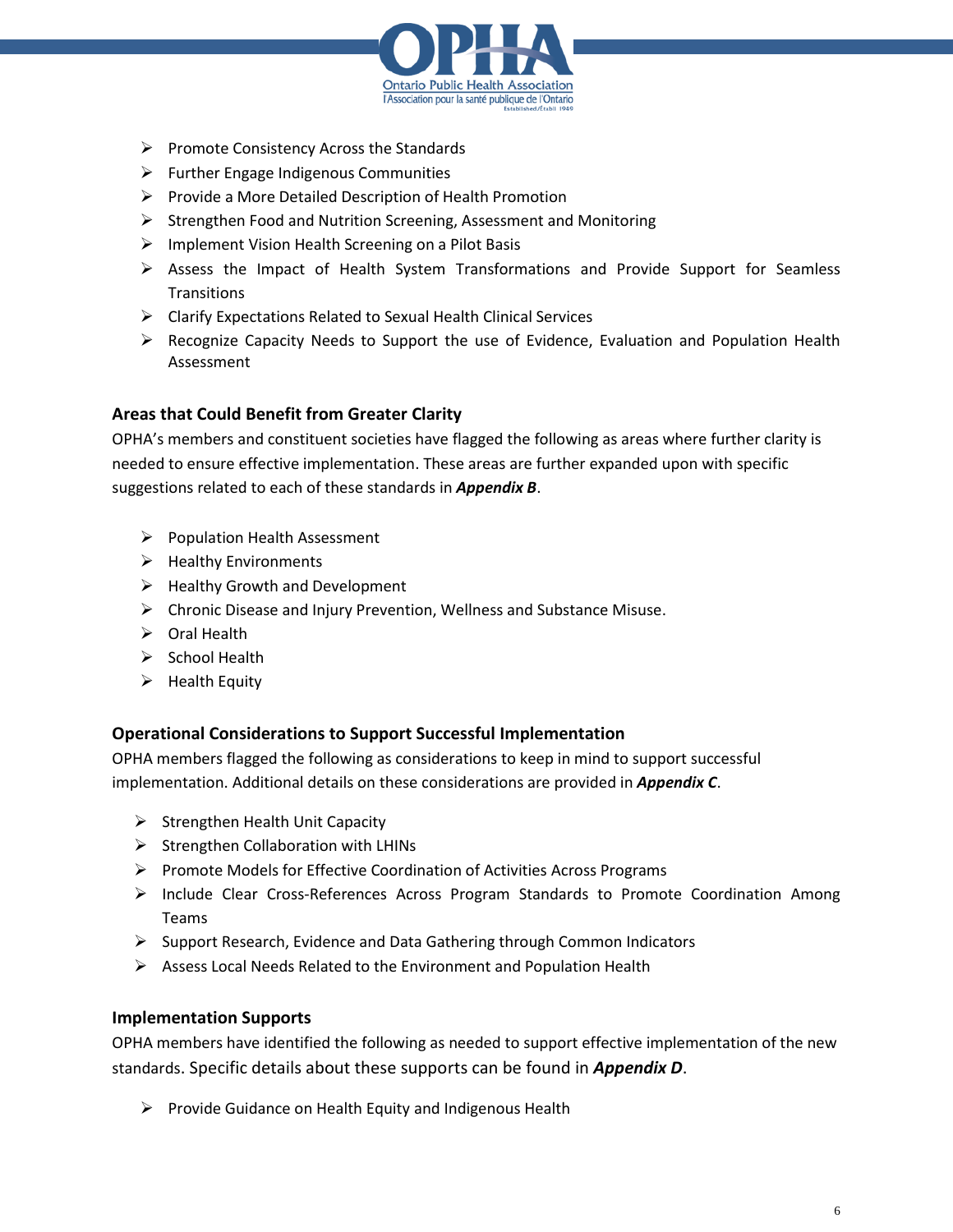

- $\triangleright$  Provide Guidance and Training to Build Diversity/Inclusion Competencies
- Develop an Inter-Ministerial Agreement with MOHLTC and Education Mandating Collaboration between School Boards, Schools and Public Health
- $\triangleright$  Provide Centralized Provincial Support by Tapping Into the Expertise of Provincial Organizations
- $\triangleright$  Identify Resource Centres to Assist with the Implementation
- $\triangleright$  Ensure Adequate Inter-Ministerial Support for Initiatives that Cross Multiple Agencies
- $\triangleright$  Promote Funding Certainty
- $\triangleright$  Develop a Consistent Approach to Public Disclosures of Inspections and Centralizing Data
- $\triangleright$  Support Access to Relevant, Timely and Consistent and Affordable Local Data

## **ii. Feedback and Suggestions on Specific Standards**

Outlined below are key messages offering recommendations as they relate to each individual standard. Explanations for each theme and detailed comments are provided in *Appendix E.*

## *Introduction*

 $\triangleright$  Include Preconception Health in Visual Depiction of Life Stages

## *Population Health Assessment*

- $\triangleright$  Strengthen Public Health's Mandate on Oral Health
- $\triangleright$  Include a Definition of the Food Environment
- Provide Further Guidance on Nutritional Screening, Surveillance, Assessment and Monitoring

## *Health Equity*

- $\triangleright$  Broaden the Definition of Health Equity and Strengthen the Standard
- $\triangleright$  Mandate Public Health Units to work with Indigenous populations

## *Effective Public Health Practice*

Increase the Involvement of Clients in Planning, Evaluating and Improving services

## *Chronic Diseases and Injury Prevention, Wellness and Substance Misuse*

- $\triangleright$  Include Alcohol in the statement about Reducing Youth Access
- Revise Requirement 1.d) "Healthy Eating" to "Healthy Eating Behaviours and Determinants of Healthy Eating"
- Revise Requirement 1.d) "Built Environment" to "Built and Food Environment"
- $\triangleright$  Provide Guidance on Healthy Eating Behaviours and Determinants of Healthy Eating
- $\triangleright$  Coordinate prevention, cessation and protection policies related to alcohol, tobacco and cannabis

## *Healthy Environments*

 $\triangleright$  Include the Food Environment and Provide Guidance on Assessment and Reporting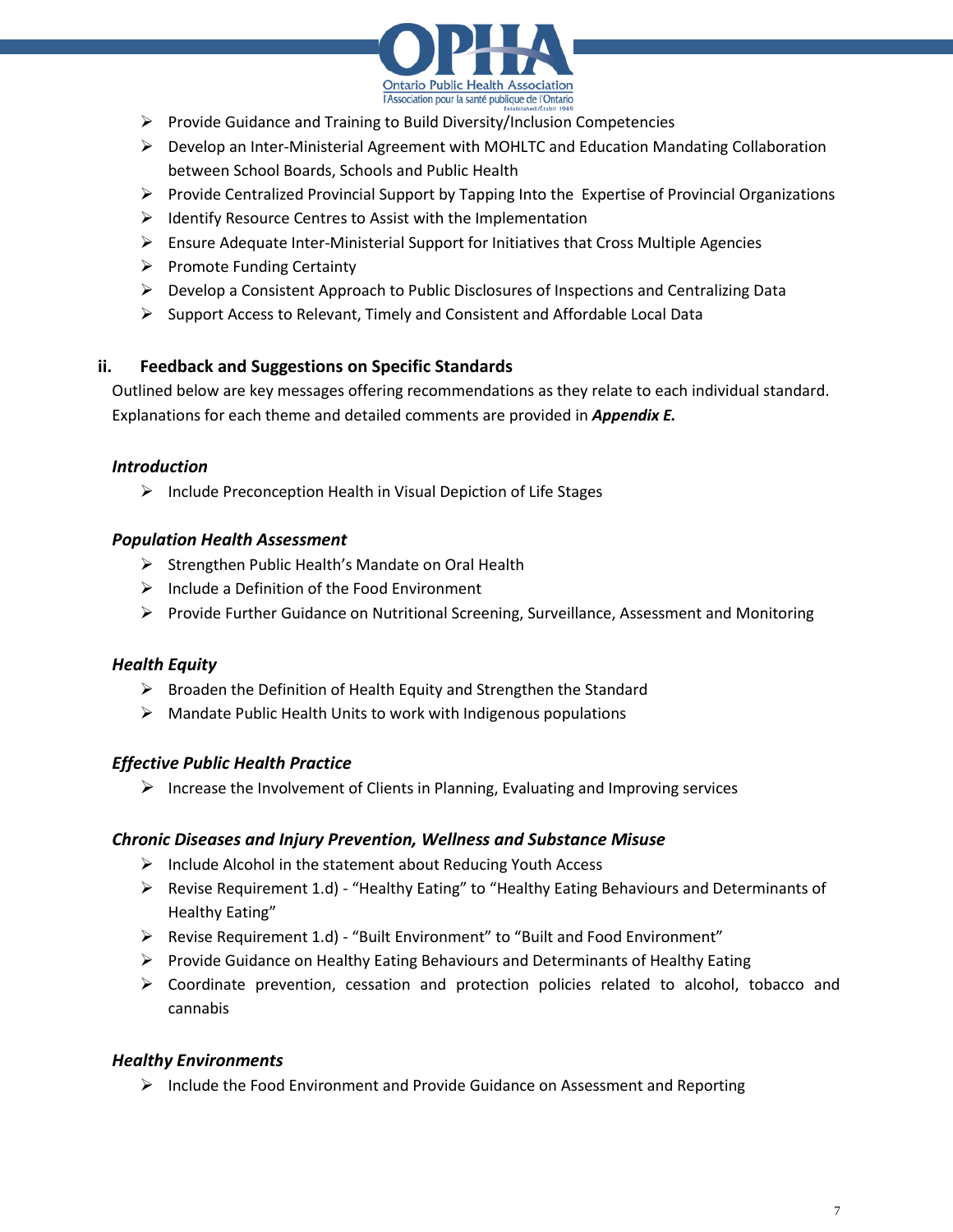

- $\triangleright$  Provide Greater Clarity on Healthy Environments Program Standard through the Proposed Healthy Environments Protocol
- $\triangleright$  Develop Environmental Exposure Indicators Centrally
- $\triangleright$  Use OPHA's Workgroups and the Nutrition Resource Centre to Support the Development of the Proposed Healthy Environments Protocol
- $\triangleright$  Support Coordination of Program Delivery when Program Requirements Fall Under the Mandate of Different Teams at the Health Unit
- $\triangleright$  Recognize the Importance of Access to Housing
- Emphasize the Need for Cross-Ministerial Collaboration Support and Guidance
- $\triangleright$  Provide Supports to those Less Involved in Climate Change
- Provide Other Operational Supports for Implementing the Healthy Environments Program Goal
- $\triangleright$  Add Additional Outcomes to Healthy Environments Program Standard
- $\triangleright$  Identify Municipalities as a Partner to Advance Public Health Interests
- $\triangleright$  Clarify the Concept of Healthy Communities and Healthy Public Policies
- ▶ Recognize Environmental Impacts on Children's Health

## *Healthy Growth and Development*

- $\triangleright$  Provide Clarity and Guidance to Support Nutritional Health through the Lifespan
- $\triangleright$  Include Reference to Oral Health
- > Include Reference to Fetal Alcohol Spectrum Disorder and Preconception Health
- $\triangleright$  Expand Program Outcomes to Include a Broader Lens and Stakeholders beyond the Local Level
- $\triangleright$  Recognize the Importance of Paternal Health
- $\triangleright$  Include Reference to Priority Populations
- $\triangleright$  Include Reference to the Topic of Informed Decision-Making for Labour and Birth
- $\triangleright$  Use Inclusive Language
- Consider Renaming the Standard *"Healthy Growth and Development and Reproductive Health"*

## *School Health*

- $\triangleright$  Include Determinants of Healthy Eating and Nutritional Health through the Lifespan
- Develop a Protocol/Guidance Document to Screen Child Nutritional Health using NutriSTEP ©
- $\triangleright$  Recognize the Importance of Oral Health for Youth Not in School
- $\triangleright$  Refine the Definition of Preconception Health
- $\triangleright$  Define Emerging Adult

## **iii. Other Comments and Suggestions**

Throughout the process of our member consultations, additional topics relating to public health issues have been included as they pertain to the Standards for Public Health Programs and Services. Additional explanations and context are provided in *Appendix F*.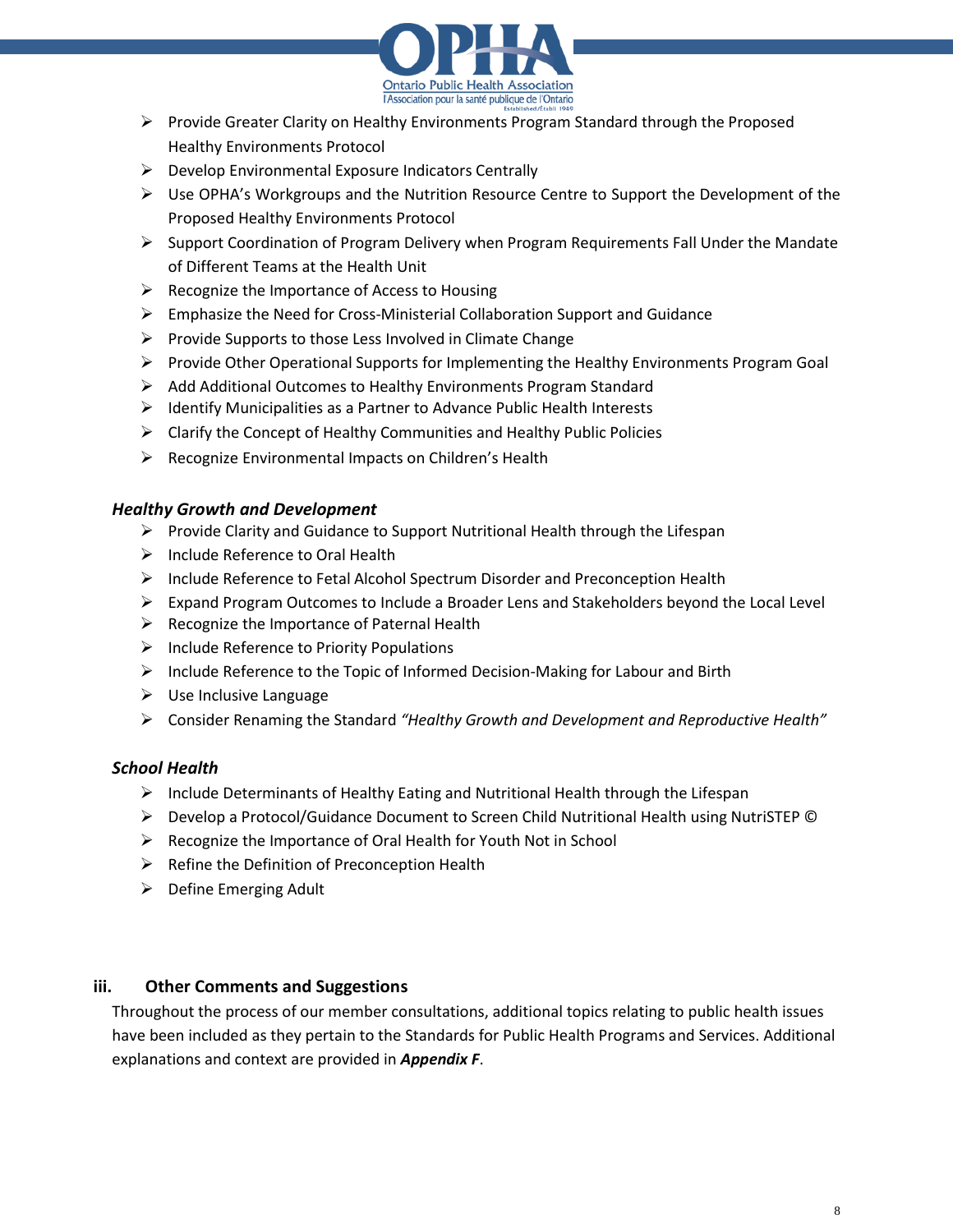

## *Update the monitoring and enforcement of provincial liquor laws.*

 $\triangleright$  As part of its modernisation of alcohol retailing in Ontario, the government should consider updating the monitoring and enforcement of provincial liquor control laws, including the potential for a greater municipal role.

## **C. Areas of Opportunity**

OPHA members applaud the ministry and its advisory committees for the various additions and revisions to these standards and recognize that they create new opportunities to strengthen and expand the work of public health. Areas where OPHA members see new opportunities are highlighted below.

## **Increased Emphasis on Health Equity:**

- We are pleased to see the inclusion of a new Health Equity Standard, and one that is based on the National Collaborating Centre for the Determinants of Health's Four Roles of Public Health to take action on the Determinants of Health.
- Having Health Equity as a Foundational Standard provides opportunities to address health inequities, including embedding it into all public health work. This increased emphasis on health equity will support the work of health units in addressing important health disadvantages within their communities.

## **Greater Flexibility:**

The focus on local priorities (variability/flexibility) allows public health units to tailor their programs and services to meet the local context and the needs of priority populations within their jurisdictions. This increased flexibility at the local level to determine program and interventions based on a more comprehensive assessment of evidence is welcomed.

## **Inclusion of Mental health:**

The inclusion of mental health promotion is an important addition and reflects the increased emphasis that governments, schools, communities and other agencies are placing on this topic.

## **Addition of a Separate Standard on School Health:**

- The addition of the School Health Standard provides a number of opportunities to support the following additional areas of health promotion:
	- o Cancer prevention
	- o Diabetes prevention
	- o Injury prevention
	- o Supporting newcomers
	- o Supporting children and youth throughout the education system
	- o Nutritional health through the lifespan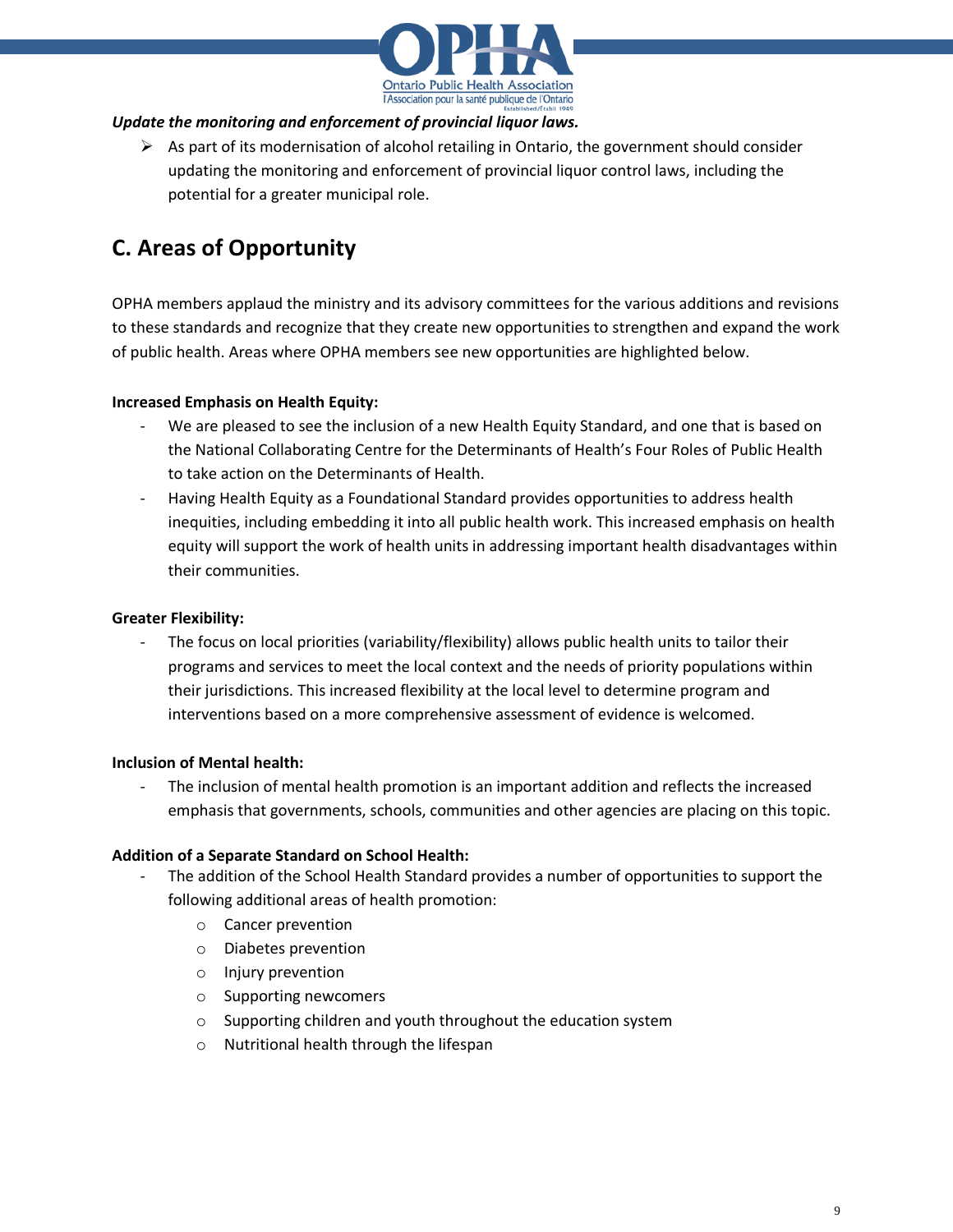

#### **Inclusion of Healthy Natural and Built Environments:**

- OPHA members welcome the inclusion of explicit language for healthy natural and built environments within the 2017 Standards as it provides a more explicit mandate than in the 2008 version. This is achieved by making Healthy Environments a standalone standard, and by adding language for natural and built environments to the goal, program outcomes and topics for consideration in the requirements.
- As identified in the *2016 Ontario Public Health Association (OPHA) Recommendations to Modernize the Built Environment Language in the Ontario Public Health Standards*, evidence from research is consistent in showing that natural, built and food environments profoundly impact the health risks, behaviours and outcomes of the population. Public Health outcomes range from respiratory illnesses, injuries, physical activity, access to affordable healthy food, exposure to environmental contaminants and chronic diseases. The public health sector has an increasingly critical role in advancing healthy public policies that influence the built environment. $1$

#### **Integration of Foundational Standards**:

- Opportunities exist to strengthen public health action in Ontario. For instance, there is an increased consistency across program standards, with particular attention to the integration of Foundational Standards across different program areas (whether you are delivering chronic disease prevention programs, infectious disease prevention or environmental health programs.)
- This provides a consistent framework for health equity, evidence-informed decision making and research quality.

#### **Expanded Partnerships**:

 $\overline{a}$ 

New emphasis on partnerships with First Nations and the healthcare sector through the Local Health Integration Networks (LHINs) can also leverage new resources and opportunities for action. Emphasis on partnerships with other stakeholders (e.g. School Boards through School Health Programs) creates new opportunities, but also points to additional supports needed to work across sectors.

#### **Strengthening the Use of Evidence, Evaluation and Population Health Assessment:**

- The emphasis on continuous quality improvement, evaluation and communications creates new opportunities to further engage in these areas. These standards could help formalize program evaluation processes and strengthen them across the work of public health.
- The Standards could be further strengthened by adding language within each Standard that emphasizes evidence-informed program planning, practice and decision making.

 $^1$  Ontario Public Health Association. (2016, December 16). Opportunities to Modernize the Built Environment Language in the Ontario Public Health Standards. Recommendations from OPHA's Built Environment & Environmental Health Working Groups to MOHLTC. Retrieved March 27, 2017, from [http://www.opha.on.ca/getmedia/0372d57d-4b18-4695-a2aa-8dee73d2758c/Opportunities-to-Modernize-the-](http://www.opha.on.ca/getmedia/0372d57d-4b18-4695-a2aa-8dee73d2758c/Opportunities-to-Modernize-the-Built-Environment-Language-in-the-Ontario-Public-Health-Standards.pdf.aspx?ext=.pdf)[Built-Environment-Language-in-the-Ontario-Public-Health-Standards.pdf.aspx?ext=.pdf](http://www.opha.on.ca/getmedia/0372d57d-4b18-4695-a2aa-8dee73d2758c/Opportunities-to-Modernize-the-Built-Environment-Language-in-the-Ontario-Public-Health-Standards.pdf.aspx?ext=.pdf)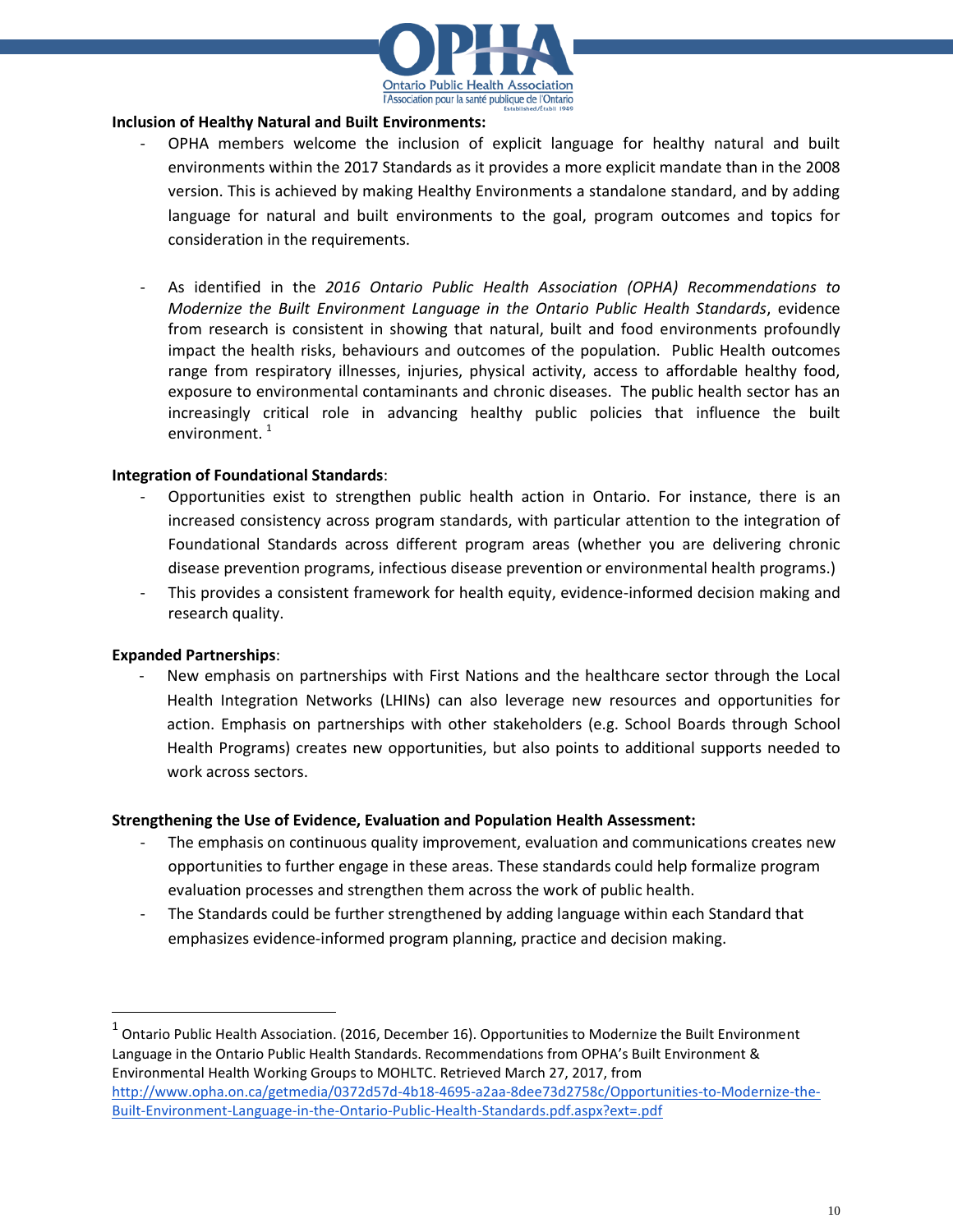

### **Defining Core Competencies for Public Health:**

The previous standards made specific mention of core competencies for public health professionals, however, there is no reference in these new Standards, thus far. This provides an opportunity to further define these but it could also lead to inconsistencies.

## **D. CONCLUSION**

OPHA is pleased to provide to the Ministry of Health and Long-Term Care our submission in response to the Standards for Public Health Programs and Services Consultation Document (2017). Through our consultations, OPHA was enthused to compile a wealth of insight from our members and constituent societies. Comments received from our members were numerous and thoughtful, demonstrating an engaged membership that is eager to contribute in a constructive way to the process of modernizing the Ontario Public Health Standards.

The OPHA membership is far-reaching and uniquely encompasses a vast array of colleagues working in a variety of public health roles. These roles range from academics, to professionals involved in public health units, healthcare agencies, non-profit and private sector organizations, to community partners, and constituent societies. Through our diverse membership, OPHA is able to provide a platform where professionals spanning several public health disciplines and sectors can network and collaborate on issues of importance. As an example, OPHA facilitates collaboration through our workgroups who have been productive on several fronts:

- The Environmental Health Workgroup partnered with other sectors through Ecohealth Ontario, prepared submissions to do with food, air, and water quality and safety, and surveyed health units across the province on their initiatives related to climate change.
- The Built Environment Workgroup has been working with various sectors to create an online learning course on building healthy communities. They have also been working with transportation engineers and provincial and municipal planning experts on community design, in an effort to reduce chronic disease and improve the environment.
- The Reproductive Health Workgroup has been busy collating evidence on preconception, and developing action plans to strengthen preconception health and informed decision making for labour and birth.
- The Cannabis Taskforce is currently looking at the repercussions of the legalization of cannabis in Canada.
- The Joint alPHa-OPHA Health Equity Workgroup has created Health Equity Indicators.
- The Breastfeeding Network engages a variety of professionals to focus on increased breastfeeding rates and the promotion of The Baby Friendly Initiative.
- The Chronic Disease Workgroup is looking at issues of tobacco, healthy eating and nutrition.
- Our Persons with Disabilities Taskforce is identifying ways to promote inclusion and reduce barriers.
- Our Alcohol Workgroup advocates for strategies that bring forward the latest evidence on actions needed.
- Our New Professionals Network works to support the next generation of talent in public health.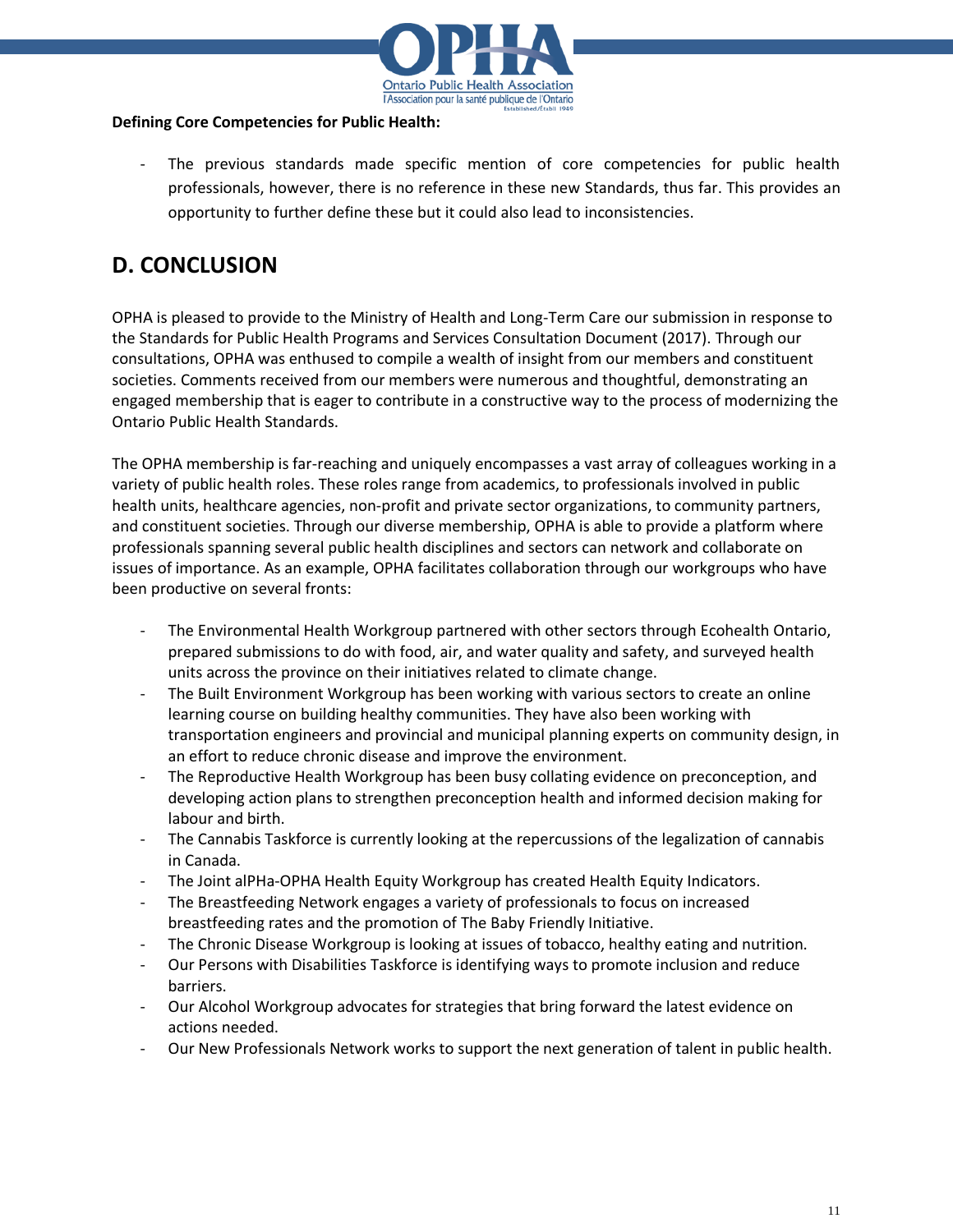

As a result of our unique potential to bring together a range of expertise, OPHA is well positioned to be a strong partner. We are pleased to articulate our ongoing interest and expertise in assisting the ministry as a partner be it to develop protocol and guidance documents, resources, training activities, supporting networks or other activities that can support the public health sector and the implementation of these new standards.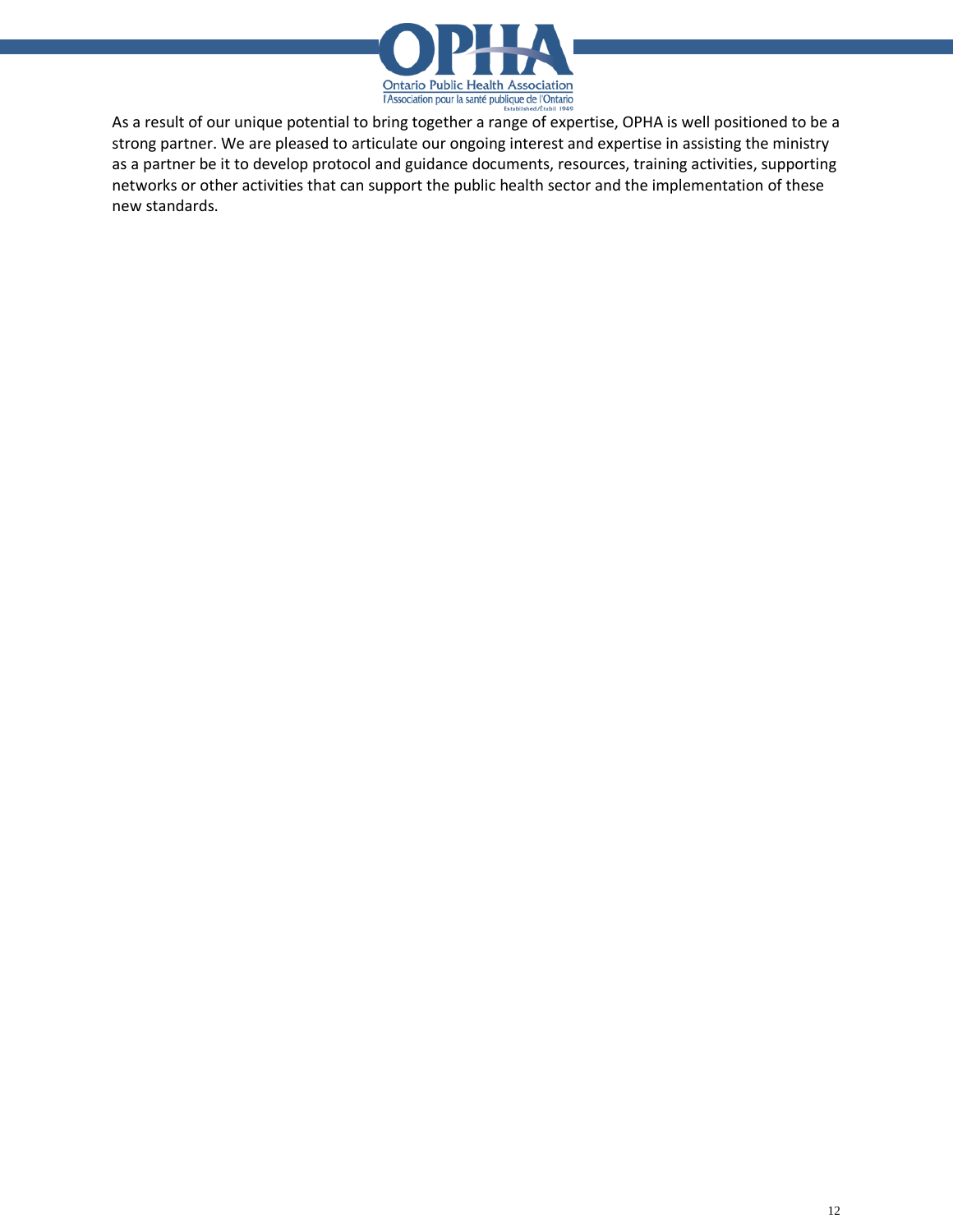

## **APPENDIX A: Areas Requiring Further Context**

OPHA members have identified a number of areas, described below, where more context is needed to strengthen the effectiveness of these standards. Some general comments are provided and then some specific suggestions related to each standard.

### **Promote Consistency Across the Standards:**

- As different terminology is being used across the standards, we suggest modifying some wording to ensure consistent language is used throughout the program standards/sections. We offer these examples:
	- $\circ$  The Foundational Standards requirements are reiterated in some standards and not others.
	- $\circ$  The term "priority populations" is used throughout the document except in the Healthy Environments Standard where the term "priority issues" is used. (The current OPHS uses "priority populations" in the Health Hazard Prevention and Management program).
	- o Health Equity is a Foundational Standard, so it is recognized that it cuts across all program standards. However, some program standards emphasize it again (e.g. monitor health inequities), while others do not. Emphasis should be consistent to illustrate that it is an important component of all standards.
	- o The requirement to implement "public health interventions" is explicit in some standards (CDIP, Healthy Growth and Development, School Health) but not others (Healthy Environments, Food Safety, Safe Water). These latter standards require "public health interventions" (e.g. develop strategies to promote health environments; review drinking water quality reports, increase public awareness of food-borne illness).
- The requirement for an Annual Service Plan and Budget Submission is mentioned in the Foundational Standards and some program standards (i.e. Chronic Diseases and Injury Prevention, Wellness and Substance Misuse, Healthy Growth and Development, School Health) but not others (Healthy Environments, Food Safety, Safe Water, Infectious Disease Control). This inconsistency could have implications on how health units prioritize different standards and program areas based on the need for budget submissions. This may have an unintended impact on the resources going into various program areas. Clarification and standardized language can help avoid this interpretation, which assigns priorities without a proper assessment of local needs on healthy environments and other standard areas.
- Anywhere "healthy eating" is listed as a topic to assess and monitor, we recommend that it be revised to state "healthy eating behaviors and determinants of healthy eating." This provides direction to include key factors contributing to nutritional health, including food insecurity, food literacy and the food environment and can be built into protocols and guidance documents.
- The Population Health Assessment Foundational Standard (requirement #3) lists what boards of health should assess, including health status, health behaviours, and preventive health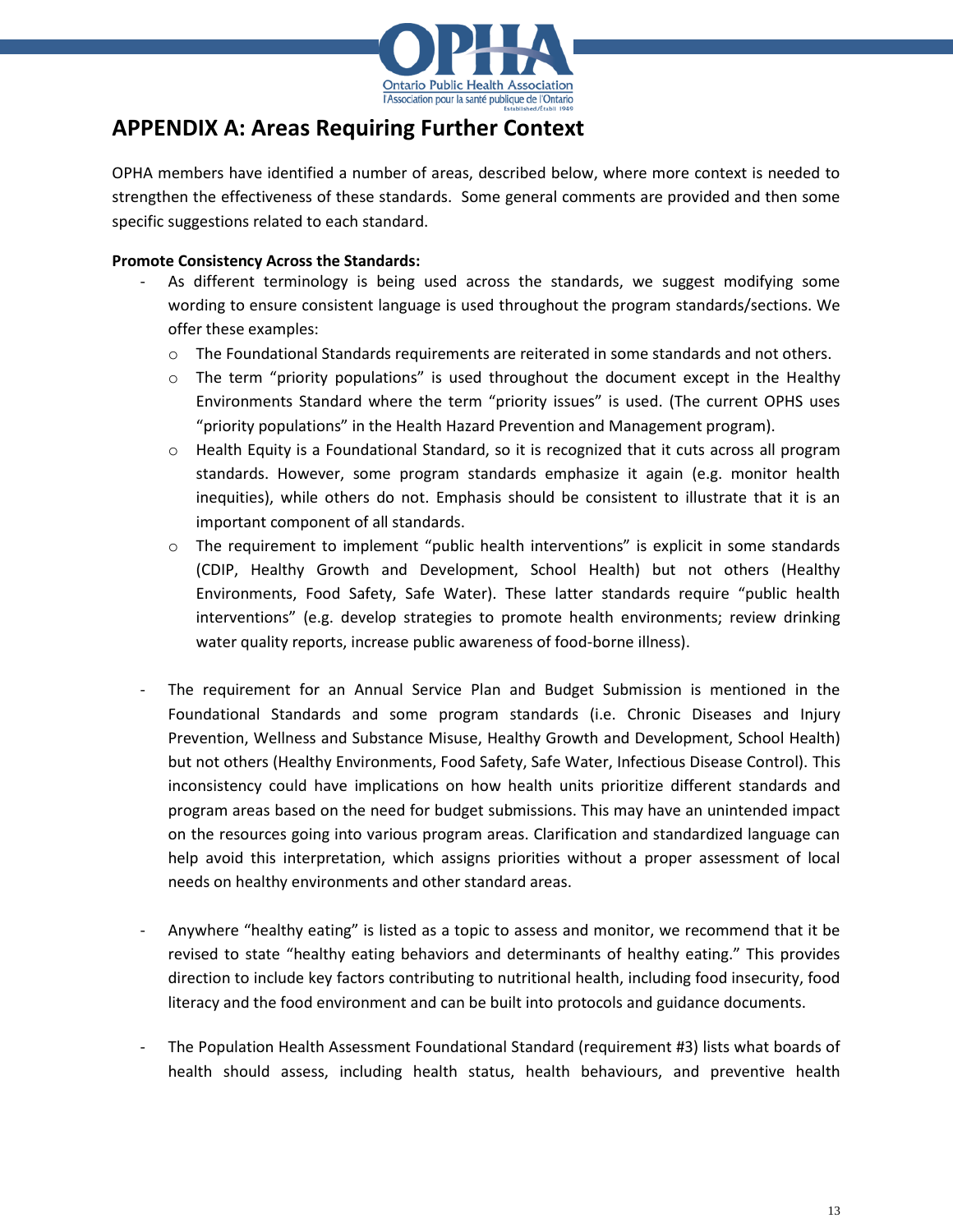

practices. It is important to add a requirement to assess risk factors, as these have a significant influence on population health (e.g. proximity to traffic-related air pollution).

#### **Further Engage Indigenous Communities**

- OPHA is pleased to see the importance of building and/or further developing relationships with Indigenous communities and organizations. This presents new opportunities to promote health equity and responds to the need expressed by PHUs for more guidance on providing services to Indigenous communities.
- While a future Guidance Document will provide further guidance, there is an opportunity to further incorporate Indigenous views. It would be helpful to have more guidance from Indigenous communities to ensure that their knowledge, culture, and perspectives are embedded within the standards. For example, the Population Health Approach wheel (Figure 1 on page 3) could reflect the Aboriginal medicine wheel, which has some similarities.

#### **Provide a More Detailed Description of Health Promotion**

Population health promotion and policy development are important roles that could benefit from being better described. Coordination by teams, such as the Tobacco Control Area Networks, which increase collaboration among PHUs both regionally and provincially is a great example of how to increase cost effectiveness, collaboration and communication.

#### **Strengthen Food and Nutrition Screening, Assessment and Monitoring**

- There is a need to establish and collect data on key indicators which screen for, assess and monitor nutritional health, as well as key factors that contribute to nutritional health, including the food environment, food insecurity and food literacy.
- NutriStep©, the Nutritious Food Basket, the food environment (core indicators under current development by APHEO) and food literacy indicators are recommended to be included in the new and/or revised protocols related to healthy eating and nutrition. (See *Appendix G* for more detailed suggestions about NutriStep).

#### **Implement Vision Health Screening on a Pilot Basis**

Various questions about the evidence for adding this requirement have been raised by our members with the suggestion that phased implementation be considered to assess the most effective approach.

#### **Support for Implications while Adapting to Health System Transformations**

Members see the opportunity to expand and strengthen networks across the health system and enhance health unit engagement with the health care sector and LHINs as well as assist with the planning and coordination of health care services delivery. In the absence of more details about these expectations, members are concerned about the implications of health unit capacity and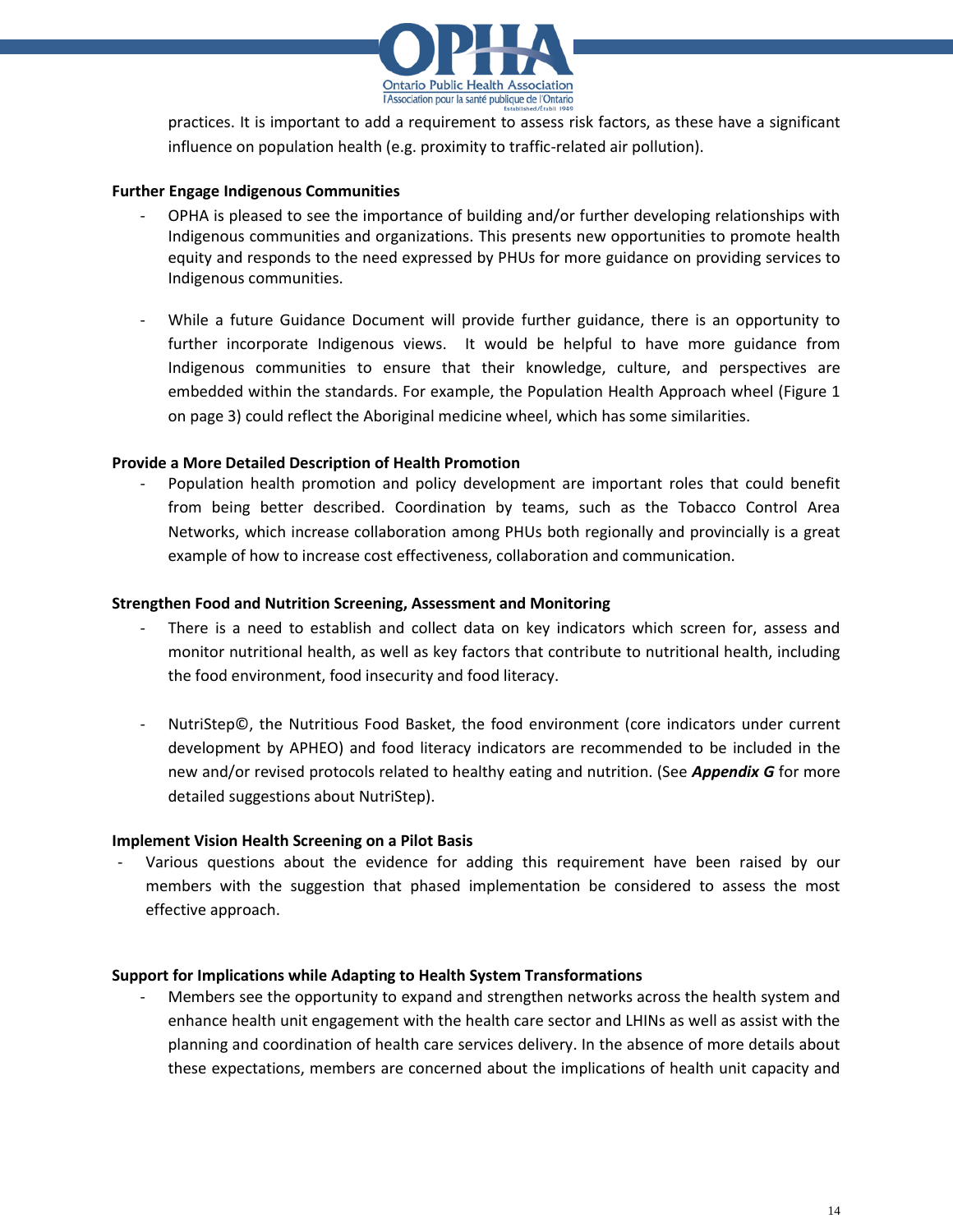

the communication and cooperation across PHUs that will be needed to respond to LHIN requests.

As health units adapt to new requirements and modify and align their programs and services, OPHA members are concerned that there is a risk of service continuity and/or clients falling through the cracks during this system transformation.

#### **Clarify Expectations Related to Sexual Health Clinical Services**

As there is no specific mention about the provision of sexual health clinics, members are questioning what this might mean for clients and community members who rely on these services.

## **Recognize Capacity Needs to Support the use of Evidence, Evaluation and Population Health Assessment**

Members welcome opportunities to enhance quality and accountability, especially through the increased commitment to the Population Health Assessment, but recognize this area may be constrained by issues related to health unit capacity.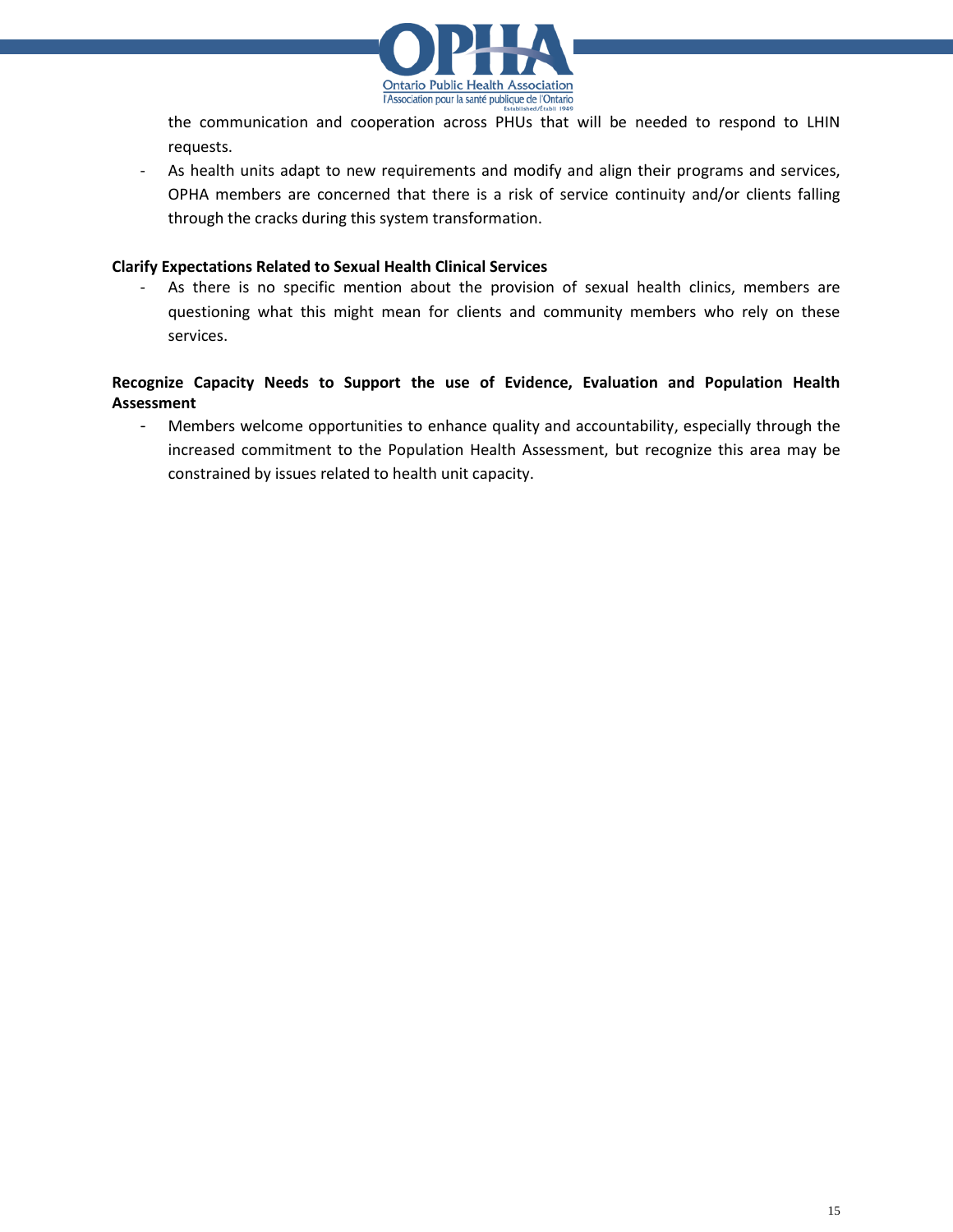

## **APPENDIX B: Areas that Could Benefit from Greater Clarity**

OPHA's members and constituent societies have flagged the following as areas where further clarity is needed to ensure effective implementation and have provided specific suggestions related to the Program Standards listed below:

#### **Population Health Assessment**

- Include a definition of the food environment as an important determinant of healthy eating and chronic disease; this is a well-documented concept in the public health nutrition literature, which includes the built environment as one component of the broader food environment.
- In the Population Health Assessment and Surveillance Protocol, 2016, the current definition of the physical and built environment does not make reference to food access, as the "built environment" is traditionally used in reference to physical activity. As such, a definition of the food environment should also be included in the next protocol document.

#### **Healthy Environments**

Revise the "built environment" to state the "built and food environment" as a key determinant of nutritional health, chronic disease and an essential topic to address based on the assessment of local needs. Additionally, in the *Population Health Assessment and Surveillance Protocol*, ensure the appendix includes a definition of the food environment, as currently, the definitions for the 'physical environment' or for 'supportive environments' do not acknowledge healthy food access.

#### **Healthy Growth and Development**

- Add "nutritional health through the lifespan" as a key topic to address; this would include children's nutritional health. Within each of the requirements that speak to the program of public health interventions "nutritional health through the lifespan" should be explicitly stated.

#### **Chronic Disease and Injury Prevention, Wellness and Substance Misuse:**

- Where "healthy eating" is listed as a topic to assess and monitor, (i.e. requirement 1.d) it should be revised to state "healthy eating behaviors and determinants of healthy eating." This provides direction to include key factors contributing to nutritional health, including food insecurity, food literacy and food environment and can be built into protocols and guidance documents.
- Revise the "built environment" (requirement 1.d) to state the "built and food environment" as a key determinant of nutritional health, chronic disease and essential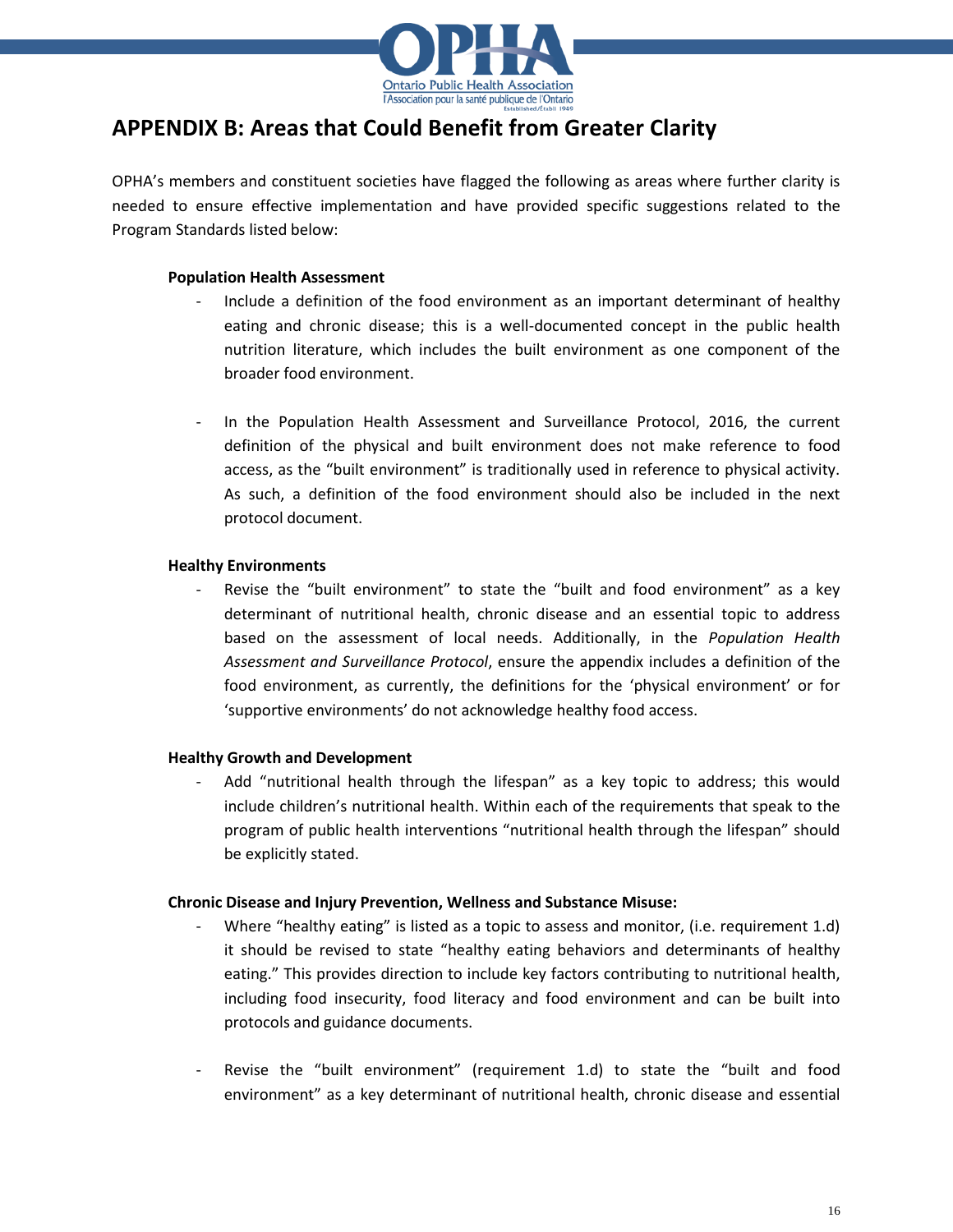

topic to address based on the assessment of local needs. Additionally, in the *Population Health Assessment and Surveillance Protocol*, ensure the appendix includes a definition of the food environment, as currently, the definitions for the 'physical environment' or for 'supportive environments' do not acknowledge healthy food access.

- Clarify expectations around the reciprocity of relationships between health units and stakeholders, such LHINs, school boards, and local governments to implement the standards. It is not clear whether there is an expectation for these stakeholders to work with public health as well. Additional work may be needed to understand how Public Health Transformation can enable collaboration between these key partners and health units. Moreover, in an area such as school health, where public health has a mandate but schools do not, public health has faced various challenges. As such, it would be advantageous for inter-ministerial collaboration and support to implement these requirements.
- The role of PHUs related to cannabis will need to be clarified as provincial plans are developed.

#### **Oral Health**

- There's a need for clarity around the broad public health impacts across the standards, (e.g. healthy growth and development, school health , chronic disease).

## **School Health**

- Add "nutritional health through the lifespan" as a key topic to address; this would include children's nutritional health. Within each of the requirements that speak to the program of public health interventions, "healthy eating behaviours and determinants of healthy eating" needs to be explicitly stated as a key area.
- Where "healthy eating" is listed as a topic to assist school boards with implementation of health-related curricula, (i.e. requirement 5.d) should be revised to state "healthy eating behaviors, determinants of healthy eating, and food safety." This provides direction to include key factors contributing to nutritional health, including patterns of dietary intake/nutrition and food insecurity, food literacy and food environment and can be built into protocols and guidance documents.

#### **Health Equity**

- More clarity could be provided by embedding health equity language throughout the Program Standards. This could be done by having consistent wording of reducing health inequities and "Priority Populations" (or alternative term) for all Program Standards. Use of a health equity lens such as the MOHLTC's Heath Equity Impact Assessment should also be considered for inclusion in all program standards. If this wording cannot be added, a guidance document on use of an HEIA should be developed.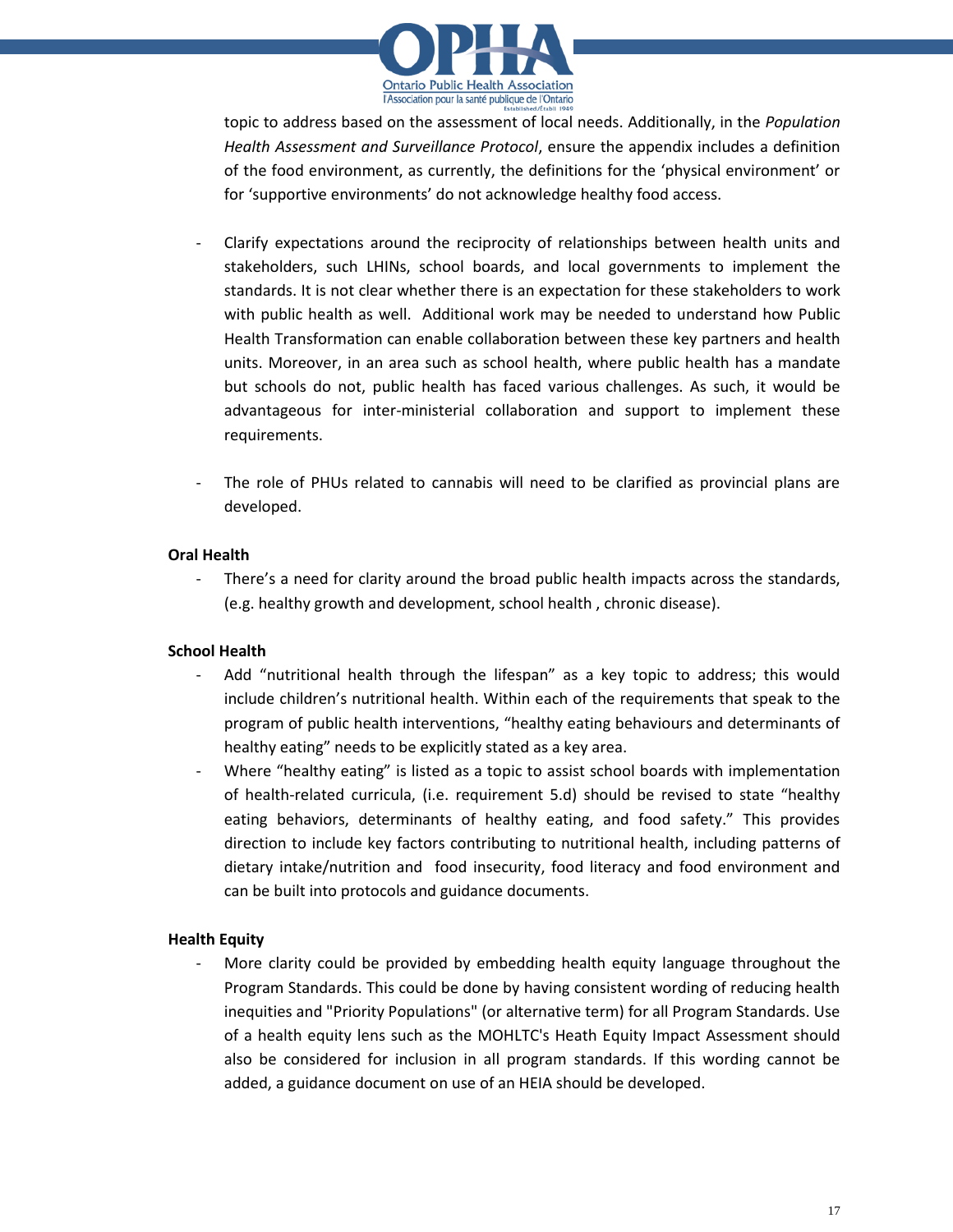

- It is suggested to provide a clearer definition of Priority Populations (page 13). As written, "priority populations" is not tied to social determinants of health. Since 2008, there has been much confusion as to whether "priority populations" is tied to (access to) social determinants of health, or burden of disease (e.g., white middle aged males with higher incomes with higher rates of disease for non-SDOH reasons). The wording should include clarification that this includes individuals whose circumstances make them vulnerable or marginalized and should not be deprived of opportunities for engagement or full participation affecting their health and welfare (e.g., people living with HIV/AIDS, newcomers/refugees, impoverished youth, women who have suffered abuse, persons with dis/abilities, etc.) If the wording for priority populations cannot be modified, we would suggest a guidance document on how to determine priority populations be developed. Similarly on page 15, "Health equity means that all people can reach their full health potential and are not disadvantaged from attaining it because of their race, ethnicity, religion, gender, age, disability, social class, socioeconomic status or other socially determined circumstance." Ideally, this list should reference the Human Rights Code's exhaustive list of 17 prohibited grounds of discrimination, with "disability" referred as dis/ability.
- More clarity is requested around the Nutritious Food Basket (NFB). There is confusion over the removal of the Nutritious Food Basket from the program standards. Currently, NFB is a key way PHUs talk about social determinants of health and living affordability in geographic areas. Public health has been able to report and advocate on issues facing low income people in Ontario and the NFB has been a way to assess and report on the health of local populations. If NFB is to be removed, an alternative way of measuring food security and quality of life/affordability in geographic neighbourhoods should be developed.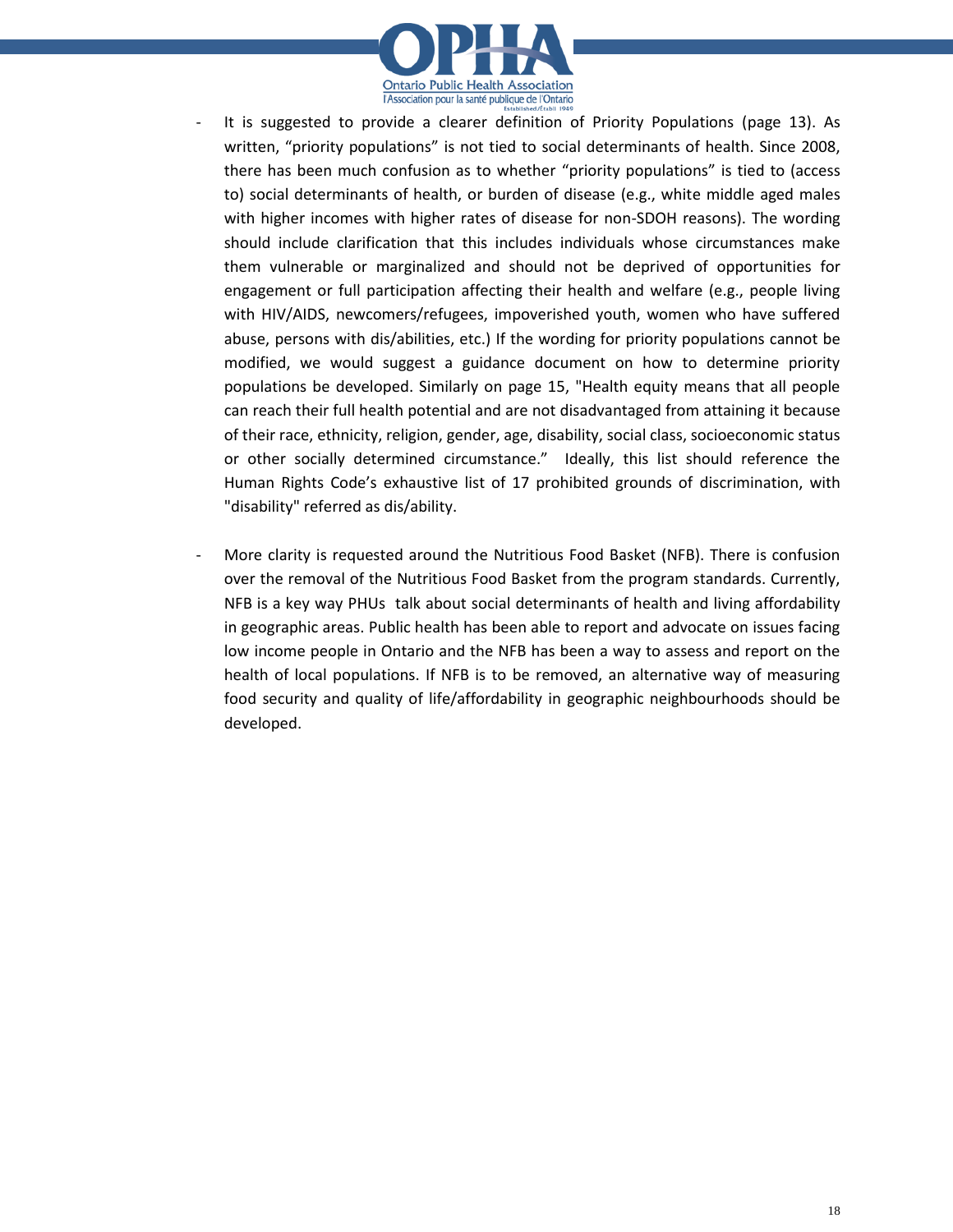

## **APPENDIX C: Operational Considerations to Support Successful**

## **Implementation**

OPHA members flagged the following as considerations to keep in mind to support successful implementation.

## **Strengthening Health Unit Capacity:**

- The Standards provide a stronger mandate to ensure that all programs are informed by evidence and focus on health equity. Health units should be supported in addressing program areas where this capacity is lacking, either because of the gaps in available evidence, or because of the traditional approach in delivery of health promotion programs versus health protection programs. With increased emphasis on evidence informed decision making and using population health information in program planning, it will be difficult to operationalize without increased epidemiologist/analyst resources.
- Without additional funding being provided, limited resources may need to be re-assigned to meet the new requirements; this will be challenging for PHUs, particularly smaller ones. Also, there will be a need to consider support on the data entry side with information coming in from other programs. Population health assessment needs go beyond health status reporting and will require additional data sources that are not necessarily available.
- OPHA's constituent society (APHEO) could help support core methods development for segmentation and core population identification.
- Revised data sharing agreements may be needed in order for health units to collaborate and share data with LHINS.
- Mental and social well-being and quality of life are highlighted in the standard for population health assessment. This will require going beyond some of the traditional indicators used to try to find ways to stratify by social indicators (e.g. income/education/mental and social wellbeing).
- Indigenous data is complex and requires more work and resources. Some argue that Indigenous health data should be in Indigenous hands with PHUs occupying a role to support our Indigenous agencies to do this work. Additionally, it takes time to build the trust relationships for working in Indigenous Health.
- There are substantial data gaps that need to be filled to meet the new standards that will require more primary data collection. PHUs differ in their ability to collect data to fill those gaps.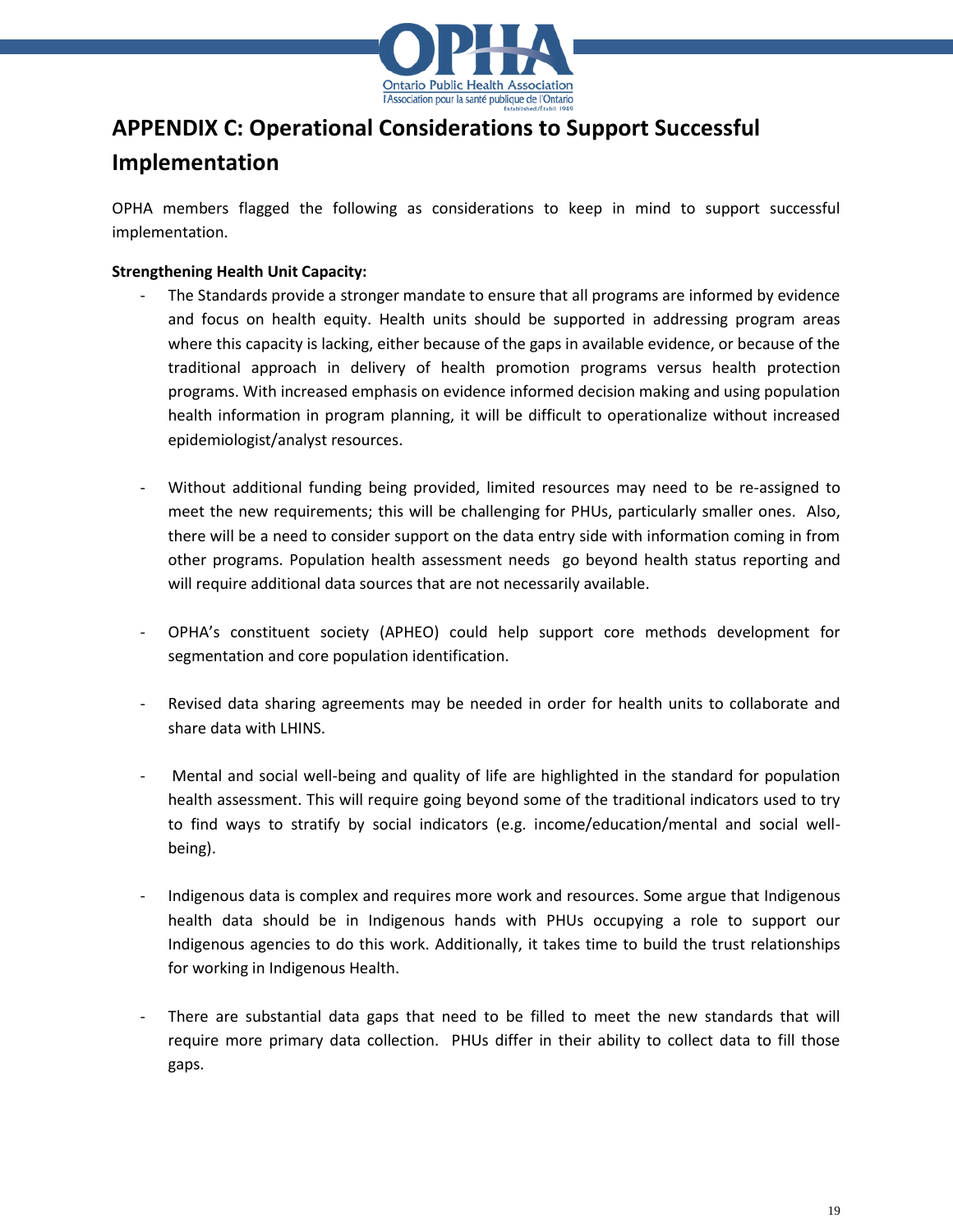

- Evidence is worked into every single program and the new budget submissions allow PHUs to prioritize some programs over others. Even if there isn't the local need the population health assessment piece will still be required for each program area to support this assessment.
- With the move from old to new standards and the increased emphasis in using evidence, it is unclear if there is a net revenue gain as there is little that is discontinued under the new standards.
- Time and resources are required to build capacity to implement the Standards utilizing best practices in leadership and change management. This could involve:
	- o Restructuring within public health units
	- o New Policies & Procedure development & implementation
	- o Changing of staff roles, hiring and labour relations
	- o Education and training

#### **Strengthening Collaboration with LHINs:**

Provide guidance on defining relationships and collaboration with LHINs, particularly if there may be more than one LHIN per health unit. There may be a need for more operational support for communicating and coordinating across public health units with regards to LHIN requests.

#### **Promote Models for Effective Coordination of Activities**

- The Foundational Standards facilitate a common lens for public health and reaffirm linkages across programs, such as those between chronic disease prevention and environmental health.
- Several health units are already working collaboratively across programs (e.g. Health Protection and Healthy Living) to develop strategies to promote and advocate for healthy built environments. These collaborations ensure that multiple health perspectives are included (e.g. air quality benefits, physical activity benefits etc.) and have participation by environmental health, chronic disease and health promotion specialists.
- Such models should be recognized as an effective way to coordinate activities across public health programs, including the expertise of multiple public health disciplines, and promote the multiple health benefits of multifactorial public health interventions.

#### **Include Clear Cross-References across Program Standards to Promote Coordination among Teams**

The requirement to ensure coordination of program delivery across health areas in the 2017 Standards is applauded. Although, it is also anticipated that coordination across program areas in public health units can be maximized in the implementation. For example, the requirement under the Healthy Environments Standard to develop strategies with community partners to promote healthy natural and built environments is supported by work to prevent chronic diseases and injuries. However, in the 2017 Standards, built environments are mentioned within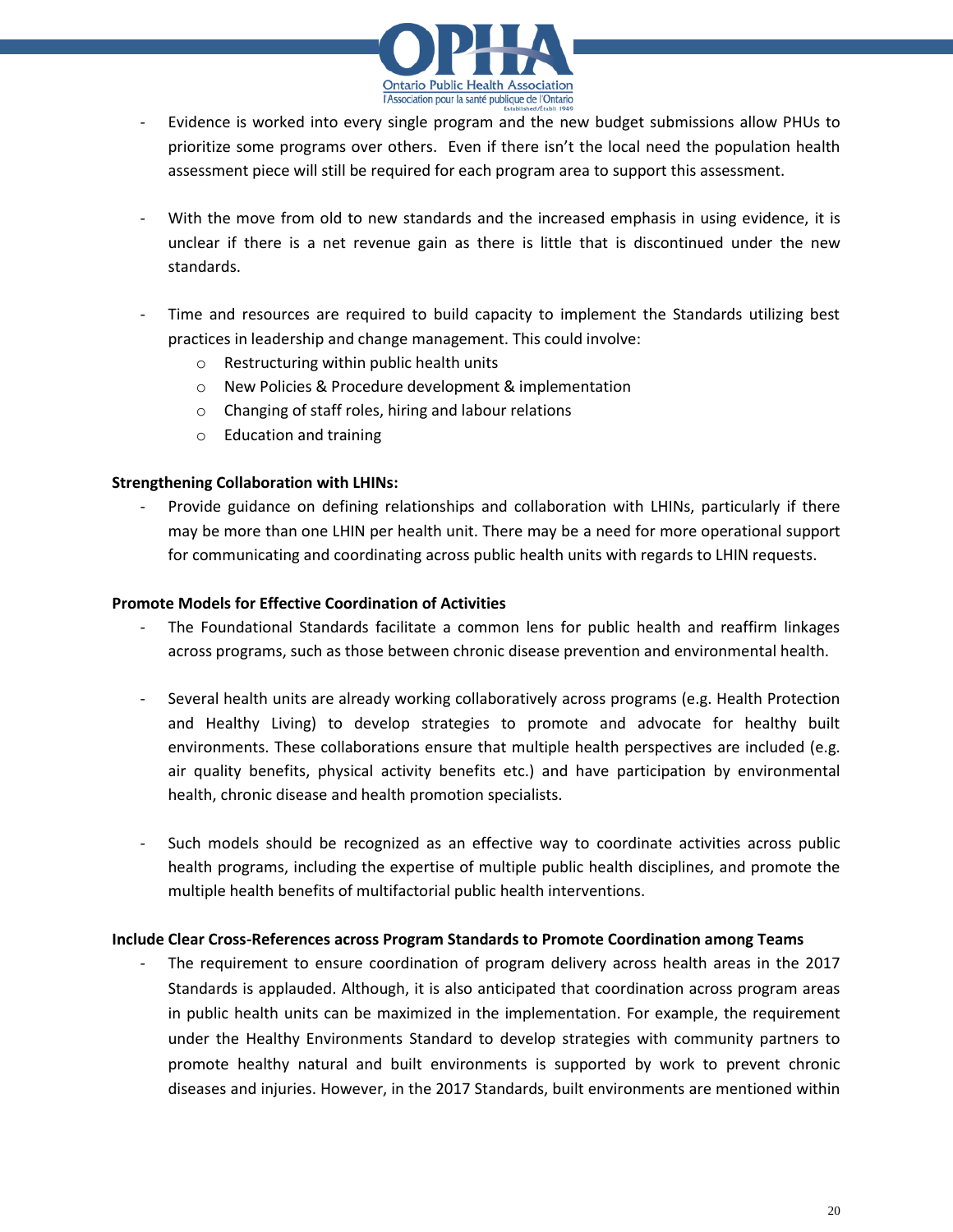

the Chronic Disease and Injury Prevention, Wellness and Substance Misuses Standard, but currently there is no link to the Healthy Environments Standard within this section.

- To support integrated implementation of programming around healthy built and natural environments, the Healthy Environments Standard and related protocols need to be linked within all other relevant program standards, including the Chronic Disease and Injury Prevention, Wellness and Substance Misuse Standard, the Health Equity Standard, and the School Health Standard.

#### **Support Research, Evidence and Data Gathering through Common Indicators**

- Establish and require monitoring of common indicators and facilitate access to data sources to support local health unit work to maximize impact of targeted interventions to increase health equity.
- OPHA and the Nutrition Resource Centre have experience collaborating with a number of provincial partners to develop common sets of public health indicators (e.g., Ontario Food and Nutrition Strategy's food access and food literacy indicators, OCDPA's chronic disease risk factors indicators, LDCP Food Literacy indicators) and welcome the opportunity to support further indicator work related to healthy eating and chronic disease prevention.
- For specific recommendations around nutritional health indicators and data gathering refer to the Chronic Disease and Injury Prevention, Wellness and Substance Misuse Standard, the Healthy Environments Standard, and the Healthy Growth and Development Standards.

#### **Assess Local Needs Related to the Environment and Population Health**

- It is positive that the 2017 Standards have increased emphasis on local assessment, which will provide greater flexibility to reflect programming based on local needs (pg. 27). However, there needs to be greater clarification on how local assessments are to be completed and how local needs are to be identified.
- With regard to local, natural and built environments, in the 2016 Population Health Assessment and Surveillance Protocol, built environments are only referenced in the appendices under the definition of physical environments. Physical environments are only mentioned as one of the many items for which information is to be collected. Together, these do not provide clear guidance on the data sources that are available to support Healthy Environments assessments. Moreover, the current definitions of the physical and built environment, in the 2016 Population Health Assessment and Surveillance Protocol, does not mention food access and do not capture the food environment - a key determinant of nutritional health and contributor to health inequities.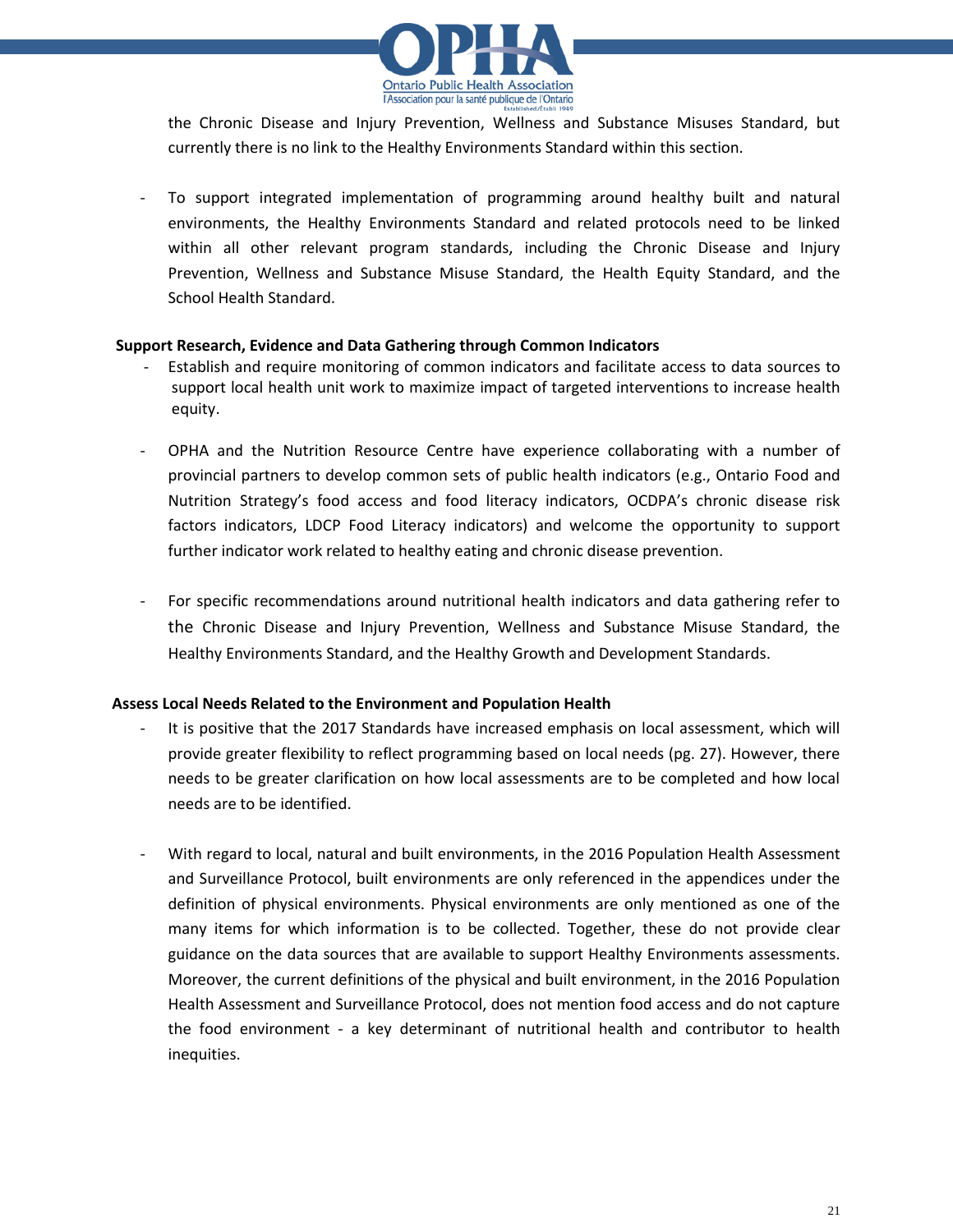

- The Population Health Assessment Foundational Standard lists assessment requirements, such as health status, health behaviours, and preventive health practices. However, it is important to and language about risk factors having a significant influence on population health (e.g. , density and proximity of fast-food outlets, proximity to traffic-related air pollution, pedestrian oriented land use development).
- Beyond the 2016 protocol, in the past, public health unit-led examples of context-specific analysis have helped advance policies and programs supporting areas, such as healthy design, walkability, air quality and environmental health. The OPHA BEWG members' expertise and Nutrition Resource Centre can support the Population Health Assessment and Surveillance Protocol update from a built and natural environment perspective, which includes considerations related to the food environment.

#### **Develop a Health Equity Framework**

- Provide clear terminology for terms that are referred to such as life course, protective vs risk factors, resiliency, social connectedness, priority populations as well as list of the SDOH including definitions (e.g. PHAC and that of Dennis Raphael)
- Identifying and providing free educational opportunities (e.g. identifying and understanding priority populations, as per recommendations from Priority Populations Project Technical Report (2015), PHO; and to support the Health Equity requirement 2(a) pg. 16.)
- All programs need to have standard Program Outcomes related to health equity and SDOH (e.g. specifically stating programs are to report on health inequities, causes and support action on health inequities).
- Program outcomes and requirements for the most part continue to address behavioural/lifestyle concerns with minimal focus on advocacy, and engaging meaningfully with those experiencing health inequities. The Program requirements do not include socially produced health inequities such as income, housing, education, employment etc. The importance of PHUs role in advocacy needs to be emphasized.
- Due to the broad nature of the health equity goal, a key area required to achieve that goal will be effective relationships with community partners and people of lived experience. The capacity, understanding and desire of health units may be challenged and require the support of a guiding document.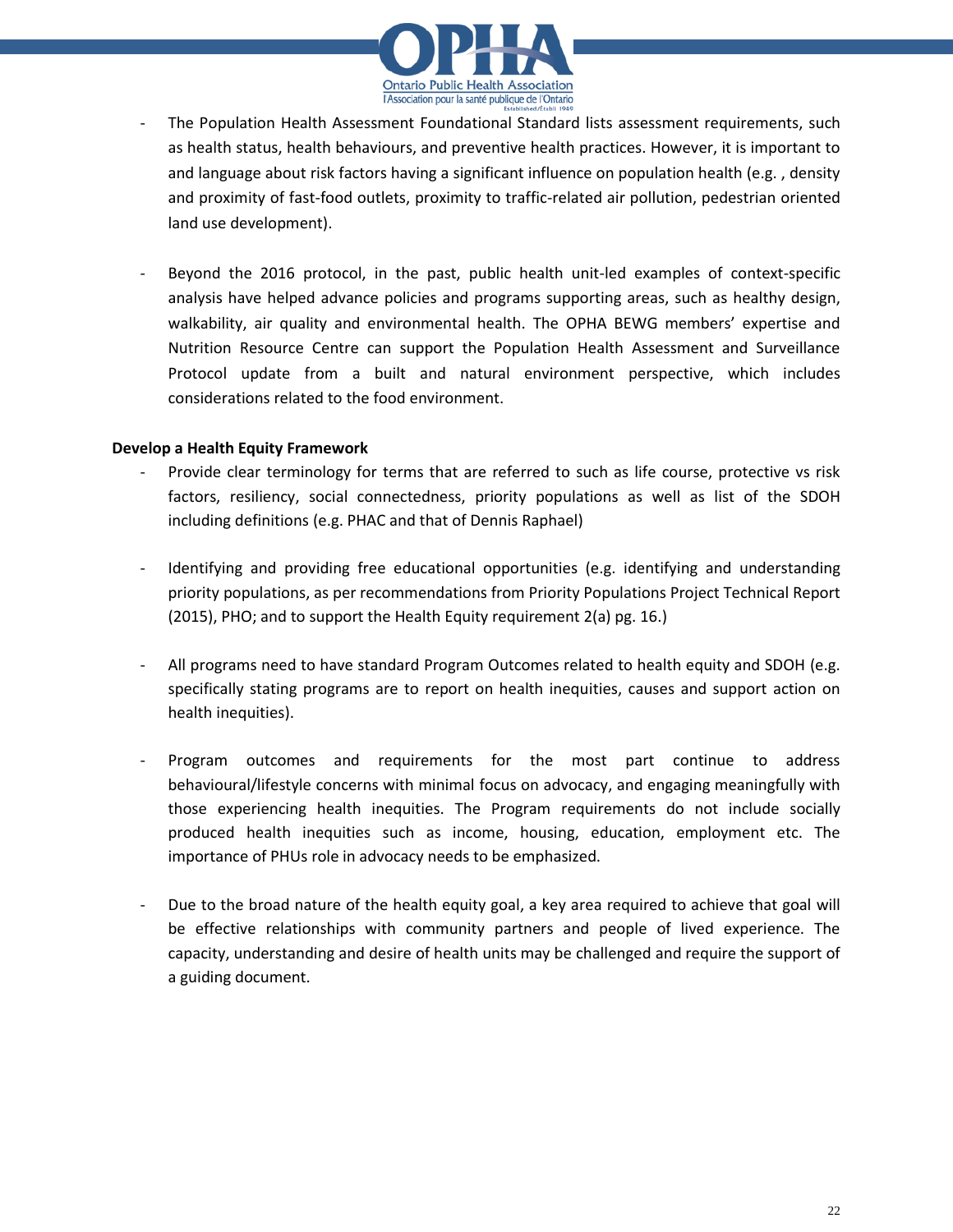

## **APPENDIX D: Implementation Supports**

OPHA members have identified the following as needed to support effective implementation of the new standards.

## **Provide Guidance on the Health Equity and Indigenous Health**

- To implement the Health Equity Standard, OPHA's Health Equity Work Group recommends an accompanying guidance document. As written, the standard leaves room for interpretation. The recent LDCP Health Equity Indicators project and the Public Health Ontario Priority Populations report would be a useful baseline from which to frame the document.
- In development of a protocol/guidance document to promote health equity and Indigenous Health, there is an opportunity to work with Indigenous communities on the proposed Standards and incorporate Indigenous knowledge, culture, and perspectives.
- The protocol/guidance document for the Health Equity Standard should include how to work with urban Indigenous communities, as well as those living in First Nations communities.
- OPHA is pleased that opportunities for cultural safety training approaches will be made available. We suggest that such training include incorporation of the legacy of colonization and residential schools as outlined by the Truth and Reconciliation Calls to Action as well as the Social Determinants of Indigenous health, OCAP principles for research and the understanding of self-determination when working with Indigenous groups. We would suggest that mandatory cultural safety or access and equity training of public health staff be a requirement of boards of health. This would be part of enhancing public health core competency for Diversity and Inclusion and would also include how to best engage priority populations, and conduct ethical research. This would be in addition to training on how to work with and engage with Indigenous populations, and people with dis/abilities.
- It will be helpful to acknowledge the role of cultural inclusion/cultural humility and sensitivity training for all priority populations in addition to Indigenous people in order to provide service in a culturally safe way for all groups.

## **Guidance and Training to Build Diversity/Inclusion Competency**

Develop a protocol and guidance to enhance public health staff core competency on Diversity and Inclusion, specifically related to dis/ability, ableism and weight bias/stigma. The Ministry can leverage OPHA's Task Group on Persons with Disability (via OPHA-alPHa Health Equity Working Group) as well as the Nutrition Resource Centre for guidance on operationalizing this training need.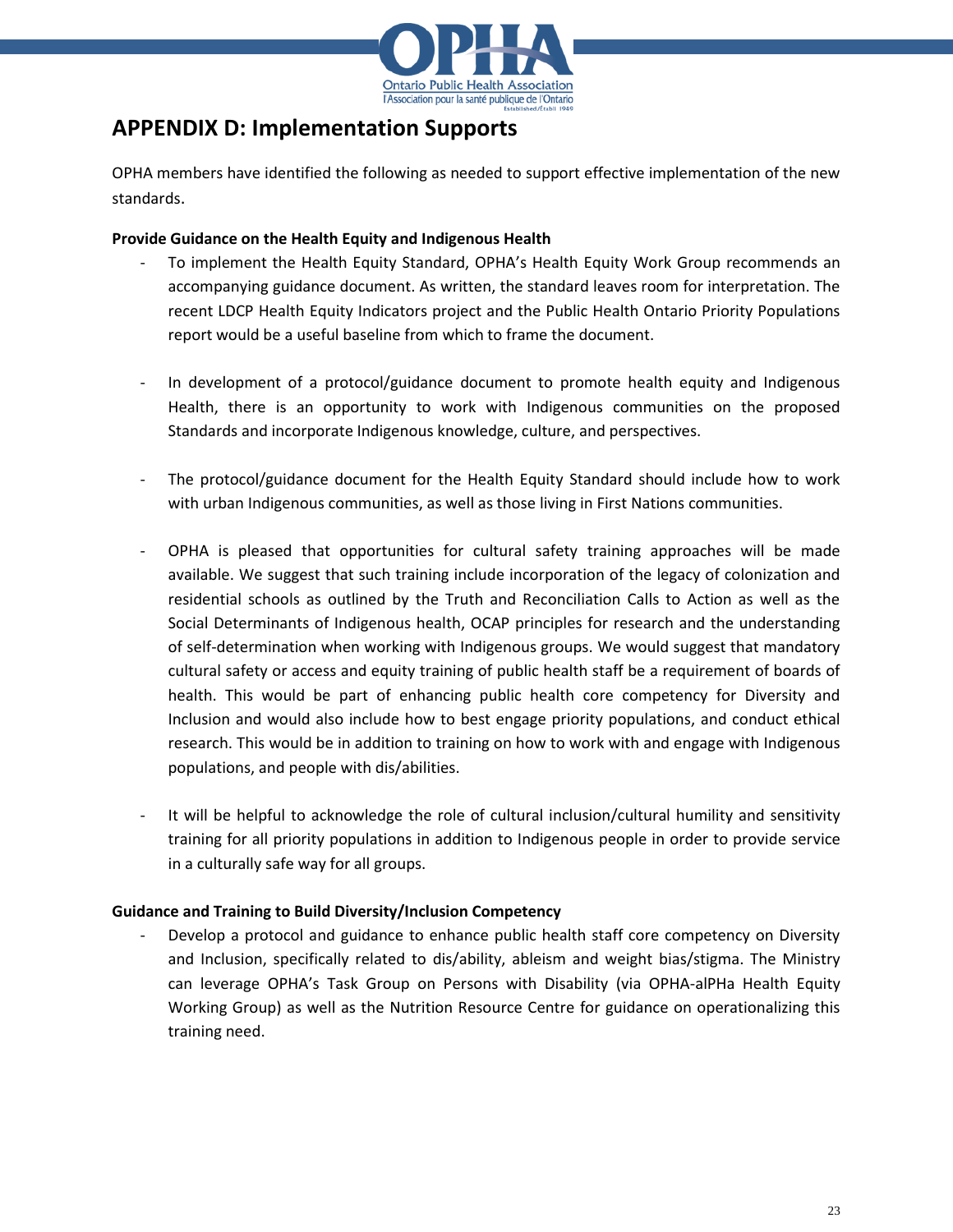

#### **Centralized Provincial Support**

- To support local PHUs in implementing the new Standards, it would be valuable to provide centralized provincial level support organizations (e.g. Ontario Public Health Association, Public Health Ontario, the Nutrition Resource Centre, and the Registered Nurses' Association of Ontario) that encompass a network of experts and resources, such as standard tools, best practices and templates.

#### **Identify Resource Centres to Assist Public Health Units with the Implementation of the Standards**

- It would be helpful to identify "resource" centres that would be available for Public Health Units that can provide the needed supports to implement the 2017 Standards. For example, the Nutrition Resource Centre supports capacity building in relation to food, healthy eating and nutritional health through the lifespan. As such, the NRC could support public health to implement a number of Standards (e.g. Chronic Diseases and Injury Prevention, Wellness, and Substance Misuses, Food Safety, Healthy Environments, Healthy Growth and Development and School Health).Additionally, it would be beneficial to also assess how Ontario's resource centres align with the National Collaborating Centres and to what degree the such support systems are accessed by public health to support OPHS implementation in Ontario
- It is would important for the Ministry to ensure thoughtful alignment of the supportive structures available, such as the resource centres, to assist Public Health Units with the implementation of the Healthy Environments Standard as these are resources frequently accessed by the public health workforce.

#### **Ensure Adequate Inter-Ministerial Support for Initiatives that Cross Multiple Agencies**

- Program Standard topic areas, such as Healthy Environments, are determined by a number of intersectoral policies and programs that include but also go beyond public health. In recent years, the public health sector, including the OPHA BEWG, has been very successful in promoting collaboration with other non-traditional health stakeholders, such as the Ontario Ministry of Transportation, the Ministry of Municipal Affairs and Housing, the Ministry of Environment and the Ministry of Education, to build healthier environments. For example, the OPHA BEWG has been an active member representing public health interests in provincial consultations for legislation changes to the Provincial Policy Statement (2014), the Ontario Cycling Strategy (CycleON#), the new edition of the Ontario Driver's Manual, among other multiple initiatives. While at the local level, OPHA BEWG members have fostered similar scenarios for collaboration to further the promotion of healthy natural and built environments.
- Through such cross-sector collaborations at various levels, a lesson learned is that the promotion of Healthy Environments is more productive when there are clear integration mechanisms across different sectors. Examples include, coordination tables or cross-reference of functions in policy, regulation and program documents.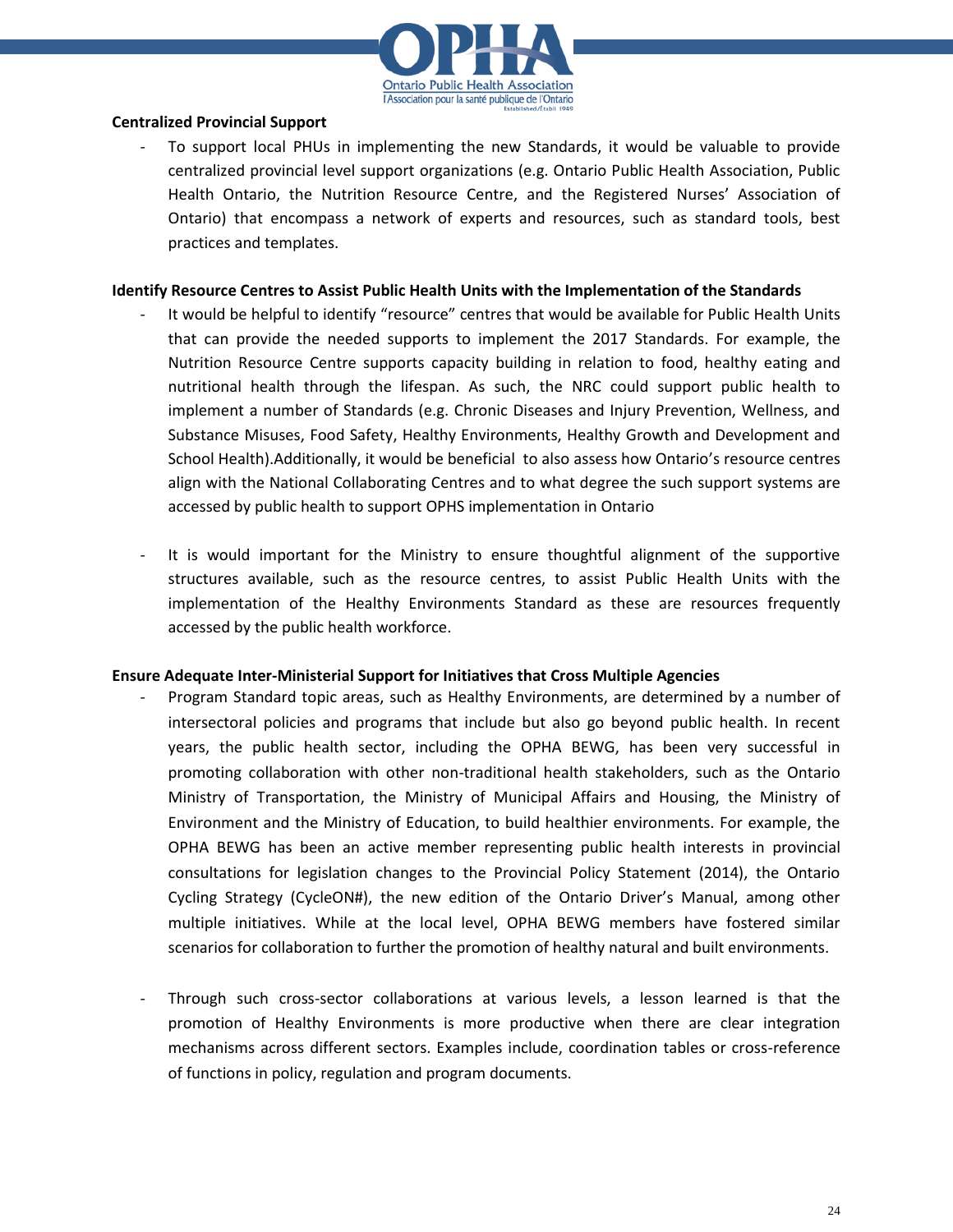

It would be beneficial to ensure adequate inter-ministerial support for Program Standard initiatives that cross multiple agencies.

#### **Promote Funding Certainty**

It is difficult to identify implementation challenges and required resources for standards for which a protocol has yet to be drafted or updated, such as the Healthy Environments Standard. However, there are some items that may require consideration so that resources are allocated and maintained in a way that does not affect public health practices. For instance, the definition of the relationship between LHINs, public health units and Medical Officers of Health could potentially impact other work areas if the emphasis is given to health care provision. This is of particular importance for the Healthy Environments Standards because it requires resources that are focused on supporting municipal partners in the development of healthy policies and programs. Another example is the 2016 Population Health Assessment and Surveillance Protocol, whose scope currently **l**eaves little time for analysts and epidemiologists to do more of the context specific analysis needed for assessment of local natural and built environments.

#### **Provide Guidance on Nutritional Screening, Assessment and Monitoring**

- There are currently few indicators to address the nutrition status of the population. To complete local population health assessment, ensure comprehensive surveillance, and engage in evidence-informed program planning around the Standards, it would be necessary to establish and require monitoring on common indicators related to "healthy eating behaviours and determinants of healthy eating." This must include metrics not only for food intake and healthy eating behaviours but also key determinants; specifically,, food insecurity, food literacy and food environment indicators.
- The new *2017 Population Health Assessment and Surveillance Protocol* should clarify that the analysis of surveillance data in the area of healthy eating include key determinants of healthy eating, specifically, food security, food literacy and the food environment.
- It would be helpful to include methods and recommendations to comprehensively assess population-based nutritional health status and to support consistency and comparison of data across boards of health.
- It is recommended to provide guidance (i.e. new protocols and guidance documents) specific to Healthy Eating Behaviours, Food Insecurity (i.e. the Nutritious Food Basket), Nutrition Screening (i.e. NutriSTEP<sup>®</sup>) Food Literacy (e.g. LDCP research project "Measuring Food Literacy") and the Food Environment (e.g. based on APHEO's core food environment indicators). \*NutriSTEP© is a valid and reliable nutrition screening tool for children 18-35 moths and 3-5 years, could also potentially be embedded in the revised Healthy Babies Healthy Children Guidance Document (see *Appendix G*).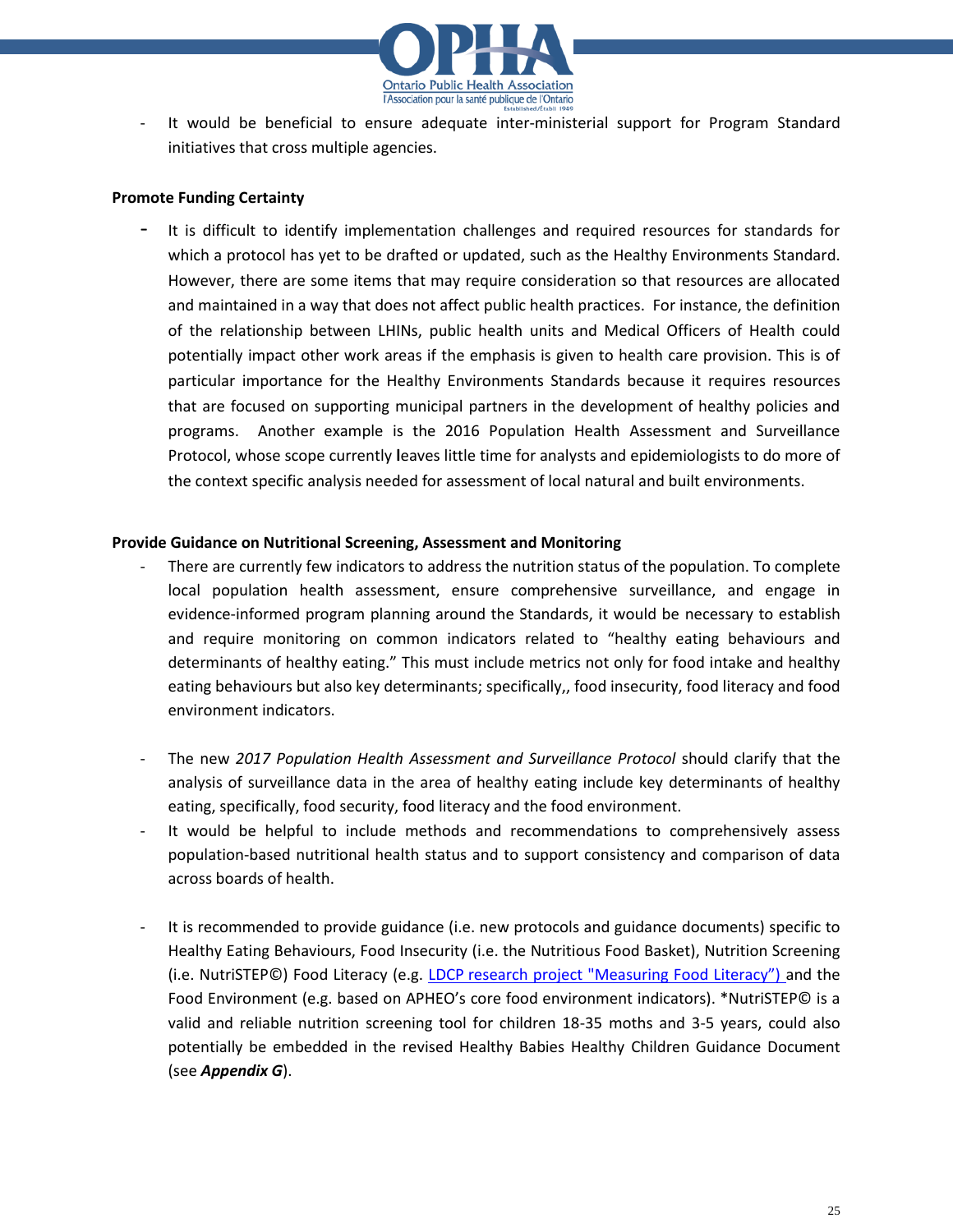

- All nutrition-related protocols and guidance documents could be supported by the Nutrition Resource Centre and OPHA (including support from OPHA's constituent societies, The Ontario Nutrition Professional's in Public Health and The Association of Public Health Epidemiologists in Ontario) and in partnership with the Dietitians of Canada.

#### **Develop a Consistent Approach to Public Disclosures of Inspections and Centralizing Data**

 Our members recognize that further discussion will be required with the ministry to ensure a similar approach is used to increase public disclosure of public health inspection results (e.g. safe food, water). The use of different databases will make it challenging to provide centralized data and a consistent approach.

#### **Support Access to Relevant, Timely and Consistent and Affordable Local Data**

 The new population health assessment requirements as well as those in other program areas will require new sources of health data that allow for analysis of different geographic areas, in particular of smaller than census division or subdivisions throughout the province. Additional funding will also be needed to support oversampling of existing national, provincial and local surveys as well as standardized provincial survey.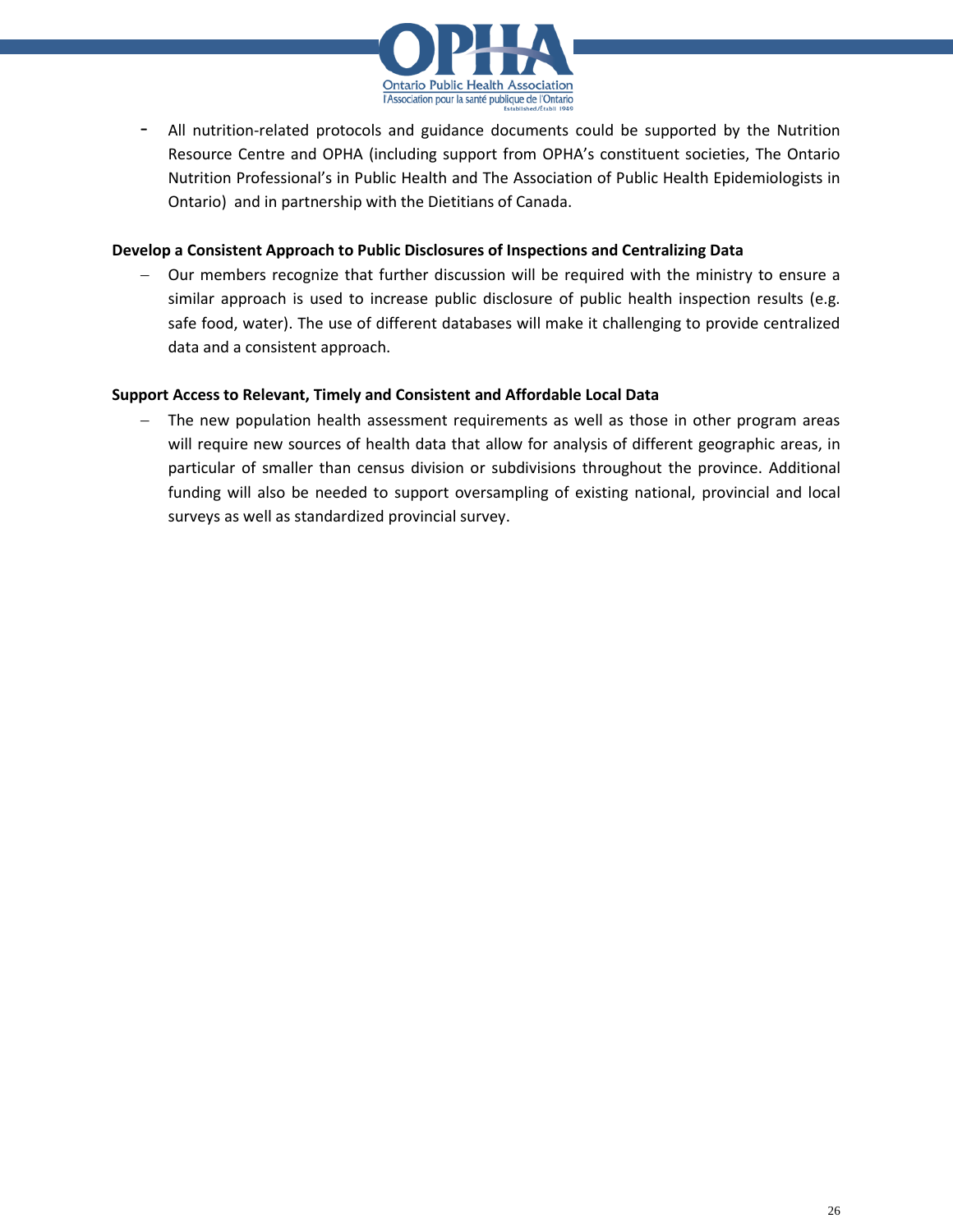

## **APPENDIX E: Feedback and Suggestions on Specific Standards**

Outlined below is more detailed feedback related to the specific standards.

## *Introduction*

#### **Include Preconception Health in Visual Depiction of Life Stages**

- Evidence demonstrates the importance of health before a pregnancy occurs. To omit preconception health in the figure ignores the impact of preconception health.
- For a comprehensive representation of health through the lifespan, include the term preconception health on Page 3 under the section, *What is Public Health?,*
- In Figure 1, the outer part of the circle would then read **'Preconception** → Prenatal → Infants  $\rightarrow$ Children  $\rightarrow$  Youth  $\rightarrow$  Adults  $\rightarrow$  Older Adults'.

#### *Population Health Assessment*

#### **Strengthen Public Health's Mandate on Oral Health**

- Oral health is referenced in only one Program Outcome but has a much broader public health impact. The current approach defines Oral Health in narrow terms.
- This program outcome statement limits oral health only to those who are income eligible for services and to just one age group. Moreover, there is limited mention of community water fluoridation as population health strategy.
- Clarification is needed regarding what services/activities would be provided and what ages would be eligible.
- The recognition of oral health in the section on Chronic Disease is an important step forward. However, clarification is needed regarding what services/activities would be provided and which ages would be eligible. If adults could be included, it should be explicitly stated.
- Further clarification is needed regarding "local assessment of needs". Examples should be given of how public health units can address this requirement.

#### **Guidance on Nutritional Screening, Surveillance, Assessment and Monitoring**

- To complete local population health assessment and inform program planning around the Standards, it would be helpful to establish and require monitoring and reporting on common healthy eating behaviours and key determinants of healthy eating, (i.e. food insecurity, food literacy and food environment indicators.
- The new *2017 Population Health Assessment and Surveillance Protocol* should clarify that the analysis of surveillance data in the area of "healthy eating" should include "healthy eating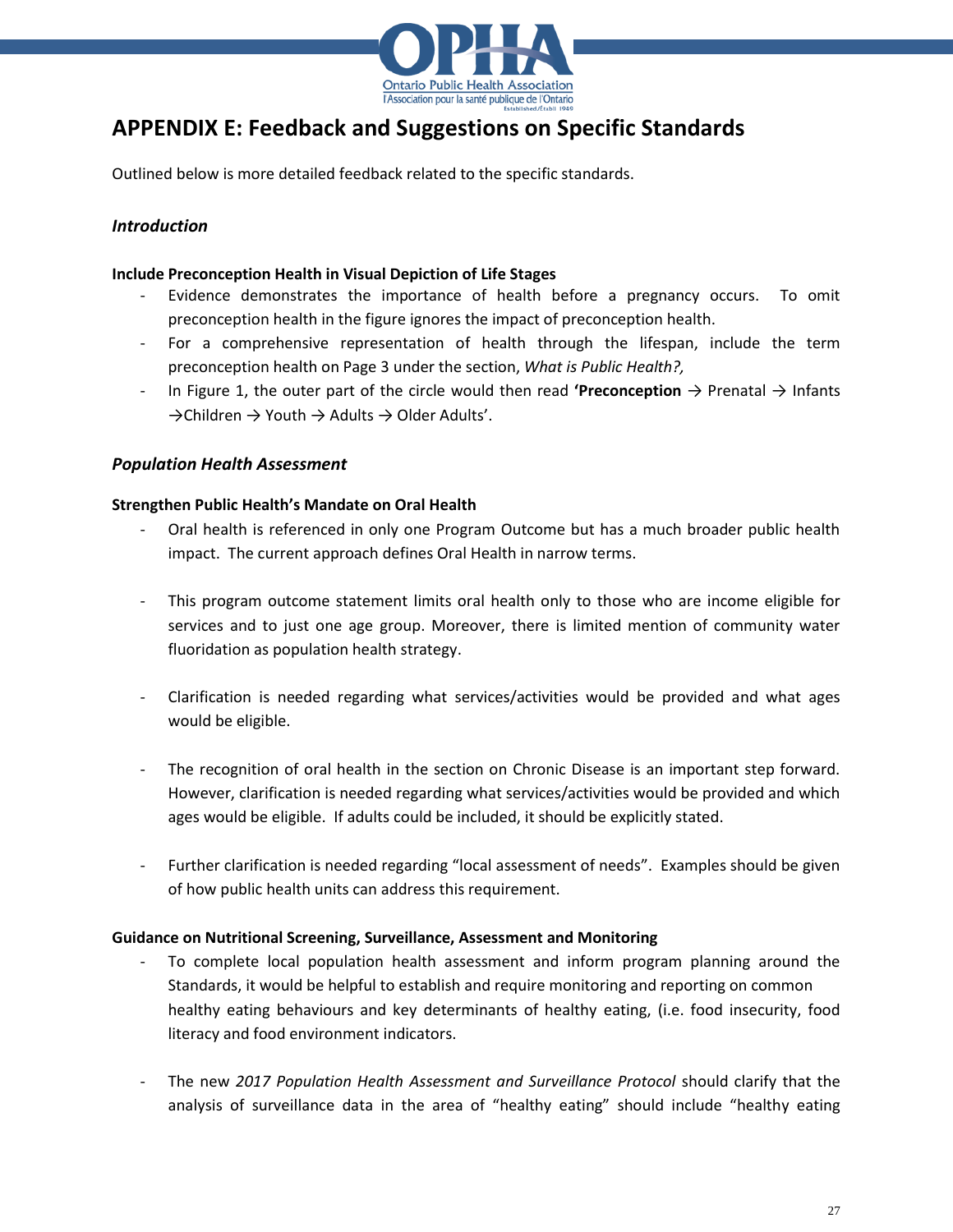

behaviours and key determinants of healthy eating", specifically, food security, food literacy and the food environment.

- It would be helpful to include methods and recommendations to comprehensively assess population-based nutritional health status and to support consistency and comparison of data across boards of health.
- It would be supportive to provide guidance (i.e. a new protocols and guidance documents) specific to Healthy Eating, Food Insecurity (i.e. the Nutritious Food Basket), Nutrition Screening (e.g. NutriSTEP©), Food Literacy and the Food Environment (e.g. based on APHEO's core food environment indicators). \*NutriSTEP© is a valid and reliable nutrition screening tool for children 18-35 moths and 3-5 years, which could potentially be embedded in the revised Healthy Babies Healthy Children Guidance Document (see *Appendix G*).
- All nutrition-related protocols and guidance documents could be supported by the Nutrition Resource Centre and OPHA (including support from OPHA's constituent societies, The Ontario Nutrition Professional's in Public Health and The Association of Public Health Epidemiologists in Ontario) and in partnership with the Dietitians of Canada.

## *Effective Public Health Practice*

#### **Increase the Involvement of Clients in Planning, Evaluating and Improving services**

Under the Quality and Transparency Requirements, the public engagement concepts would benefit from clear delineation in the document. Measuring the client experience is only one portion of citizen engagement. In order to achieve a client and community centred system that is responsive to client needs, the public health system could benefit from increasing the involvement of. Therefore recommend changing page 20, point b) to:

*b) Involving clients and communities in program planning, evaluation and improvement through implementation of strategies that elicit the voice of the client; explore and measure the client, community and stakeholder/partner experience; and communicate the impact of client feedback*

## *Healthy Equity*

#### **Broaden the Definition of Health Equity and Strengthen the Standard**

- Include the concept of Disability in the foundational standard on health equity by explicitly stating dis/ability. This could be achieved by inserting dis/ability in the list on page 15 which reads "Health equity means that all people can reach their full health potential and are not disadvantaged from attaining it because of their race, ethnicity, religion, gender, age, dis/ability, social class, socioeconomic status or other socially determined circumstance."
- Additionally, this list should reference the Human Rights Code's exhaustive list of 17 prohibited grounds of discrimination: disability, age, ancestry, colour, race, citizenship, ethnic origin, place of origin, creed, disability, family status, marital status (including single status), gender identity,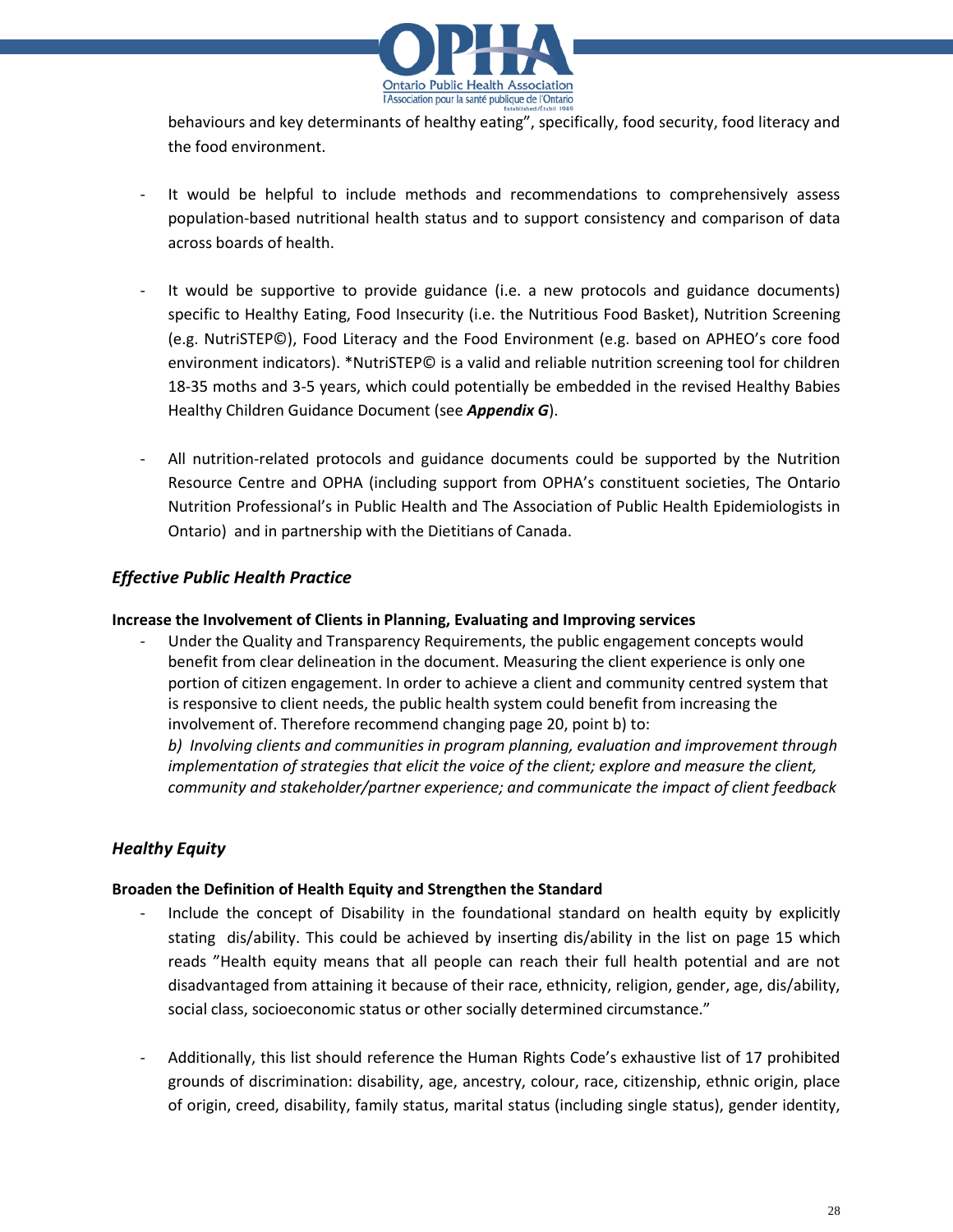

gender expression, receipt of public assistance (in housing only), record of offences (in employment only), sex (including pregnancy and breastfeeding) and sexual orientation.

- On page 16, add:
	- $\circ$  a 5<sup>th</sup> bullet "Public Health Advocates with the LHINs to improve culturally safe services that are accessible to priority populations"
	- $\circ$  the word public to the statement "increased awareness on the part of the LHIN(s) and other community partners and the public…"
	- o "communities with people experiencing health inequities (lived experience)" under "Partners" to be more encompassing.
	- o And on page 10 tweak the wording of "Need" statement to state: "Assessing health inequities related to the distribution of the social determinants of health"
	- o Add health equity and focus on Indigenous populations as drivers (page 6)
- Expand the focus of public health's role in supporting initiatives that address the health equity issues of older adults.
- Add an additional goal under "Programs and Services": To reduce disease and death due to health inequities using equity focussed public health practice.
- Add "community / citizens we serve" under "Enablers"
- Clearly define "priority population" so there is consistent interpretation and offer list of vulnerable populations.

## *Chronic Diseases and Injury Prevention, Wellness and Substance Misuse*

#### **Alcohol**

- Add alcohol to the statement, "Youth have reduced access to tobacco products, e-cigs and tanning beds" on page 22.

## **Revise Requirement 1.d) - "Healthy Eating" to "Healthy Eating Behaviours and Determinants of Healthy Eating"**

- Where "healthy eating" is listed as a topic to assess and monitor, (i.e. requirement 1.d) should be revised to state "healthy eating behaviors and determinants of healthy eating." This provides direction to include key factors contributing to nutritional health, including food insecurity, food literacy and food environment and should be built into protocols and guidance documents.
- Additionally, the new *2017 Population Health Assessment and Surveillance Protocol* should clarify that the analysis of surveillance data in the area of "healthy eating" to include "healthy eating behaviours and determinants of healthy eating", specifically, food literacy, food insecurity and the food environment.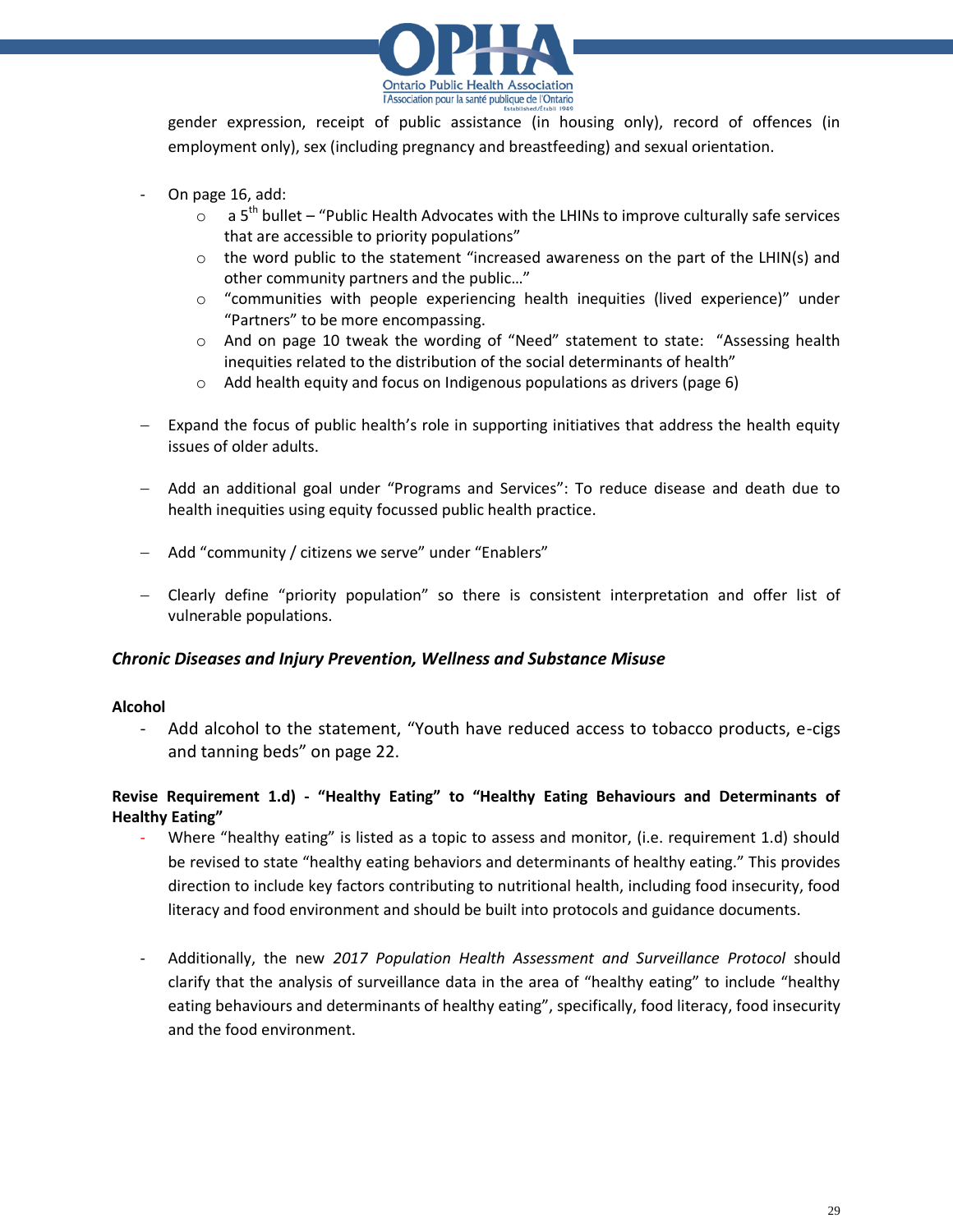

## **Revise Requirement 1.d) - "Built Environment" to "Built and Food Environment"**

Revise the "built environment" (requirement 1.d) to state the "built and food environment" as a key determinant of nutritional health, chronic disease and essential topic to address based on the assessment of local needs. Additionally, in the *Population Health Assessment and Surveillance Protocol*, ensure the appendix includes a definition of the food environment, as currently, the definitions for the 'physical environment' or for 'supportive environments' do not acknowledge healthy food access.

#### **Provide Guidance on Healthy Eating Behaviours and Determinants of Healthy Eating**

It is recommended to provide guidance (i.e. new protocols and guidance documents) related to "Healthy Eating Behaviours and Healthy Eating Behaviours." Specifically, it is recommended that guidance documents be developed for key determinants, including, food Insecurity (i.e. the Nutritious Food Basket), Nutrition Screening (i.e. NutriSTEP©) Food Literacy (e.g. using idicators from the LDCP research project "Measuring Food Literacy") and the Food Environment (e.g. based on APHEO's core food environment indicators). \*NutriSTEP© is a valid and reliable nutrition screening tool for children 18-35 moths and 3-5 years, could also potentially be embedded in the revised Healthy Babies Healthy Children Guidance Document (see *Appendix G*).

#### *Healthy Environments*

#### **Include the Food Environment and Provide Guidance on Assessment and Reporting**

- Revise requirement 4.c) "built environment" to state the "built and food environment" as the food environment is a key determinant of nutritional health, chronic disease and an essential topic to address based on the assessment of local needs.
- As recommended to include the "built and food environment" as a key topic to address based on local assessment, this will require core indicators for assessment, such that boards of health can collect and compare consistent food environment data across the province. APHEO is currently establishing a core set of food environment indicators which could be embedded in the new Healthy Environments protocol.
- In the *Population Health Assessment and Surveillance Protocol, 2016,* the current definition of the physical and built environment does not make reference to food access, as the "built environment" is traditionally used in reference to physical activity.
- It is recommended that the revised protocol document include a definition of the food environment as an important determinant of healthy eating and a well-documented concept in the public health nutrition literature, which includes the built environment as one component of the broader food environment.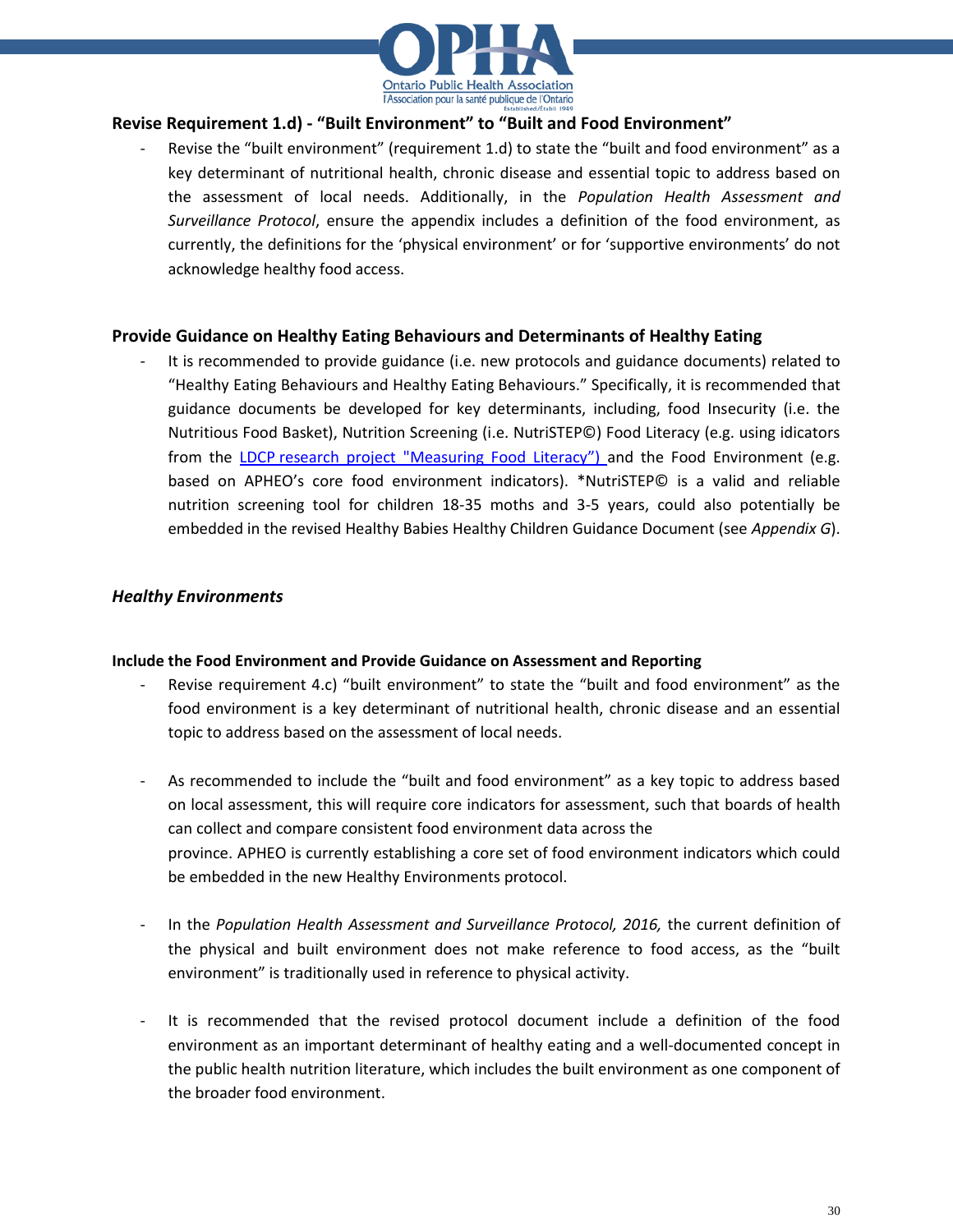

- The new *2017 Population Health Assessment and Surveillance Protocol* should clarify that the analysis of surveillance data in the area of healthy eating should include key determinants of healthy eating, specifically, the food environment.
- All food environment-related protocols and guidance documents could be supported by the Nutrition Resource Centre and OPHA (including support from OPHA's constituent societies, The Ontario Nutrition Professional's in Public Health and The Association of Public Health Epidemiologists in Ontario) and in partnership with the Dietitians of Canada.

## **Provide Greater Clarity on the Healthy Environments Program Standard for the Proposed Healthy Environment Protocol**

- The goal of the Healthy Environments Program provides a stronger mandate for boards of health to address climate change health impacts and conditions that create healthy natural and built environments, but the details and requirements related to implementation are not clear. While we understand that the details will be provided at a later date in the Healthy Environments Protocol and that it will have a strong focus on climate change, air quality and linkages to land use planning, it is difficult to speak to opportunities and implementation challenges without these details.
- The Healthy Environment Protocol has not yet been released so it is difficult to assess impact of the Healthy Environments Standard without requirements that will be forthcoming in the Protocol.
- There is acknowledgement that traditional environmental health programs (Healthy Environments, Food Safety, Safe Water) are broader than just inspections/investigations (e.g. promoting development of healthy environments) but the Standards do not go far enough in establishing a consistent, evidence-based approach across all public health programs with respect to public health action, population health assessment, health equity and health promotion.
- There is a need for a glossary either in the Healthy Environments standard or protocol. The meaning of "environmental health status" is not defined. It is not clear whether this is referring to environmental factors, health outcomes or both. It would be helpful to have this definition. There are also some terms that could be interchangeable such as "exposure to chemical contamination" and "exposure to hazardous environmental contaminants". We also noted the lack of wording around children's environmental health.
- UV exposure is mentioned in the CDIPSM program standard. Exposure to radiation is mentioned in the Healthy Environments program standard. We recommend that the broader term "radiation" be used for consistency, or alternately, that UV exposure be included in the Healthy Environments program standard.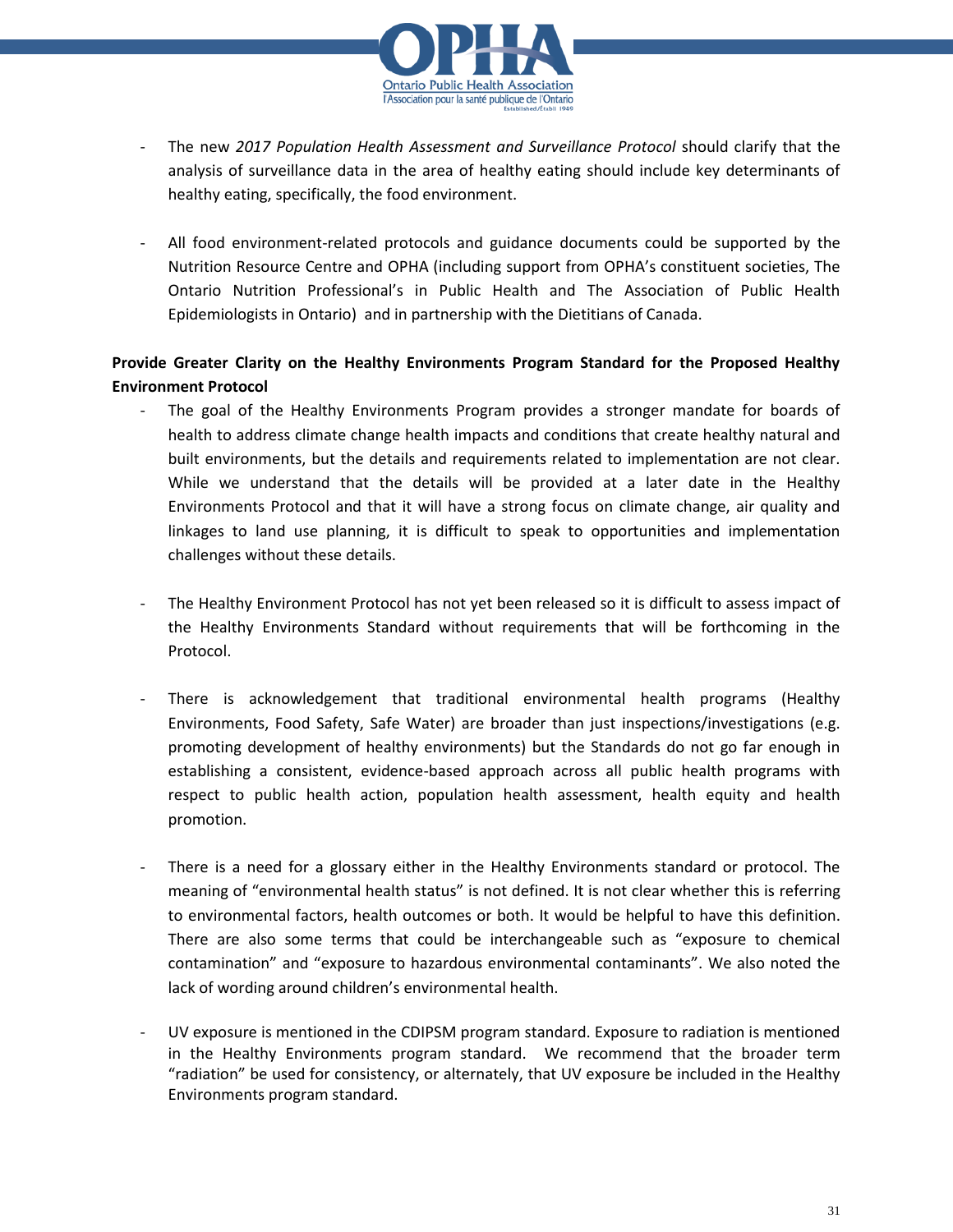

#### **Use of OPHA's Workgroups and the Nutrition Resource Centre to Support Healthy Environments**

- The Ontario Public Health Association Built Environment Working Group (OPHA BEWG), the Nutrition Resource Centre and OPHA's constituent society, the Association of Public Health Epidemiologists in Ontario, are strategic partners to support the technical quality that the anticipated Healthy Environments Protocol requires to guide public health action in healthy environments; including the local, natural, built and food environment**.**
- It is positive that the 2017 Standards contain a stronger mandate for healthy natural and built environments, including the anticipated development of a much needed protocol to guide public health action. The promotion of healthy natural and built environments requires collaboration across sectors and policy areas to promote health, an approach that is consistent with a Health-In-All-Policies (HiAP) perspective. Also central is the capacity to understand evidence and policy context from a variety of disciplines and apply it to public health practice. Hence, the proposed Healthy Environment Protocol requires clarification surrounding support materials, references and guidance policies for health, land use, transportation, natural environments and the food environment. It would also benefit from the inclusion of tools to support the Standard objectives, providing a 'menu of choices' for health units to embed health equity into this area, which could be supported by OPHA's Health Equity Work Group. Furthermore, the Healthy Environments protocol should cross reference relevant land use planning and transportation legislation that affects local municipal practice.
- The OPHA BEWG builds on years of leadership and experience in promoting healthy built environments in public health units across Ontario. For instance, the OPHA BEWG successfully worked with the Ontario Professional Planners Institute and the Public Health Agency of Canada to develop an online training course entitled '[Public Health and Planning 101](http://www.opha.on.ca/What-We-Do/Projects/Built-Environment.aspx)'. The course targets public health and planning professionals working on the built environment in Ontario and aims to promote cross-disciplinary knowledge and collaboration among both professions involved in the land use planning process to help inform policy related to healthy built environments. This experience was based on a systematic approach to better understand opportunities for public health to support policies and processes that contribute to healthy built environments, as described in a recent article published in the Health Promotion and Chronic Disease Prevention in Canada Journal.<sup>2</sup> Another example of OPHA BEWG experience and leadership include the 2016 release of a [White Paper on the opportunities for collaboration](http://www.opha.on.ca/getmedia/01e4f418-8ab1-43c0-aa17-054afd96b11a/OPHA-White-Paper-Summary-Transportation-and-Health-(March-30-2016)_-Fin.pdf.aspx)  [between health and transportation professionals in the promotion of active transportation.](http://www.opha.on.ca/getmedia/01e4f418-8ab1-43c0-aa17-054afd96b11a/OPHA-White-Paper-Summary-Transportation-and-Health-(March-30-2016)_-Fin.pdf.aspx) This work has been successfully presented in public health and transportation forums and continues to be the bases for engaging other sectors in the development of recommendations for public health practice. Other examples include the successful collaboration with the province and

 $\overline{a}$ 

<sup>&</sup>lt;sup>2</sup> Mahendra, A., Vo, T., Einstoss, C., Weppler, J., Gillen, P., Ryan, L., & Haley, K. (2017). Status report, The Public Health and Planning 101 project: strengthening collaborations between the public health and planning professions. Health Promotion and Chronic Disease Prevention in Canada: Research, Policy and Practice, 37(1), 24–29.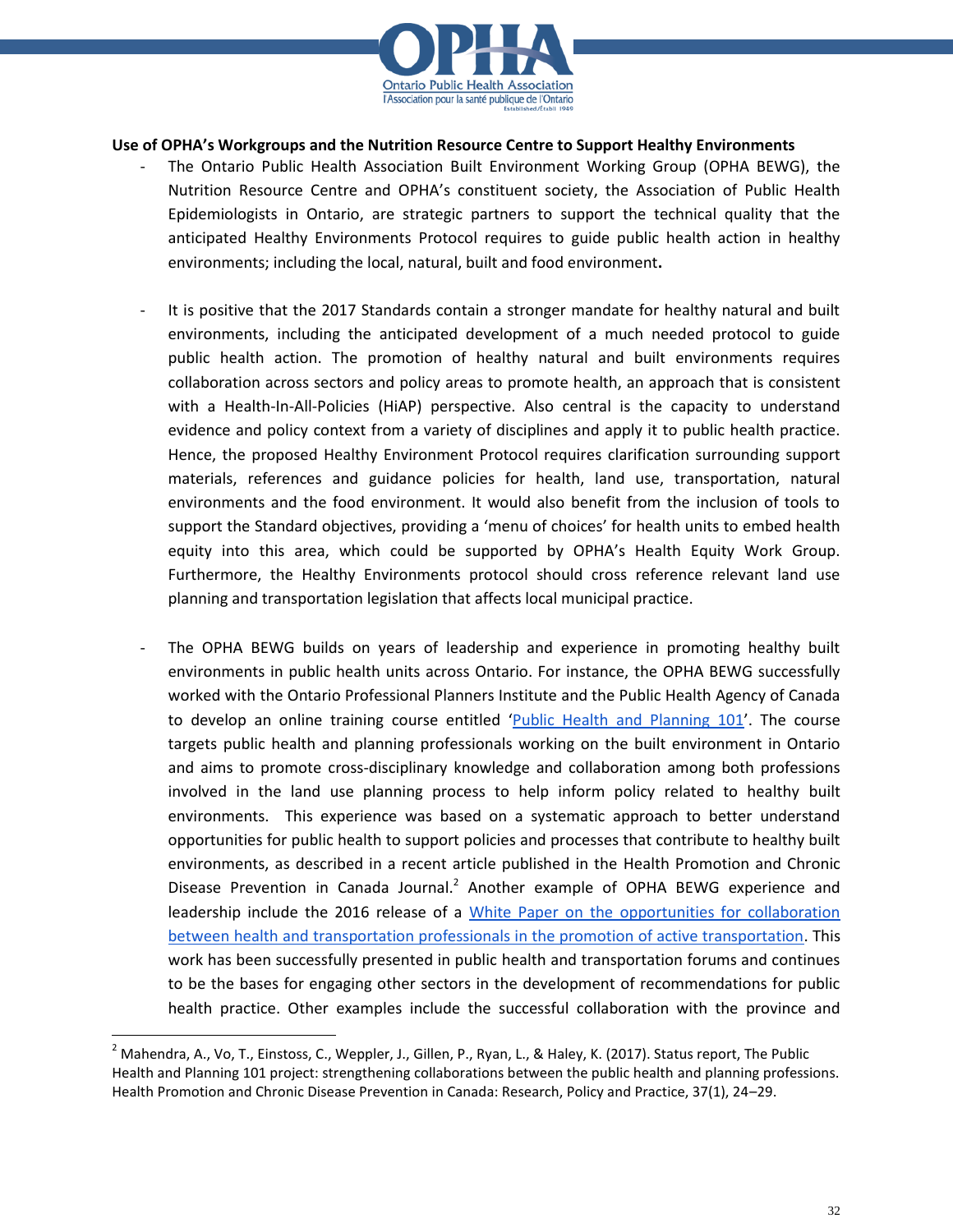

other sectors in improvements to the Ontario Driver's Manual and numerous participations in scenarios to promote healthy environments at a policy and program level.

The Nutrition Resource Centre (NRC) has depth of knowledge and expertise related to the food environment and are well-connected to both national and international experts in this area. The food environment has been a key area of focus for the NRC to build capacity among Ontario's public health professionals to create healthier food environments in their respective regions. One example of NRC's work in this area is a series beginning in 2015, [Transforming the Food](http://opha.on.ca/Nutrition-Resource-Centre/News/NRC-News/2015/October-2015/Introducing-NRC-s-Food-Environment-Series.aspx)  [Environment Series,](http://opha.on.ca/Nutrition-Resource-Centre/News/NRC-News/2015/October-2015/Introducing-NRC-s-Food-Environment-Series.aspx) which included multiple webinars[, workshops](http://opha.on.ca/Nutrition-Resource-Centre/News/NRC-News/2015/November-2015/NRC%E2%80%99s-Workshop-Builds-Capacity-to-Create-Healthier.aspx) and [a provincial forum.](http://opha.on.ca/Nutrition-Resource-Centre/Events/Events/Transforming-the-Food-Environment.aspx)

#### **Develop Environmental Exposure Indicators Centrally**

- The goal of the Healthy Environments Program also changes the focus from reducing *"the burden of illness from health hazards"* to reducing *"exposure to health hazards"*. This presents an opportunity for the public health system to coordinate the development of indicators relating to environmental exposures. **We recommend that environmental exposure indicators be developed centrally with support from Public Health Ontario, the Association of Public Health Epidemiologists of Ontario and local health units.**

## **Support Coordination of Program Delivery when Program Requirements Fall Under the Mandate of Different Teams at the Health Unit**

There is a need to ensure coordination of program delivery when program requirements fall under the mandate of different Public Health Teams at the health unit. For example, the requirement under the Healthy Environments Standard to develop strategies with community partners to promote healthy natural and built environments is something that both Healthy Living (Chronic Disease) and Health Protection (Environmental Health) teams can address through their respective lenses. This is already happening at many health units and may not cause operational issues**.**

#### **Recognize the Importance of Access to Housing**

- Housing is an important determinant of health. The proposed Healthy Environments standard include indoor air pollutants as a topic for boards of health to address based on an assessment of local needs, but housing is not specifically identified. Given the important linkages of safe, healthy and affordable housing to public health and health equity, we recommend a stronger focus on this issue in the Standards. While this may be addressed in the forthcoming Healthy Environments protocol, a start would be to include it as an area for health units to address based on an assessment of local needs (e.g. under requirement 4 (c) .

#### **Emphasize the Need for Cross-Ministerial Collaboration Support and Guidance**

As identified in the Standards, partnerships and collaborations at the local level are key components of public health programs and services. It is also very important to have cross-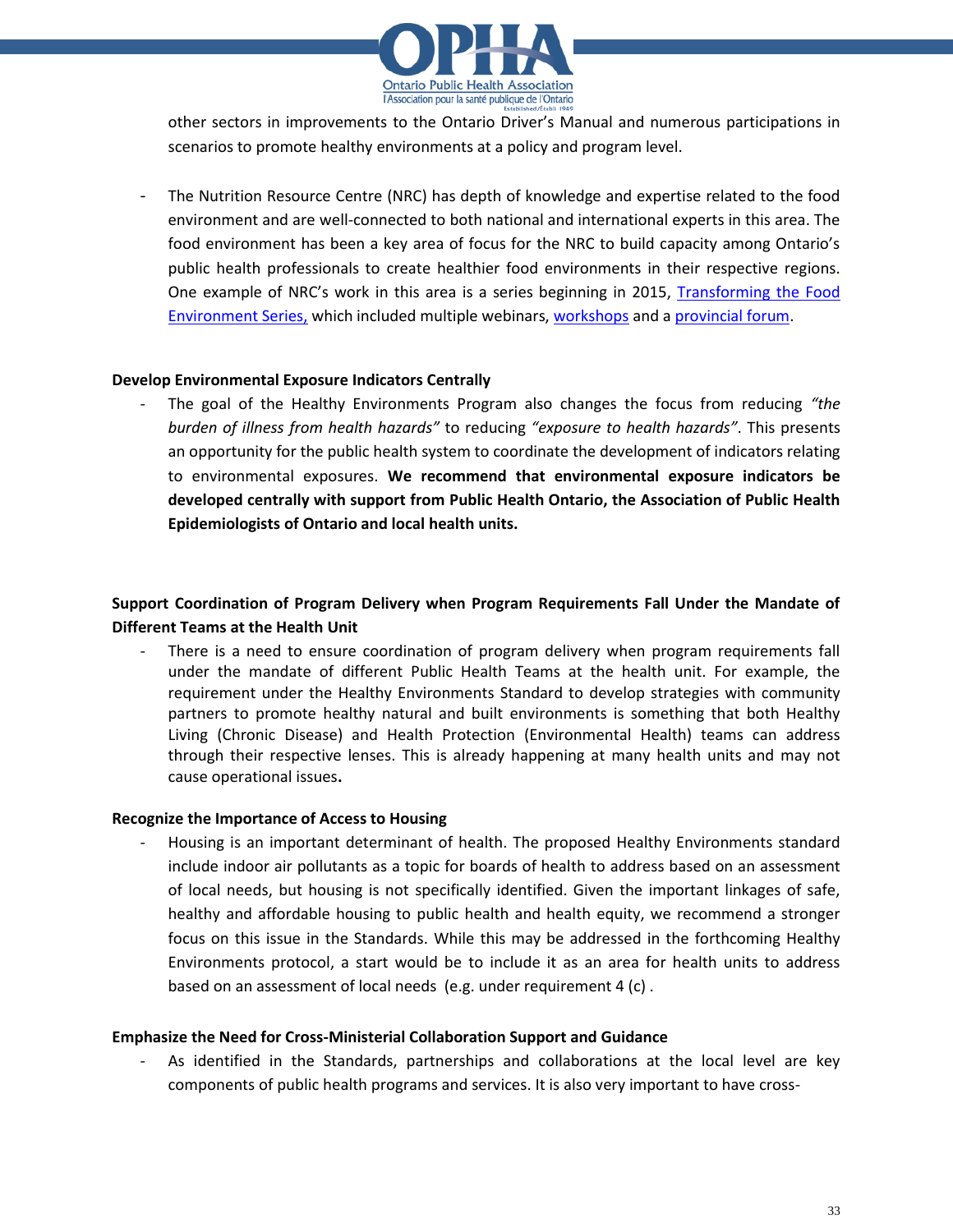

ministerial support and recognition of linkages for initiatives under the mandate of multiple provincial ministries e.g. MOHLTC and MOECC with respect to climate change; MOHLTC and Ministry of Municipal Affairs for built environment etc. While we were happy to see the recognition of climate change in the Premier's 2016 mandate letters to her ministers – "*I ask that you work closely with your Cabinet colleagues to deliver positive results on initiatives that cut across several ministries, such as our Climate Change Action Plan, …"* we noted the omission of a specific mandate for the Minister of Health and Long Term Care when it comes to climate change. While we feel that was an unfortunate oversight, we were pleased that the Premier's mandate letter to the Minister of Health and Long Term Care did include a priority of

"Exploring *opportunities to enhance the environmental health of Ontarians, including supporting research and engaging key stakeholders such health care providers, public health partners, and patients on potential areas of action" .*

[As noted by MOECC staff in their January 2017 presentation to the GTA Clean Air Council *"consideration of [climate change] adaptation is directly relevant to the mandate of various ministries, and cannot be considered a purely environment issue (it is a land-use planning issue, a health issue, and a risk and emergency management issue, etc. While there has been success in integrating future climate considerations in a number of programs and policies, there is still a strong need for guidance and capacity building in this area."]*

#### **Provide Support to Those Less Involved in Climate Change**

The Healthy Environments Program Standard have additional requirements/increased expectations that could have resource implications for health units that are not already engaged in these activities e.g. addressing climate change, promoting healthy natural and built environments. We are pleased to see that the importance of addressing climate change is recognized by including it in the Healthy Environments Program goal. As noted by Dr. Margaret Chan, Director-General of the World Health Organization "Climate Change is the defining Issue for Public Health in the 21<sup>st</sup> Century." That being said, health units that have not already identified this as a priority may have to re-prioritize program delivery given the stronger emphasis to address climate change health impacts. There is a need for guidance/best practice/evidence to promote the development of healthy natural and built environments. This could include checklists, indicators and other tools to measure success of strategies and public health interventions. We recommend that this be incorporated into the Healthy Environments Protocol or related Guidance Documents.

#### **Other Operational Supports for Implementing the Healthy Environments Program Goal**

- There are a number of specific changes/additions to requirements under the Healthy Environments Program Standard that may have operational or implementation issues for health units. These include:
- Added requirement to use epi surveillance to inform Healthy Environments programs *(current standards require BOH to conduct surveillance and analyze data but did not require this to be used to inform programs & services)*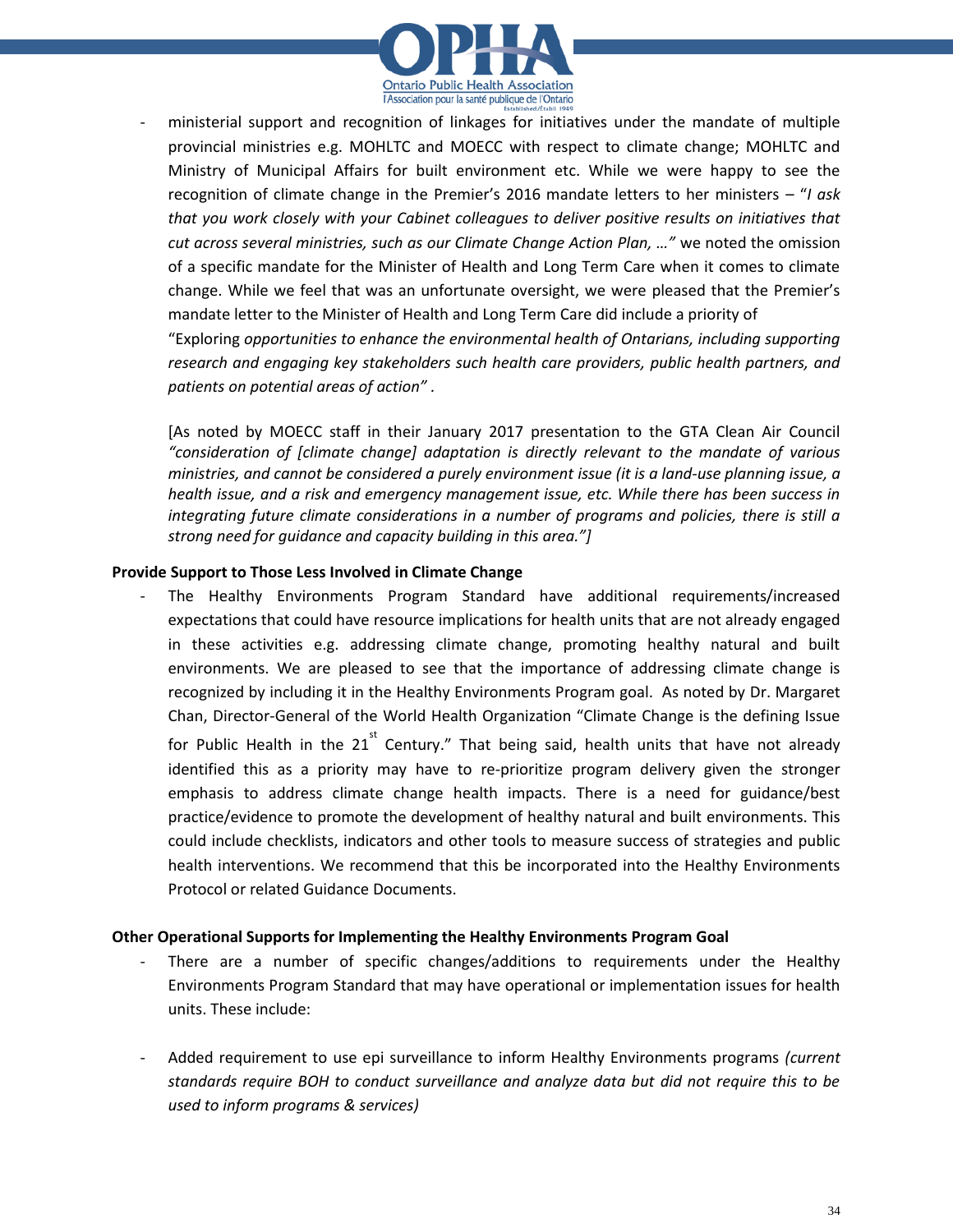

- Strengthened requirement related to collaborating with community partners i.e. current standards say BOH are to assist community partners to develop healthy policies. Proposed standards say BOH are to develop healthy environment strategies in collaboration with community partners.
- Revised public communication and awareness requirement based on an assessment of local needs. Topics added: chemical contamination, hazardous environmental contaminants and biological agents *(although it is likely that PHUs were already addressing these)*
- Moved vector-borne disease requirements from HHPM to ICDPC *(unlikely to have operational impact)*
- Added/clarified health hazard investigation and response requirement. Rather than "implement control measures", the requirement is to investigation and respond by preventing or reducing exposure.
- Removed requirement to communicate with health care providers and partners about health hazards *(perhaps under Foundational Standard but I did not see it).*

#### **Add Additional Outcomes to Healthy Environments Program Standard**

- *"There is a reduction in population health inequities related to chronic diseases, injuries and substance misuse"* is a program outcome in the Chronic Disease/Injury/Substance Misuse Program Standard (CDIPSM). There should be a similar outcome in the Healthy Environments Program e.g. *"There is a reduction in population health inequities related to exposure to health hazards and healthy natural and built environment"*. This is significant as we know there are inequities in terms of impacts of climate change, as well as the built environment.
- *There is increased adoption of healthy living behaviours…"* is an outcome in the CDIPSM program. There should be a similar outcome in the Healthy Environments Program e.g*. "There is increased adoption of health protective factors relating to healthy natural and built environments, and climate change."*
- The CDIPSM program outcome states that "There is increased awareness of risk factors and healthy behaviours". The Healthy Environments Program outcome states that there is increased awareness of health protection and prevention activities". There should be more consistency here. It is equally important to increase awareness of "risk factors" and "healthy behaviours" that can reduce exposure to health hazards. For example, limiting time outdoors or finding a cool place during extreme heat events.
- The CDIPSM program standard states that "Community partners, including policy-makers, and the public are meaningfully engaged.." in the planning of programs of relevance to the community. This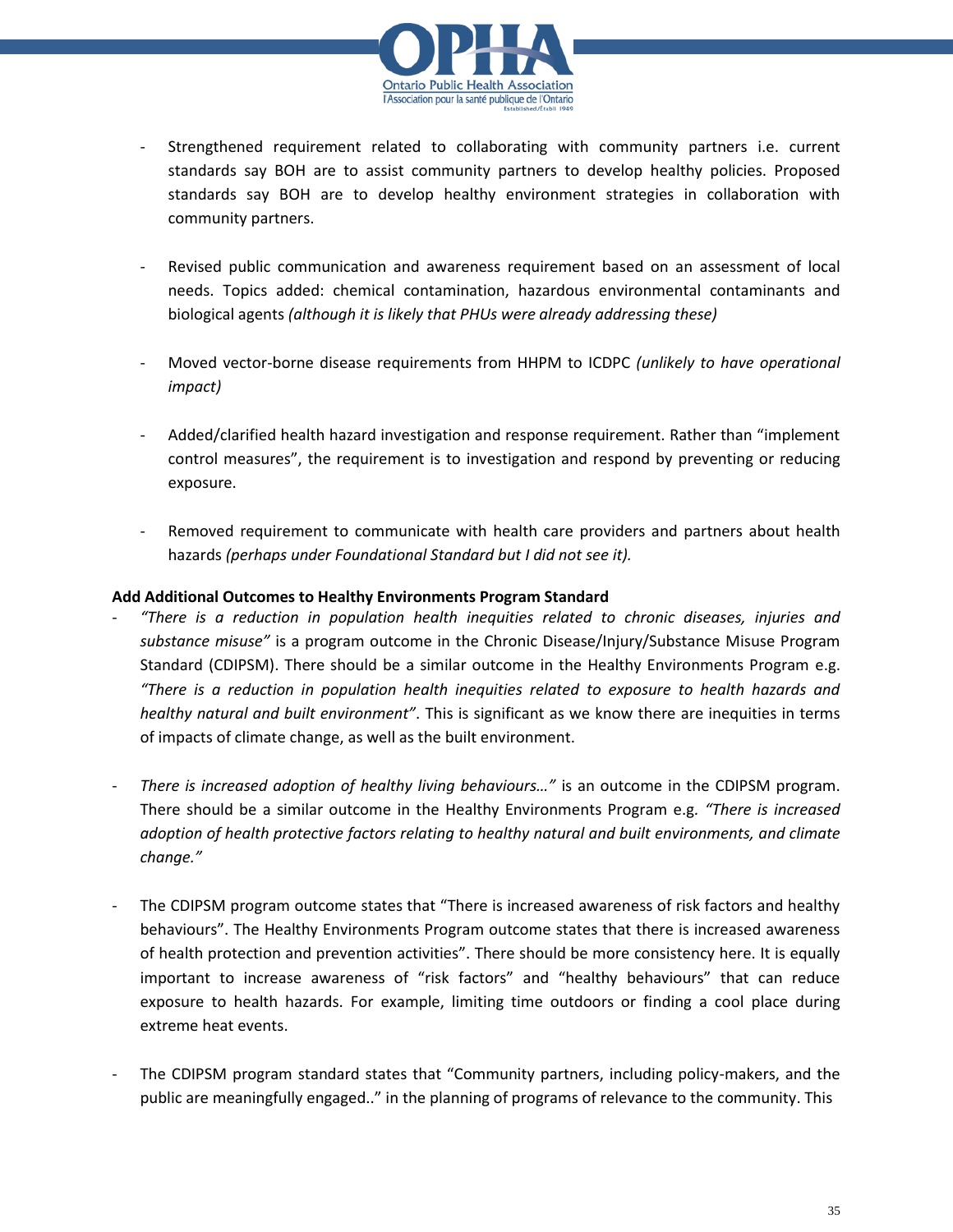

is an important outcome for the Healthy Environments program, for example, in planning climate change adaptation plans to protect human health and in developing strategies to promote healthy environments.

- Under Requirement #7: "ensuring 24/7 availability" there should be a similar requirement as per the Food Safety and Safe Water requirements e.g. *"…respond to health hazard issues arising from floods, fires, power outages, environmental incidents and other situations that may affect public health.."*
- To ensure a consistent approach in program delivery across all programs, the following additional requirements are recommended under the Healthy Environments Program:
	- #8: *"The BOH shall assess climate change health impacts"*
	- #9: *"The BOH shall implement a program of public health interventions to reduce exposures to health hazards and promote healthy natural and built environments."*
	- Risk factors related to environmental health are missing from the School Health Program. This can be addressed by:
		- $\circ$  Adding "healthy environments" under third program outcome along with "healthy living behaviours" in reference to school-based initiatives. There are several linkages to environmental health in the school curriculum including climate change and air quality, and several schools have environmental clubs or are part of Ecoschools Ontario.
		- $\circ$  Adding "reduction in unhealthy risk factors" along with " increased adoption of healthy living behaviours" under the fourth program outcome. Examples of these risk factors include exposure to indoor and outdoor air pollutants.
		- o Adding "Healthy environments" under requirement #5 as an area where BOH shall offer support.

#### **Identify the Municipalities as a Partner to Advance Public Health Interests**

It is encouraging that the 2017 Standards offer more flexibility for local public health units to define partners that are important for local public health needs. It is also positive that further integration with new partners such as the LHINs and First Nations communities is promoted. However, there is inconsistency in the language used to refer to partners across standards. Currently, while some standards contain a specific list of partners to work with, the Healthy Environments Standard doesn't. This may be a well-intended approach to allow more flexibility for local public health units. However, in the promotion of healthy natural and built environments, partners at the upper and lower tier municipal level are central to advance public health interests. Public health units across Ontario have learnt to work with their municipalities, whose jurisdiction and policies impact the built and natural characteristics that affect health. The importance of working with municipal partners was identified as early as 2011 by an OPHA c-led analysis of examples of how ten health units in Ontario worked in multiple areas to create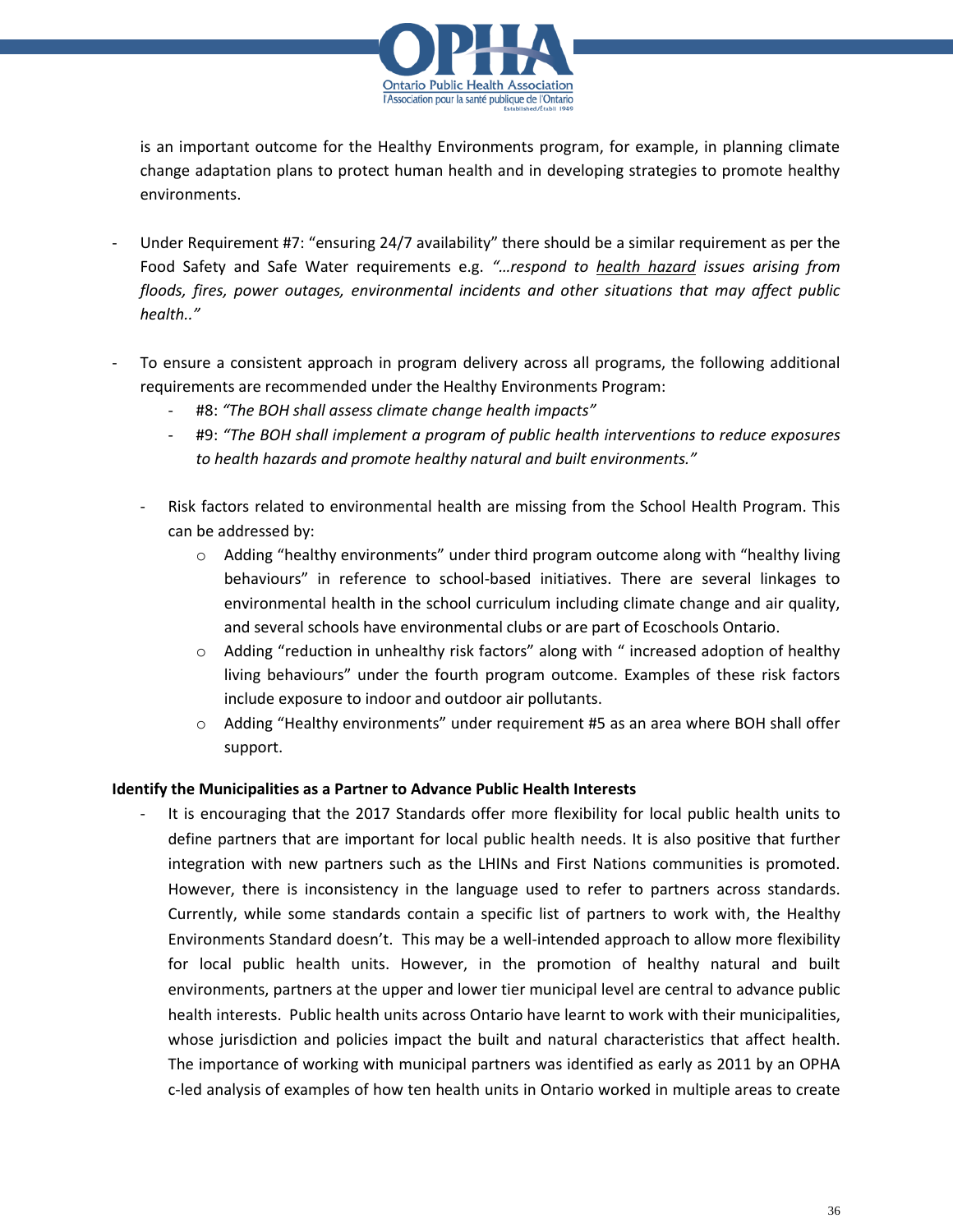

healthy and sustainable communities.<sup>3</sup> Since the release of this report, other examples of successful collaboration between public health units and municipal partners have shown the importance of municipal partnerships to promote Healthy Environments. This highlights the importance of clarifying the role of municipal partners in the promotion of Healthy Environments.

#### **Clarify the Concept of Healthy Communities and Healthy Public Policies**

- It is positive that the 2017 Healthy Environments include explicit language about the promotion of healthy natural and built environments that support health. However, except for climate change and health hazards, the 2017 Standard wording does not contain explicit language to clarify the concept of built environments and the related concept of Healthy Communities that support active living and healthy eating, among other health benefits. Without further clarification, there is a risk of having too much focus on hazard prevention, rather than the full positive health promoting potential of healthy environments.
- There is also a risk of miscommunicating the importance of a broad spectrum of action required to support public health action and health promotion strategies, as identified in the Ottawa Charter. This is because the Standard Requirements only contain a general statement to ensure community partners have information and create communication plans. There is no reference to healthy policies, which are central to the promotion of healthy environments.
- The Policy Framework on Figure 2 (Defining our Work section) is a positive step in the right direction to define Healthy Communities and Healthy Policies. An opportunity exists if this Policy Framework is better articulated, integrated and cross-referenced across the document, with particular attention to the Healthy Environments Standard. In addition, consideration should be given to improving the Policy Framework so that it clearly defines Healthy Communities and Healthy Policies. Currently, it reads like a logic model without clear definitions to guide public health practice. In general, the term Healthy Communities is used in the document with a very positive intention but without a definition. This leaves the local public health practitioner without a clear direction about what a Healthy Community looks like.
- More clarity is also needed about the importance of healthy public policy and health promotion to capture the full potential of the Healthy Environments Standard and the Policy Framework. Currently, explicit language in the requirements is limited to awareness and communication strategies. This can generate confusion about the importance of intersectoral policies, which are central to promoting healthy environments. In many public health units across the province, the work being done surrounding built environment and Healthy Communities is beyond the point of awareness raising and communication surrounding community design. This includes

 $\overline{a}$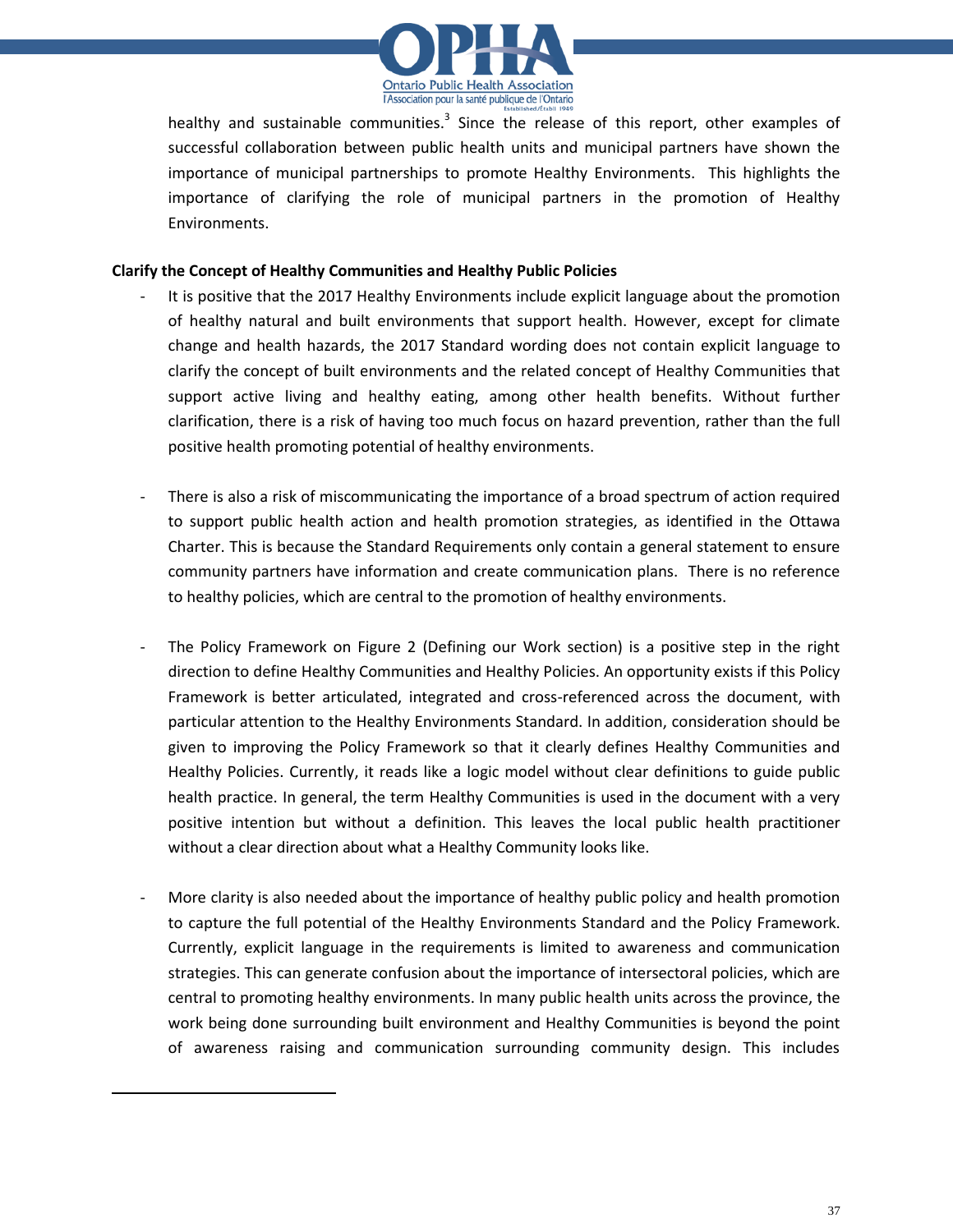

advancing healthy public policy through informing the policies of other sectors, such as planning and transportation. Built environment best practices need to be recognized. Referring to the Public Health Agency of Canada [Core Competencies for Public Health in Canada c](http://www.phac-aspc.gc.ca/php-psp/ccph-cesp/about_cc-apropos_ce-eng.php)an illustrate the breadth of skills and capacity within Public Health Units. Building on the Policy Framework, stronger language and cross-references can provide clarification for both public health units and the municipal jurisdiction levels that are central for improving healthy environments at a local level.

### **Recognize Environmental Impacts on Children's Health**

- The work of the Canadian Partnership for Children's Health and Environment (CPCHE) needs to be captured here (see page 28) dust, fragrances, cleaners and mold would be captured under indoor air pollutants.
- Evidence is mounting on the impact of plastics; use of micro bacterial products (for example) on health. These critical issues are not being captured in the way the standards are currently laid out.

## *Healthy Growth and Development*

### **Provide Clarity by Adding Nutritional Health through the Lifespan**

- The Healthy Growth and Development Standard includes breastfeeding as a key nutritional health topic/stage for local assessment but does not explicitly state the comprehensive range of life stages to which healthy eating is fundamental for nutritional health, growth and development.
- Within each of the requirements that speak to the program of public health interventions, "nutritional health through through the lifespan" needs to be explicitly stated.
- "Nutritional health through the lifespan" needs to be assed as a key topic (listed in requirement 1. d) to inform the program of public health interventions for healthy growth and development; this would include children's nutritional health.

#### **Provide Clarity and Guidance to Support Nutritional Health through the Lifespan**

- Clarity could further be provided in relation to the relevant data to monitor trends overtime in outcomes, in healthy growth and development and population inequities (requirement 1.) explicitly stating the link between "healthy eating behaviours and determinants of healthy eating" as factors that contributes to nutritional health, growth and development. Specifically, food insecurity, food literacy and the food environment.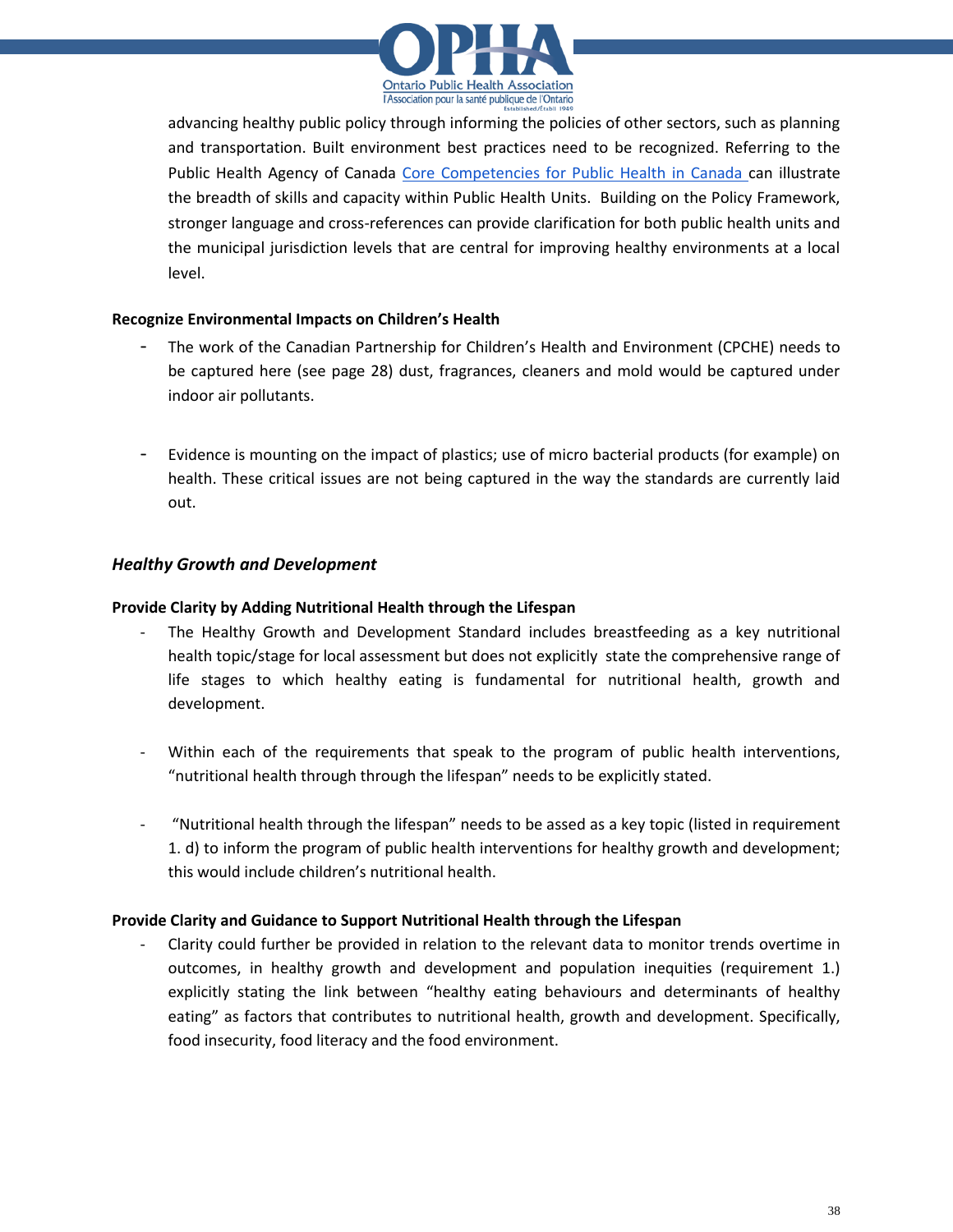

- The new *2017 Healthy Babies* Healthy Children Protocol should explicitly state a requirement to screen for "child nutritional health using NutriSTEP ©", as a valid and reliable tool for assessing nutritional risk among preschool children, which is currently part of accountability agreements with boards of health (see *Appendix G*, NutriSTEP©).
- OSNPPH, an OPHA constituent society, The Nutrition Resource Centre at OPHA, and Dietitians of Canada can, in partnership, support the development of protocols and guidance documents related to healthy eating behaviours and determinants of healthy eating.

#### **Include Reference to Oral Health**

Oral health should be specifically referenced in the section on Healthy Growth and Development. Oral health is an important part of growing up healthy.

#### **Include Reference to Fetal Alcohol Spectrum Disorder**

A reference to fetal alcohol spectrum disorder prevention should be added under Healthy Growth and Development. As alcohol use among women has been increasing, this is an area of increasing public health concern and is a preventable condition.

#### **Include Reference to Preconception Health**

- The 6th bullet for the program standard outcomes mentions increased awareness among youth and emerging adults about contraception and healthy pregnancies. A reference to preconception health should be added.
- In addition, the following language under Healthy Growth and Development should be added: Program Outcomes; bullet #6; page 29 and School Health – Program Outcomes; bullet #6; page 42 "…among youth and emerging adults about contraception, healthy fertility and health pregnancies."
- It is important to recognize the role preconception health plays in contributing to healthy pregnancy.

## **Expand Program Outcomes to Include a Broader Lens and Involvement with Stakeholders beyond the Local Level**

- The current Healthy Growth and Development Standards seem quite inward focused (other standards include a greater sense of the importance to extend beyond the local community). We would suggest including the importance of expanding program outcomes and requirements to include a provincial/national lens.
- As noted in *Patient's First,* collaborating with diverse partners/organizations is important; especially collaborating across the levels as decisions nationally/provincially impact work at the local level.

#### **Recognize the Importance of Paternal Health**

The standard focuses on "maternal" health but it should also include "paternal" health and recognize the importance of men. Alternatively, it could refer to "family health" and include a definition of what this entails and ensure the needs of others are recognized. (Refer to *"Making*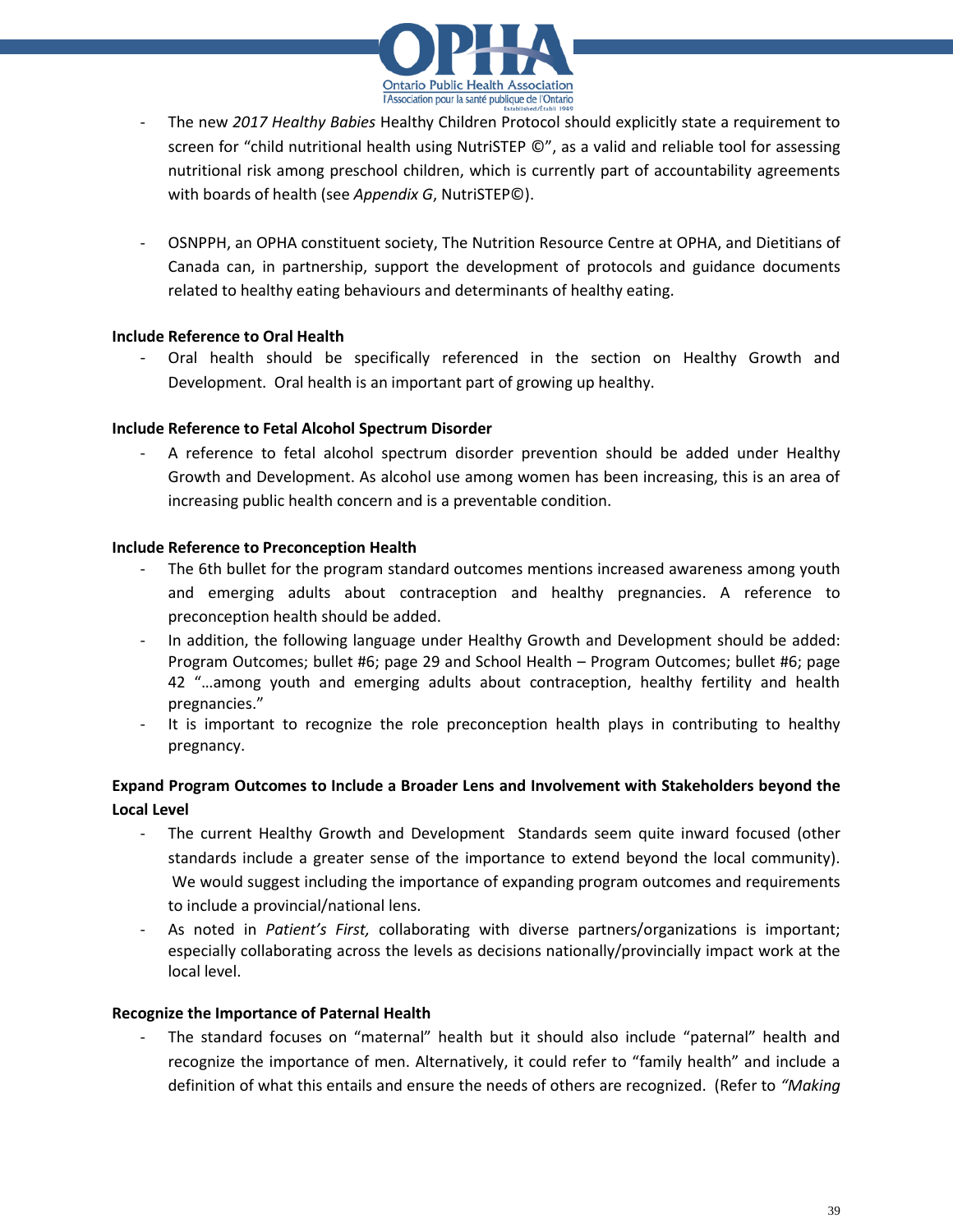

*It Better: Gender-Transformative Health Promotion",* Edited by Lorraine Greaves, Ann Pederson, Nancy Poole for more information.

#### **Include Reference to Priority Populations**

There is no mention of priority populations. As priority populations have specific needs that need to be addressed to be able to promote maternal, newborn, child, youth and family health.

#### **Add Informed Decision-Making for Labour and Birth**

- Add "informed decision-making for labour and birth" to the list of topics for consideration in the in requirements (see section 2. d. on page 30).
- "Labour and birth is a physiological process that does not inherently require intervention (2). It begins and progresses via natural biological processes and promotes "fetal readiness for birth and safety during labour, enhancing labour effectiveness, providing physiologic help with labour stress and pain, promoting maternal and newborn transitions and maternal adaptations, and optimizing breastfeeding and maternal-infant attachment, among many processes" (2 p. x). However, rates of medical intervention used for labour and birth vary significantly between hospitals for low-risk women giving birth in similar settings (12). This variation suggests that pregnant individuals and babies are being subjected to risks associated with unnecessary interventions. These unnecessary risks impact downstream health outcomes for mothers and babies. Informed decision-making has emerged as an important component for supporting physiological labour and birth which in turn reduces unnecessary interventions, improves birth outcomes, and increases positive birth experiences (13). (p.7)"
- "As recently as 2015, the Ministry of Health and Long-term Care (MOHLTC) recognized healthy birth practices as a means to healthy birth outcomes for low-risk pregnancies (10). Research study findings released in 2016 also suggest that attending childbirth education classes is associated with an increased likelihood of having a vaginal birth (11). Public health currently provides prenatal education, health promotion and support to expectant individuals and families across Ontario. As a result, public health is well positioned to also provide health education and promotion about informed decision-making and the importance of physiological labour and birth. Through public health advocacy efforts for access to consistent, evidencebased information necessary for informed discussions about labour and birth, the dialogue is shifted from an illness model to one that supports wellness (1). This aligns with the OPHA Reproductive Health Work Group's focus on promotion of wellness. Furthermore, such investments may increase the sustainability of the health care system by reducing costs of maternity care and by improving long-term health outcomes. (p.6)"
- See OPHA's position paper entitled: [Informed Decision-Making for Labour & Birth](http://www.opha.on.ca/getmedia/7cb09f97-369d-41ea-b874-30a88b5cff87/Informed-Decision-Making-for-Labour-and-Birth-position-paper.pdf.aspx?ext=.pdf)

#### **Use Inclusive Language**

Ensure the use of inclusive language (e.g. 'breast or chest feeding') instead of just 'breastfeeding', in the requirements (see section 2. d. on page 30).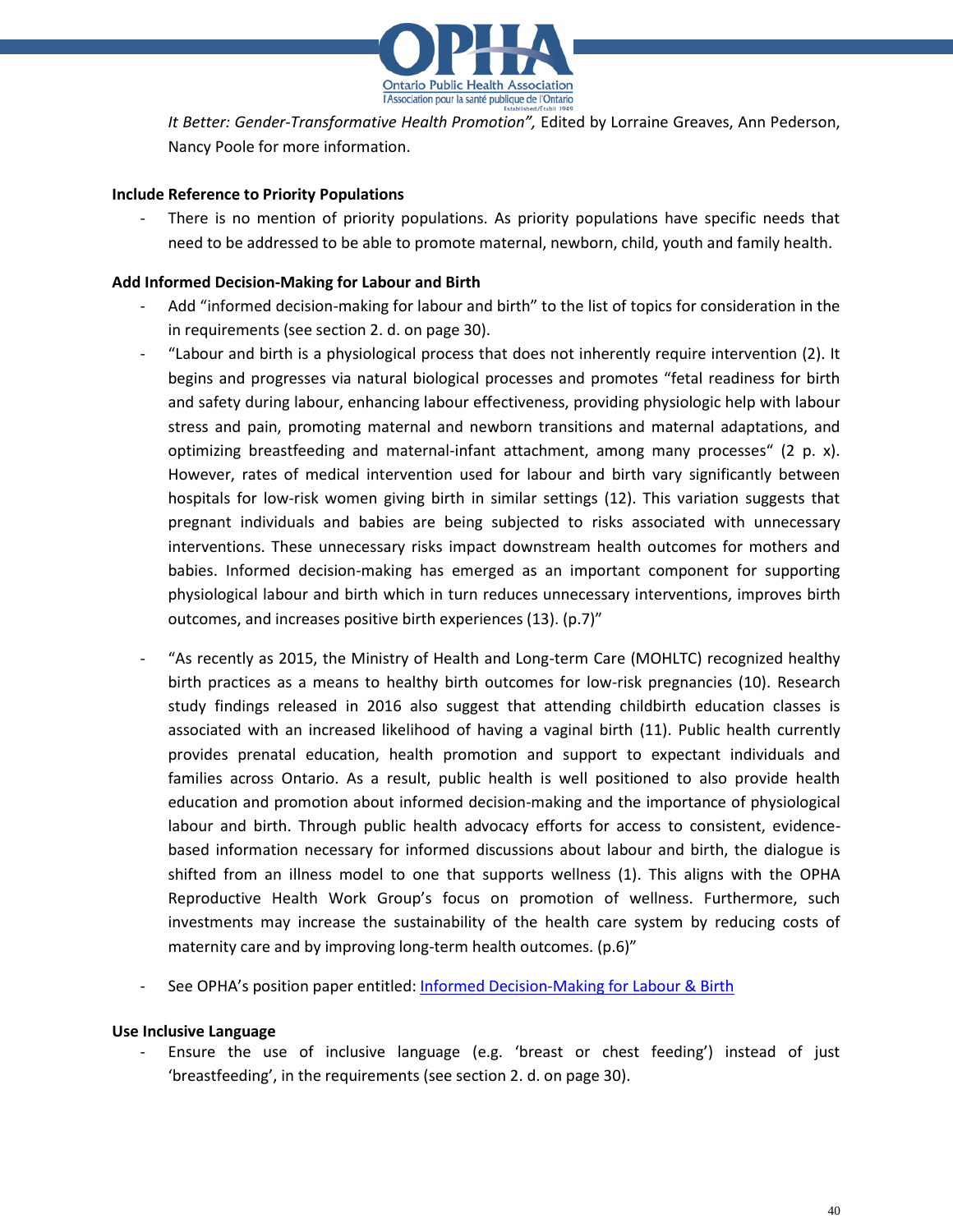

#### **Consider Renaming the Standard Healthy Growth and Development and Reproductive Health**

- Removing "Reproductive Health" from the Standards undermines the importance of the evidence that there are specific and unique public health needs specific to women (as a population i.e. women's health) throughout the lifespan.
- From the revised OPHS document: "What unifies public health action is its focus on prevention, upstream interventions" "focused on upstream efforts to promote health and prevent diseases to improve the health of populations." (p. 3.) RH promotion is globally an upstream prevention strategy "to reduce the burden of chronic diseases…" (Goal for Chronic Diseases and Injury Prevention… program standard). Current RH upstream strategies are at risk of being lost without them being clearly identified in the modernized standards.

#### **Strengthen the Healthy Growth and Development Standard**

- Comparing **Growth and Development Standard** with the **Immunization Standard**, the language of the Growth & Development standard lacks the level of detail and specific program outcomes which help to provide PHUs with direction and focus.
	- 1. Recommend changing Bullet 4 on page 30 to:

*Individuals and families have increased knowledge, skills and access to local resources related to growth and development to effectively foster healthy growth and development at different life stages and progress through the transitions between these stages.* 

2. Recommend increasing level of detail on *page 30 of Growth and Development Standard* to match page 32 of Immunization Standard and harmonize the language:

The board of health shall implement a program of public health interventions to support healthy growth and development *in the health unit's local population by:*

- *Assessing the* risk and protective factors that influence healthy growth and development
- *Utilizing evidence informed interventions*
- Consulting and collaborating with local *and other appropriate* stakeholders in the health, education, municipal, non-governmental, social, *public* and other relevant sectors with special attention to:
	- *Prenatal educators, families and support networks*
	- School boards, principals, educators, *parents,* parent groups, student leaders and students
	- Child care providers and organizations that provide child care services, such as Community Hubs and Family Centres
	- *Hospitals,* Health care providers and LHINs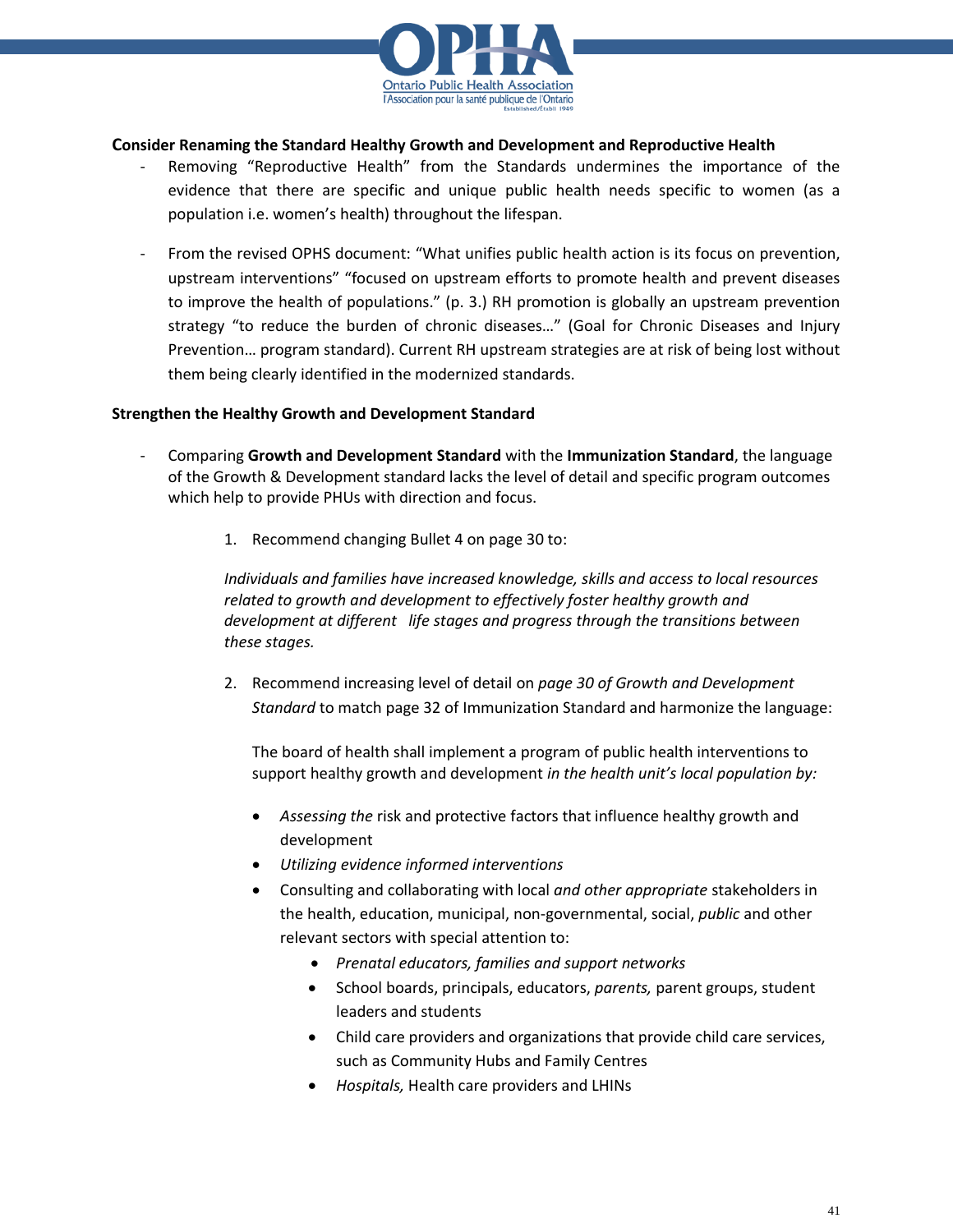

- Social service providers
- Municipalities
- d.) *Considering the following topics based on an assessment of local needs:*
	- *Importance of breastfeeding and ensuring informed infant feeding decisions*
	- *Healthy* growth and development
	- *Healthy eating and nutrition*
	- Healthy pregnancies
	- Healthy sexuality *and positive relationships*
	- Mental Health promotion *and resiliency*
	- *Factors that support* preconception health
	- Preparation for parenting
	- Positive parenting

## *School Health*

## **Revise Requirements to Include Determinants of Healthy Eating and Nutritional Health through the Lifespan**

- Where "healthy eating and food safety " is listed as a topic to assist school boards with implementation of health-related curricula, (i.e. requirement 5.d), it is recommended to be should be revised to state "healthy eating behaviors, determinants of healthy eating, and food safety." This provides direction to include curricula on key factors contributing to nutritional health, including patterns of dietary intake/nutrition, key determinants of healthy eating (i.e. food insecurity, food literacy and food environment) as well as food safety. These topic areas can be built into protocols and guidance documents.
- Add "nutritional health through the lifespan" as a key topic to address (requirement 5. d); this would include children's nutritional health. Within each of the requirements that speak to the

#### **Develop a Protocol/Guidance Document to Screen Child Nutritional Health using NutriSTEP ©**

- As with oral health, nutritional health is a key risk and protective factor related to chronic diseases and growth and development. When young children have nutrition problems they are not school-ready. Nutrition-related challenges have deep roots that go beyond the health/illness care system. The role of public health is to address these root conditions that create nutritional risk. The NutriSTEP® program has been shown to be effective at changing parent knowledge and skills in the promotion of healthy eating for their young children. (See *Appendix G*: NutriSTEP ©)
- Boards of Health currently use NutriSTEP © as a valid and reliable tool to assess nutritional risk among preschool children and many have integrated into their school readiness programs.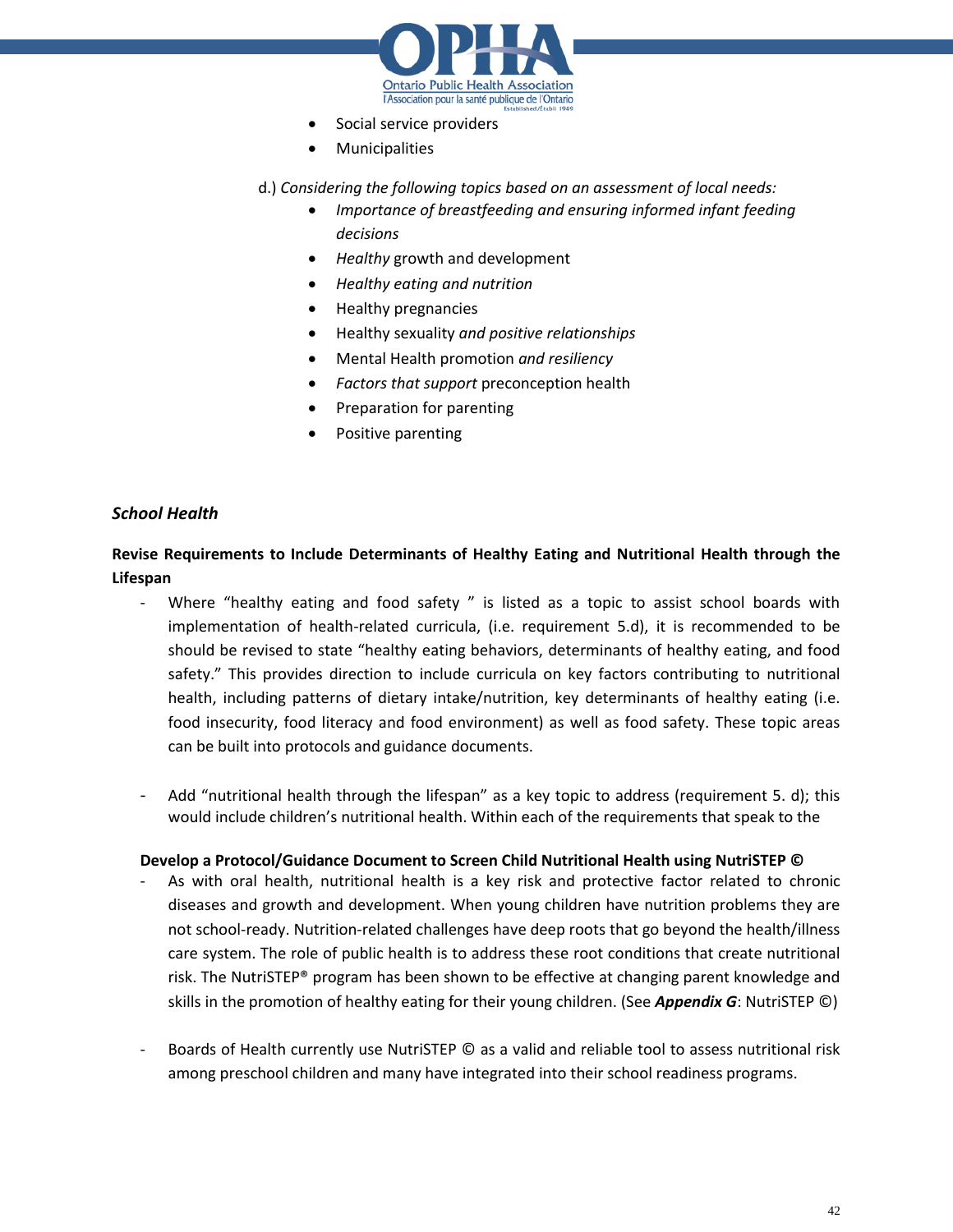

Recommend developing its own Protocol/Guidance Document (simply build from and revise the present Accountability Agreement Indicator NutriSTEP® Implementation Toolkit) to further support nutritional risk assessment at this stage of child's physical and cognitive development.

#### **Oral Health**

With the Oral Health protocols in school health, there should be a statement that Healthy School Outcomes work is not limited to junior kindergarten (JK) to grade 12 (G12) or even the grades screened (JK to G8). It is for children aged 0-17. Oral health should be view for youth and children not just school aged children.

#### **Preconception Health**

Under Program Outcomes, bullet #6, page 42 revise to read "...among youth and emerging adults about contraception, healthy fertility and health pregnancies" to recognize the important role preconception health plays in contributing to healthy pregnancy.

#### **Define Emerging Adults**

- The Inclusion of 'emerging adults' would indicate partnering with higher education such as universities, colleges, apprenticeship programs for those who continue their education. However 'emerging adults' are not reflected in requirements #3 or #4. Reproductive Life Planning messaging would be of importance with this population.
- The Standards should clearly define 'emerging adults' and set an age range.
- Emerging adults need to be made aware of potential challenges they could face if they delayed pregnancy i.e. infertility (basic fertility info – FSH and AMH values. This could help them plan better and possibly start a family sooner, avoid issues conceiving and less costly interventions.
- Increase messaging of RLP via apps, public service announcements, health education, physician outreach.

#### **Include Post-Secondary Education**

Older adolescents continue to need public health support as they individuate from their families in the sometimes unfamiliar new surroundings of a college or university.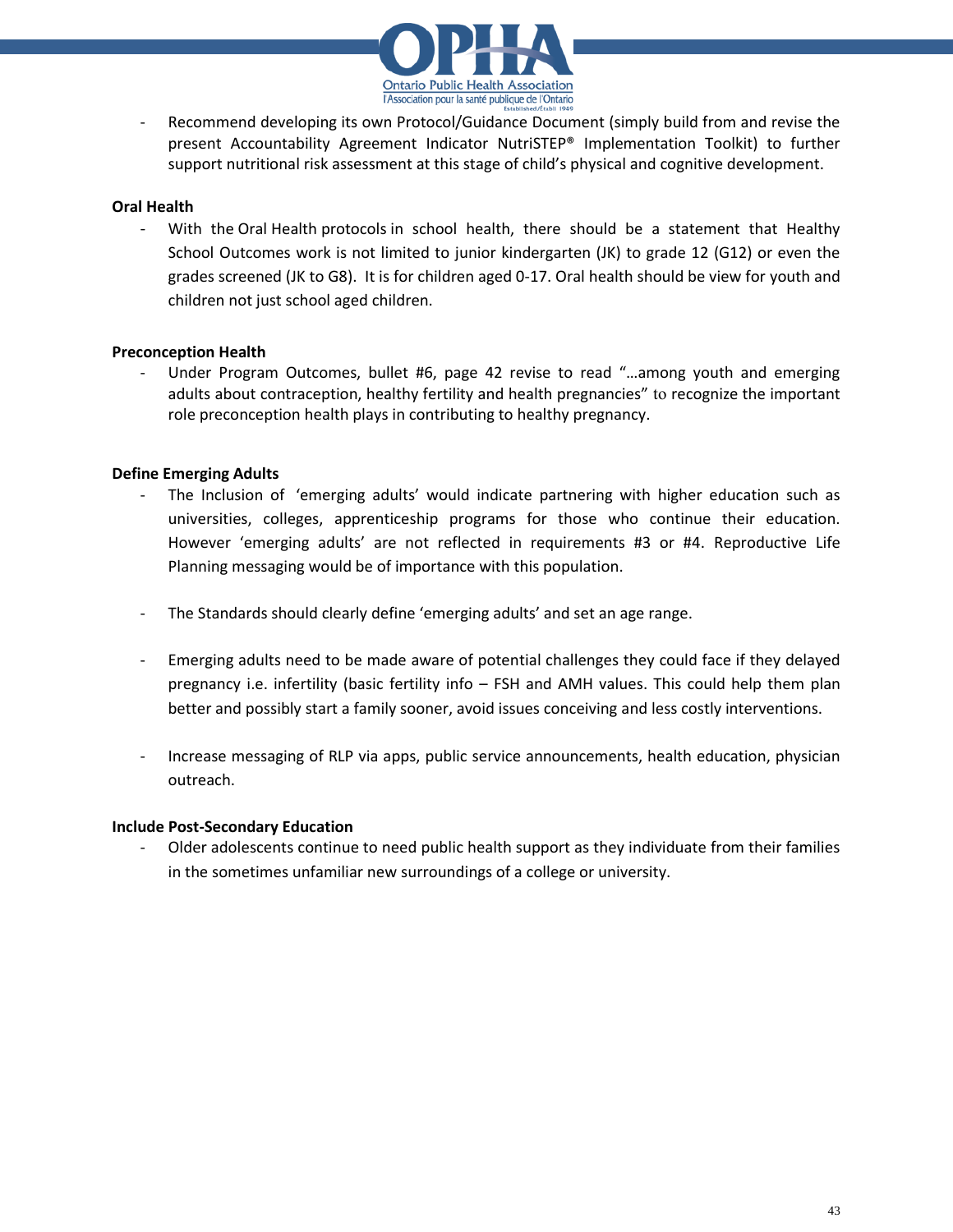

## **APPENDIX F: Other Comments and Suggestions**

OPHA members offer the following additional comments and suggestions for consideration.

#### **Update the monitoring and enforcement of provincial liquor laws**

- As part of its modernisation of alcohol retailing in Ontario, the government should consider updating the monitoring and enforcement of provincial liquor control laws, including the potential for a greater municipal role. For example, public health inspectors (or tobacco enforcement officers) could be used to monitor grocery stores (authorised to sell alcohol) for compliance.
- We recognize that this recommendation may be is beyond the scope of this consultation and will require consultation with other ministries (including Finance), legislative changes, and allocation of additional funding. However, given the rapid increase in the number of new alcohol retail outlets (involving new alcohol vendors), the government must ensure that all steps are taken to mitigate the potential to increase the public health burden of alcohol use.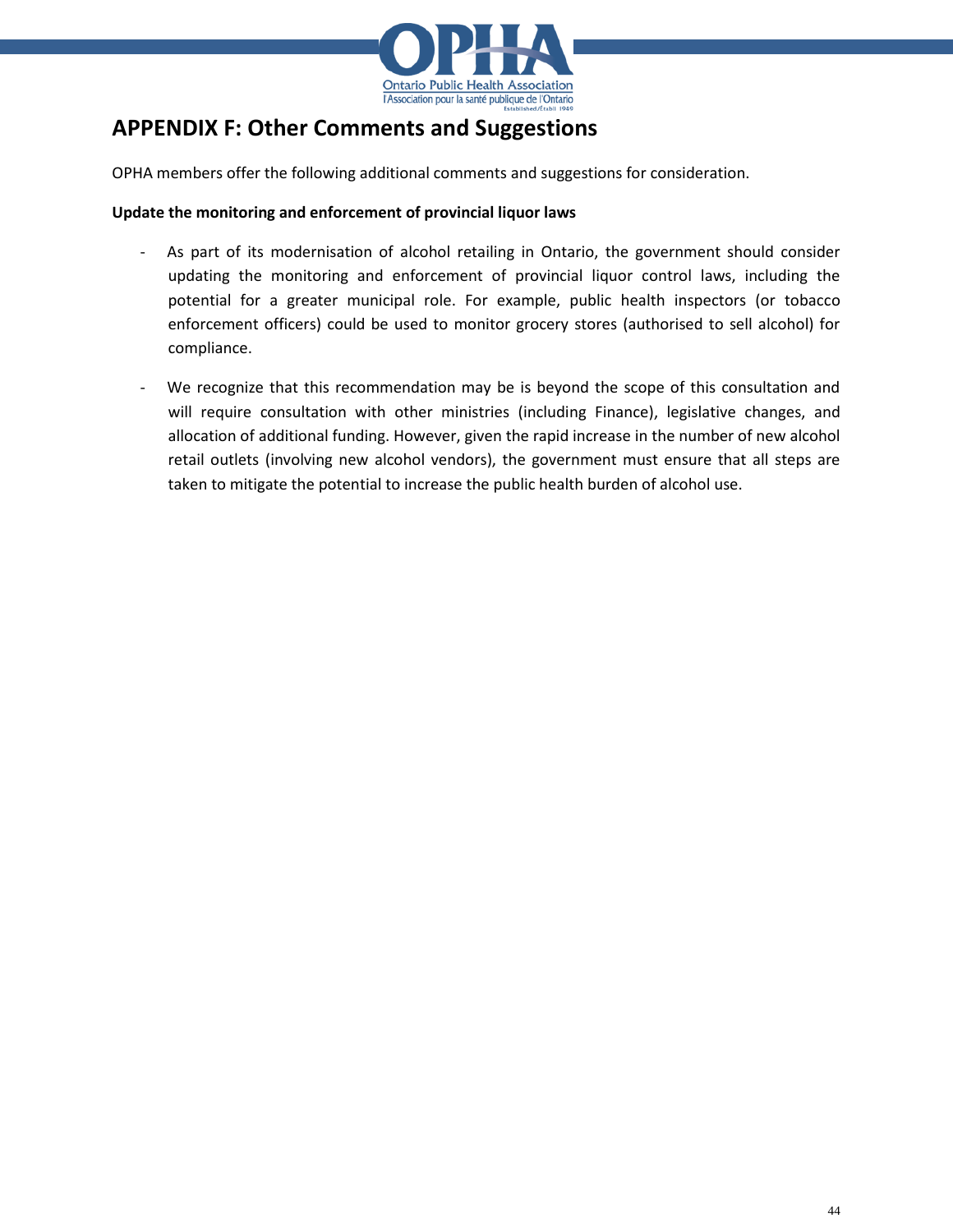

## **APPENDIX G: Inclusion of NutriStep© in Implementation**

## **Requirements and Supports**

The NutriSTEP® program has been shown to be effective at changing parent knowledge and skills in the promotion of healthy eating for their young children. The Public Health Ontario LDCP multi-year funded *Beyond BMI* project has demonstrated the effective role of local public health in collaborating with primary care practices to ensure EMR uptake of this screening. Many local health units include NutriSTEP® as part of their school readiness programs.

Thus, **child nutritional health using NutriSTEP®** needs to be explicitly stated (like *oral* health, *visual* health/screening) in the modernized Standards for Public Health Programs and Services, 2017.

Specifically, **child nutritional health using NutriSTEP®** needs to be included in:

- 1. Three of the program standards (Chronic Diseases, Healthy Growth & Development, and School Health);
	- a. Within each of the requirements that speak to the "program of public health interventions" Healthy Eating needs to be explicitly stated;
	- b. As a Program Outcome (similar to School Health's "…increase in the number of children screened for *visual* health concerns")
- 2. The Population Health Assessment Protocol as a key risk and protective factor that influences healthy growth and development and prevents chronic diseases.
- 3. Its own Protocol/Guidance Document (simply build from and revise the present Accountability Agreement Indicator NutriSTEP® Implementation Toolkit).

## **Rationale and Background**

What follows is a summary using the Principles of Need, Impact, Capacity and Partnership, Collaboration and Engagement. There is demonstrated rationale to include explicit language concerning child nutritional health using NutriSTEP®.

Nutrition is vital for support of optimal growth and development. Young children, including toddlers and preschoolers, with nutritional problems are at risk for growth, behavioural and developmental problems, including overweight and obesity, failure to thrive (growth failure), iron deficiency anemia, food allergies/ intolerances, delayed/inadequate acquisition of feeding/eating skills, unhealthy feeding/eating environments, and food insecurity. Delayed, inadequate, or inappropriate intervention and management has both short and long term health consequences.

## **How does this align with Ontario's priorities?**

*Ontario's Patients First: Action Plan for Health Care* priority is to inform: Support people and patients – providing the education, information and transparency they need to make the right decisions about their health. The use of the NutriSTEP® Toddler and Preschool Screens assist public health units in facilitating access and support for families to complete screening tools to monitor nutrition risk behaviours.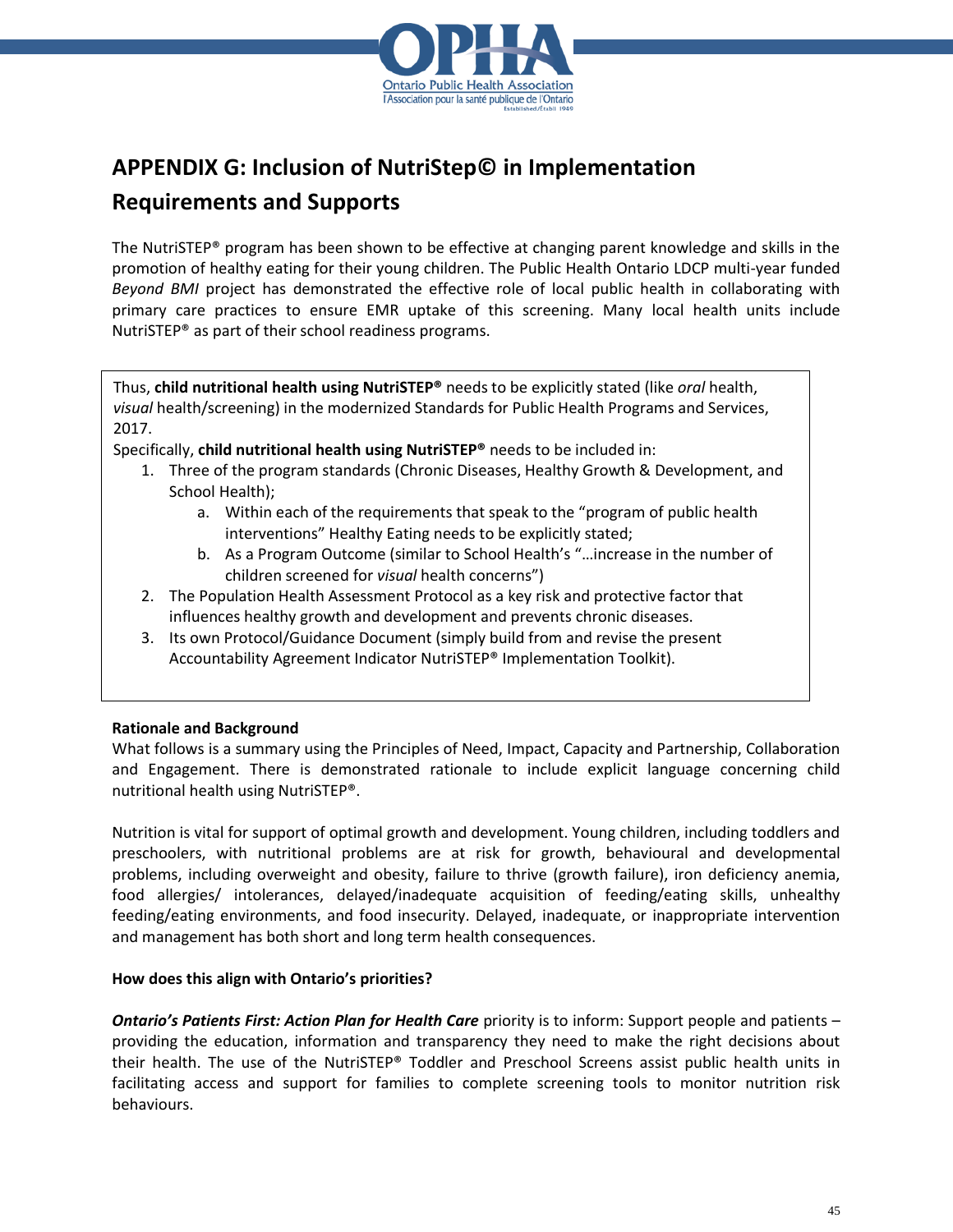

*No Time to Wait: The Healthy Kids Strategy* identified the early years as a critical life stage in preventing childhood obesity and cited NutriSTEP® Screen as an important tool to assess the nutrition-related habits of toddlers and preschoolers and also help to identify individual children who are nutritionally at risk.

As stated in the *Technical Document: Health Promotion Indicators December 2015* the NutriSTEP® Screen can be used to:

- Identify children at risk of poor nutrition early,
- Increase parental nutrition knowledge and awareness,
- Refer to community resources, and
- Monitor nutrition behaviours and evaluate preschool intervention.

### **Research indicates that:**

- Completion of the NutriSTEP® Preschool Screen by parents may reduce negative consequences of poor nutrition through improvements in parental nutrition awareness, knowledge and behaviours. Thus, administering the NutriSTEP® Preschool Screen is also an intervention.

- Associations between eating behaviours identified by the NutriSTEP® Preschool Screen and cardiovascular risk appear early in life and may be a potential target for intervention.

- Expanding an EMR‐based childhood healthy weights surveillance system to include NutriSTEP® data in primary care practices is feasible and acceptable and there is receptivity to its integration into EMRs. In 2017 phase 3 of the Public Health Ontario LDCP-funded research project is exploring the implementation of NutriSTEP® electronically through its integration into the EMRs of primary care practices.

### **The NutriSTEP® Screen Measures Risk and Protective Factors of Chronic Diseases, Growth & Development, and School Readiness:**

- Is a valid and reliable assessment of nutrition risk in children measuring the construct "parental perception of risk for nutrition-related problems" and the attributes in Table 1 below.

- Is completed by the child's parent in less than five minutes.

- Use of all 17 questions generates a low, moderate or high risk score and questions reflect the risk and protective factors associated with chronic diseases, growth & development, and school readiness.

| <b>Question Topic</b>                                 | Question #<br>NutriSTEP <sup>®</sup> Toddler | Question #<br>NutriSTEP <sup>®</sup> Preschooler |
|-------------------------------------------------------|----------------------------------------------|--------------------------------------------------|
| Food Intake                                           | $1-5, 7, 12$                                 | 1-6, 7, 10, 13                                   |
| Beverage Intake                                       | 6, 10, 11                                    | 9                                                |
| <b>Eating Environment</b>                             | 13, 14                                       | 11, 12                                           |
| <b>Physical Activity &amp;</b><br>Sedentary Behaviour | 15                                           | 14, 15                                           |
| <b>Physical Growth</b>                                | 16, 17                                       | 16, 17                                           |
| Developmental Capabilities                            | 8                                            | 8                                                |

## **AUTHORS/CONTACT:**

Dr. Janis Randall Simpson, Professor Emerita, University of Guelp[h rjanis@uoguelph.ca](mailto:rjanis@uoguelph.ca) Ms. Jo Beyers, Foundational Standard Specialist, Sudbury & District Health Unit [beyersj@sdhu.com](mailto:beyersj@sdhu.com) *March 13, 2017*